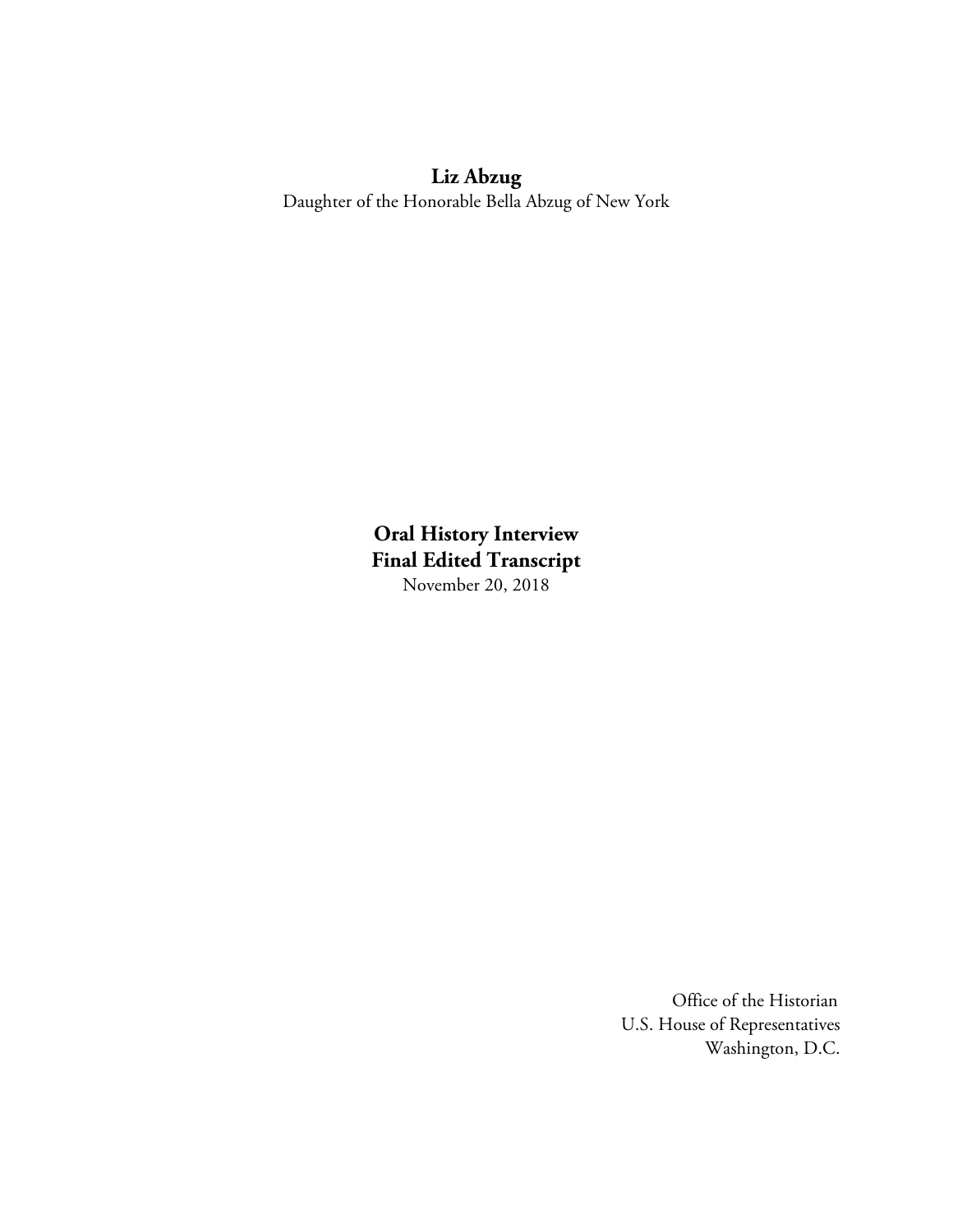"I was close to my mom. My sister—we were all a pretty close family. My father would campaign for her very intensely, too. It was great on one hand and hard on the other because she worked, like, 18 hour days, and she was very driven when she campaigned in the streets. Pressing the flesh, giving everybody a button, a shopping bag, because at the time that was how you got your publicity out. And it was very, very intense. How much can you cover? How many neighborhoods can you be in? How many people can you talk to within this grass-roots campaigning? And she wore us all out."

> **Liz Abzug November 20, 2018**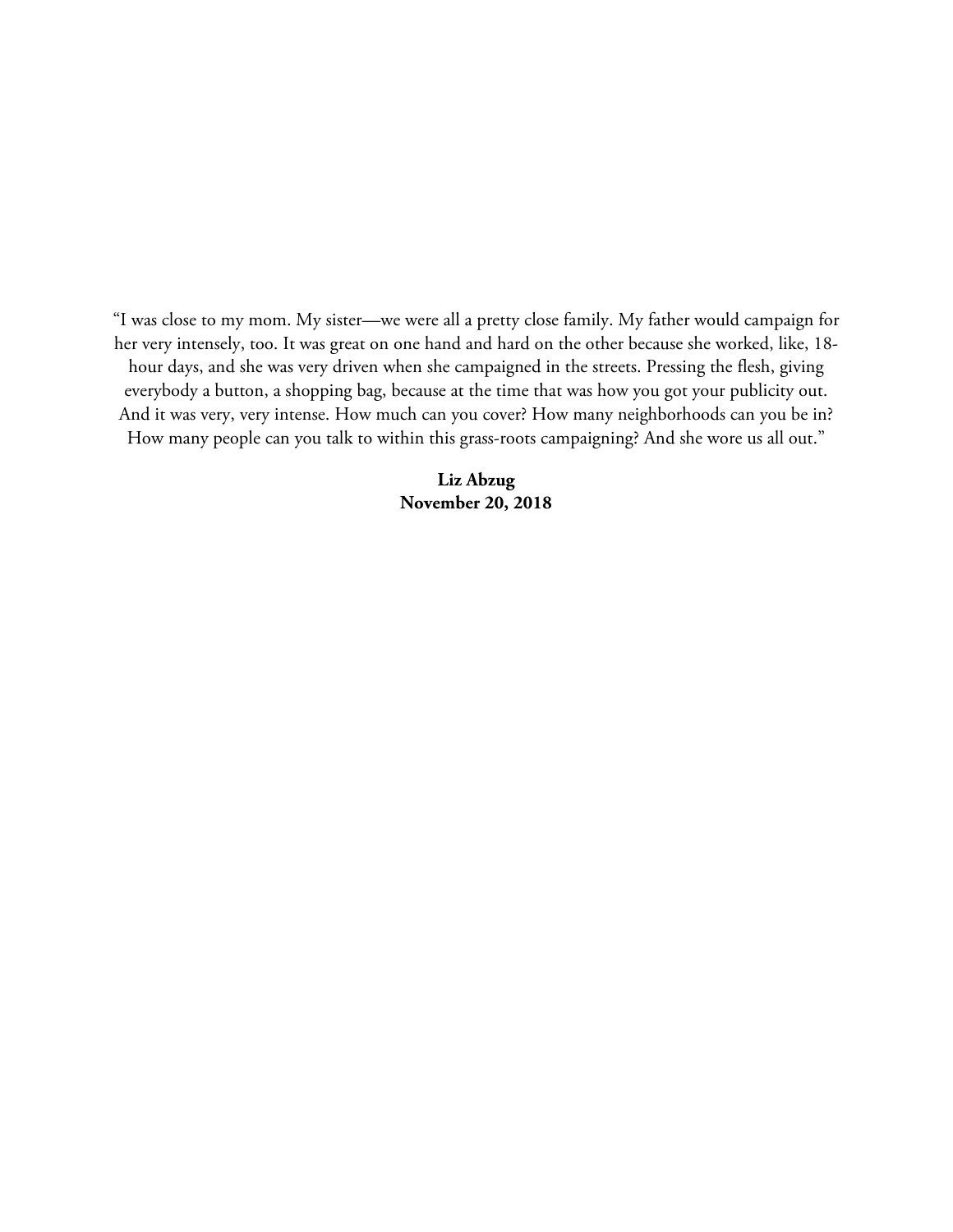# **Table of Contents**

| <b>Interview Abstract</b> | $\mathbf{i}$  |
|---------------------------|---------------|
| Interviewee Biography     | $\mathbf{i}$  |
| <b>Editing Practices</b>  | ii            |
| Citation Information      | $\mathbf{ii}$ |
| Interviewer Biography     | iii           |
| Interview                 | $\mathbf 1$   |
| <b>Notes</b>              | 63            |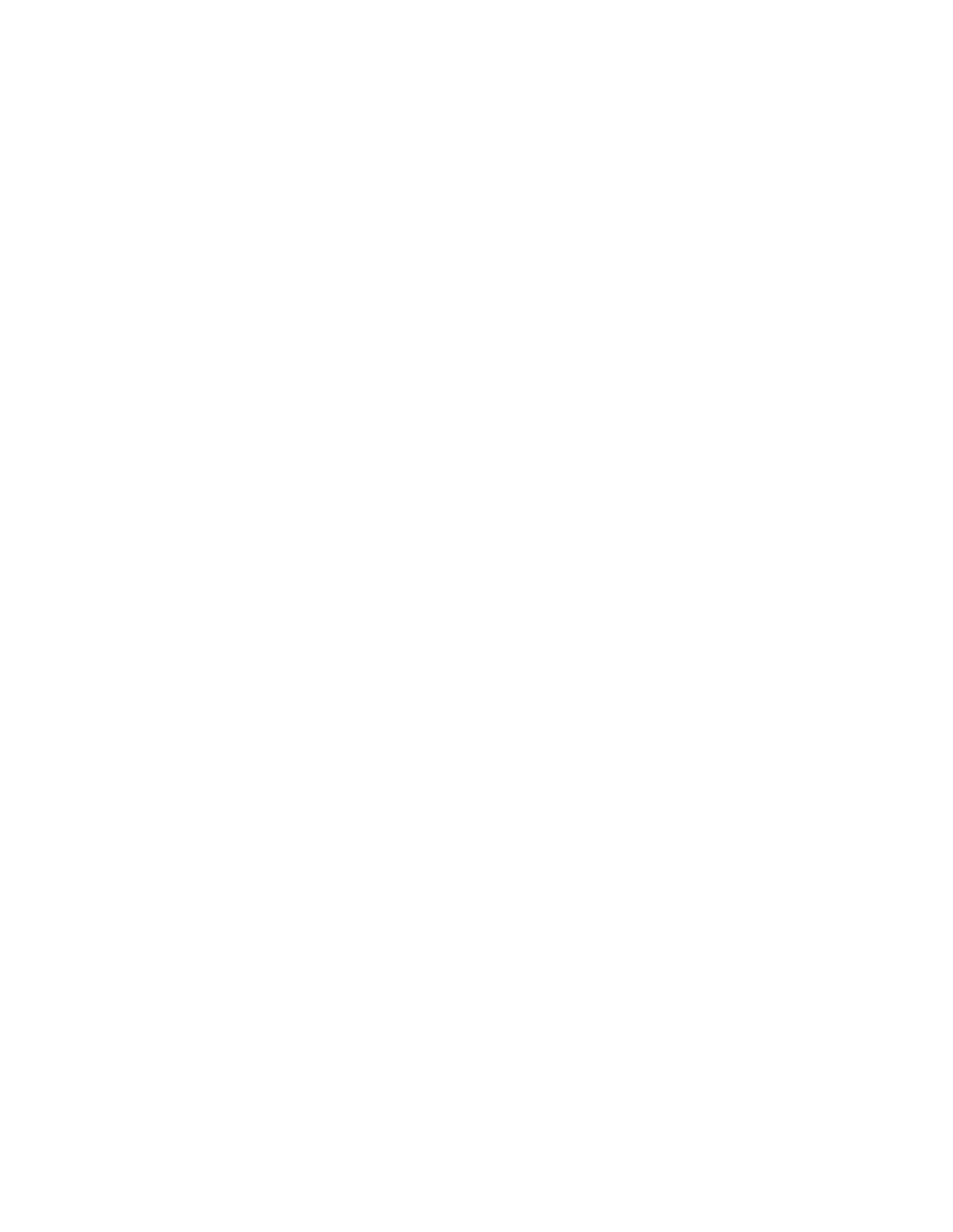### **Abstract**

In this interview, Liz Abzug reflects on the life and career of her mother, the late Representative Bella Abzug of New York, from her roots in the Bronx to her campaigns for the U.S. House of Representatives in the 1970s. Throughout, Abzug describes the way her mother's work as a pioneering civil rights lawyer, women's rights activist, and antiwar protester shaped her experience in Congress.

Liz Abzug provides a unique perspective on her mother's political career. She recalls distributing leaflets, making street-corner speeches, and organizing events for each of her mother's House campaigns in her New York City congressional district. She discusses her mother's inimitable personality and her prominent place in national politics during her time on Capitol Hill—and the way this affected her family's life at home in New York City. Abzug's oral history also describes her mother's many political battles in New York and in Washington and highlights groundbreaking aspects of her legislative agenda, which included bills related to financial independence for women, government transparency, and gay rights.

## **Biography**

Liz Abzug was born in Manhattan. Her mother, the late Congresswoman Bella Abzug of New York, served three terms in the U.S. House of Representatives from 1971 to 1977. Liz Abzug grew up in Mount Vernon, New York, before the family moved back to the city, where they lived in Greenwich Village. She graduated from high school in New York City and attended Boston University and Hofstra University Law School. While in college, she worked for her mother's House campaigns as well as her unsuccessful races for a seat in the U.S. Senate in 1976, Mayor of New York City in 1977, and a potential return to the House in 1986.

Abzug worked in state government promoting economic development initiatives for New York's Urban Development Corporation. She was also the deputy commissioner of operations of New York State Division of Human Rights, a statewide rights enforcement agency. In 1991, she ran for a seat on the New York City Council. Four years later, Abzug started a public affairs and management consulting firm. She is the president of the nonprofit Bella Abzug Leadership Institute, which she founded in 2005. She teaches courses in urban studies and economic development at Barnard College, Columbia University, and lives in New York City.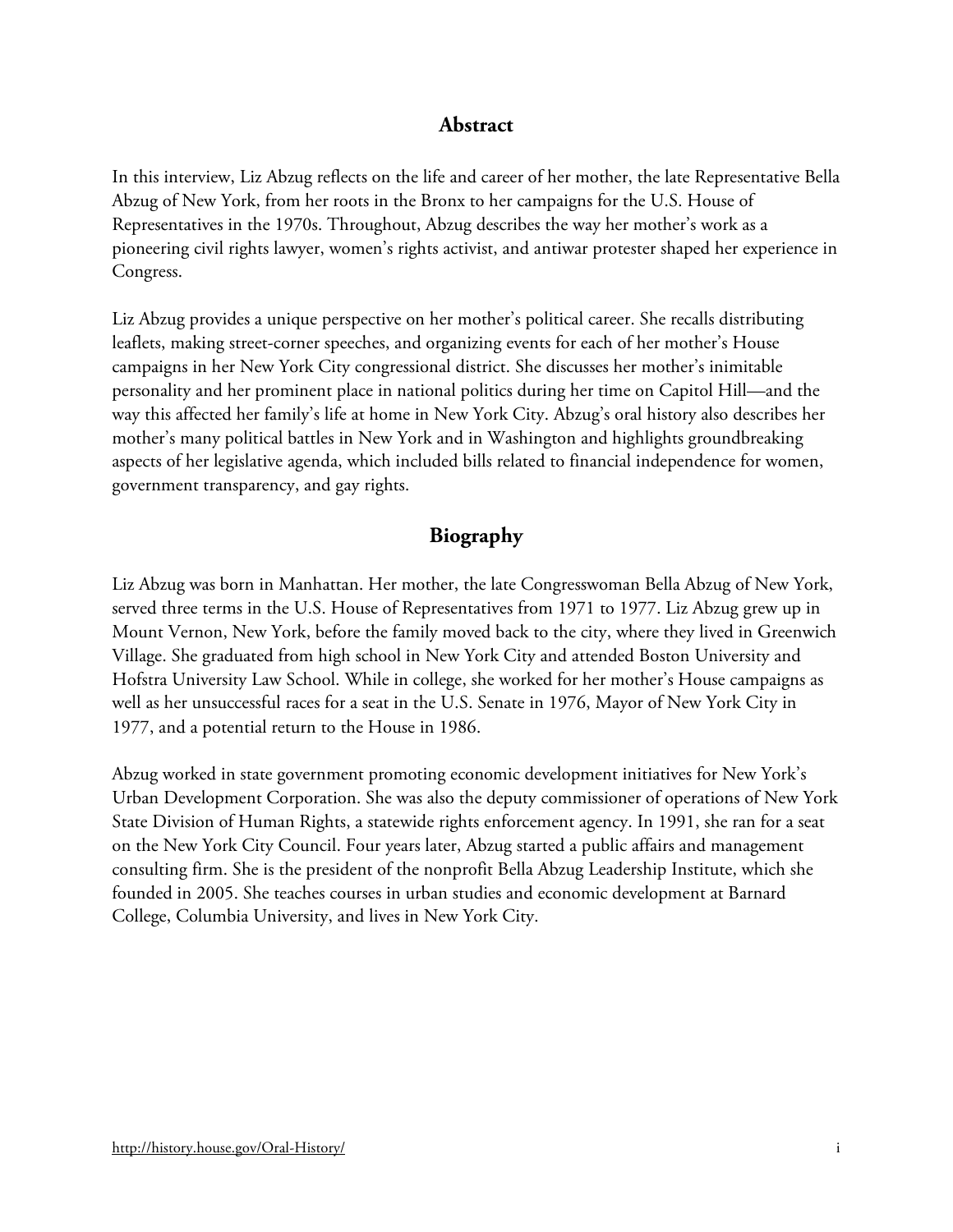## **Editing Practices**

In preparing interview transcripts for publication, the editors sought to balance several priorities:

- As a primary rule, the editors aimed for fidelity to the spoken word and the conversational style in accord with generally accepted oral history practices.
- The editors made minor editorial changes to the transcripts in instances where they believed such changes would make interviews more accessible to readers. For instance, excessive false starts and filler words were removed when they did not materially affect the meaning of the ideas expressed by the interviewee.
- In accord with standard oral history practices, interviewees were allowed to review their transcripts, although they were encouraged to avoid making substantial editorial revisions and deletions that would change the conversational style of the transcripts or the ideas expressed therein.
- The editors welcomed additional notes, comments, or written observations that the interviewees wished to insert into the record and noted any substantial changes or redactions to the transcript.
- Copy-editing of the transcripts was based on the standards set forth in *The Chicago Manual of Style*.

The first reference to a Member of Congress (House or Senate) is <u>underlined</u> in the oral history transcript. For more information about individuals who served in the House or Senate, please refer to the online *Biographical Directory of the United States Congress*, [http://bioguide.congress.gov](http://bioguide.congress.gov/) and the "People Search" section of the History, Art & Archives website, [http://history.house.gov.](http://history.house.gov/)

For more information about the U.S. House of Representatives oral history program contact the Office of House Historian at (202) 226-1300, or via email at [history@mail.house.gov.](file://CLERKFILER2/Oralhistories$/Interviews/People/Garrigan,%20Myles/Transcript/history@mail.house.gov)

## **Citation Information**

When citing this oral history interview, please use the format below: "Liz Abzug Oral History Interview," Office of the Historian, U.S. House of Representatives (20 November 2018).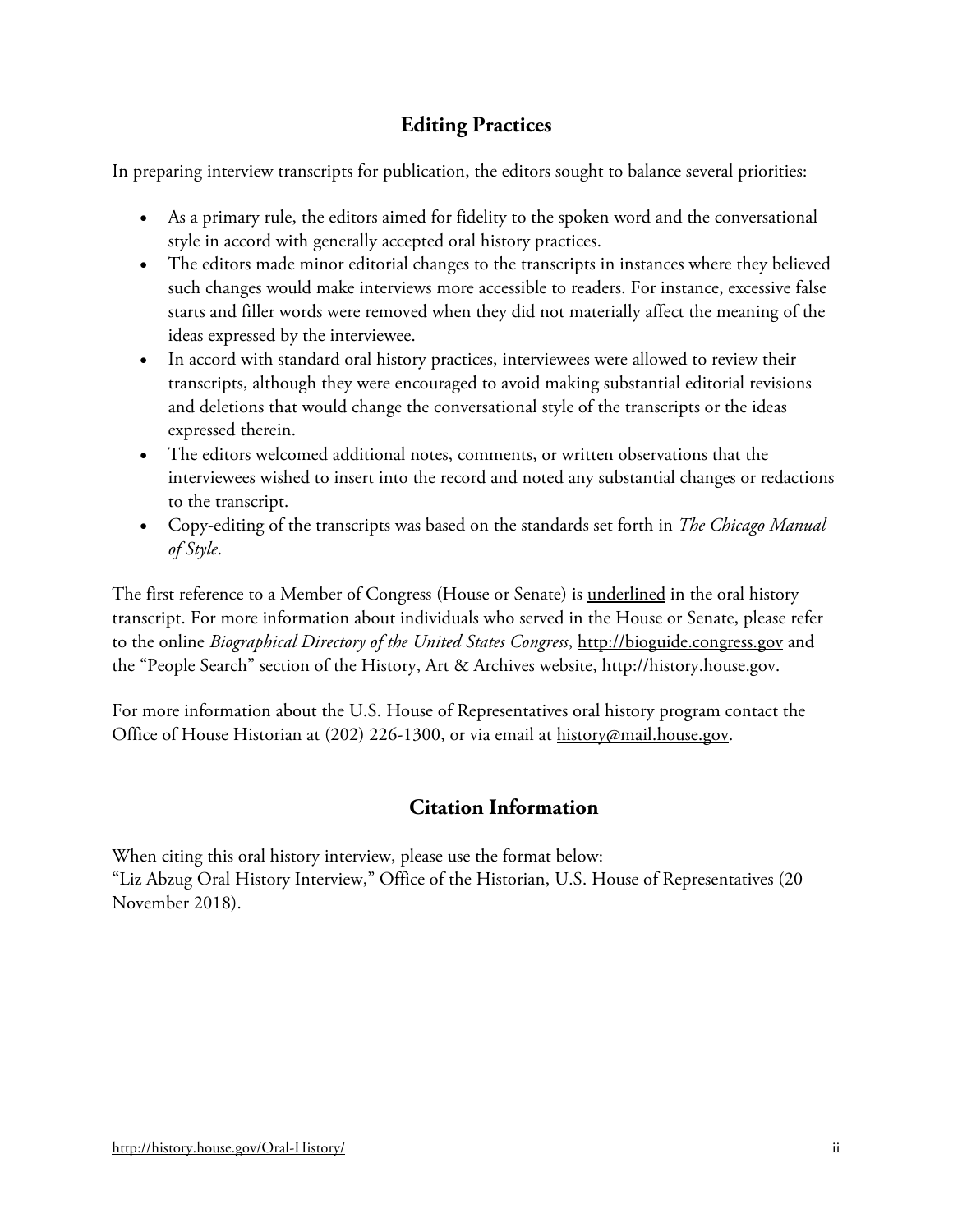## **Interviewer Biography**

**Michael J. Murphy** is a Historical Publications Specialist in the Office of the Historian, U.S. House of Representatives. He earned his Ph.D. in U.S. history from Stony Brook University in Stony Brook, New York, in 2013. Before joining the Office of the Historian, he was Visiting Associate Professor at the Joseph S. Murphy Institute for Worker Education and Labor Studies at the City University of New York.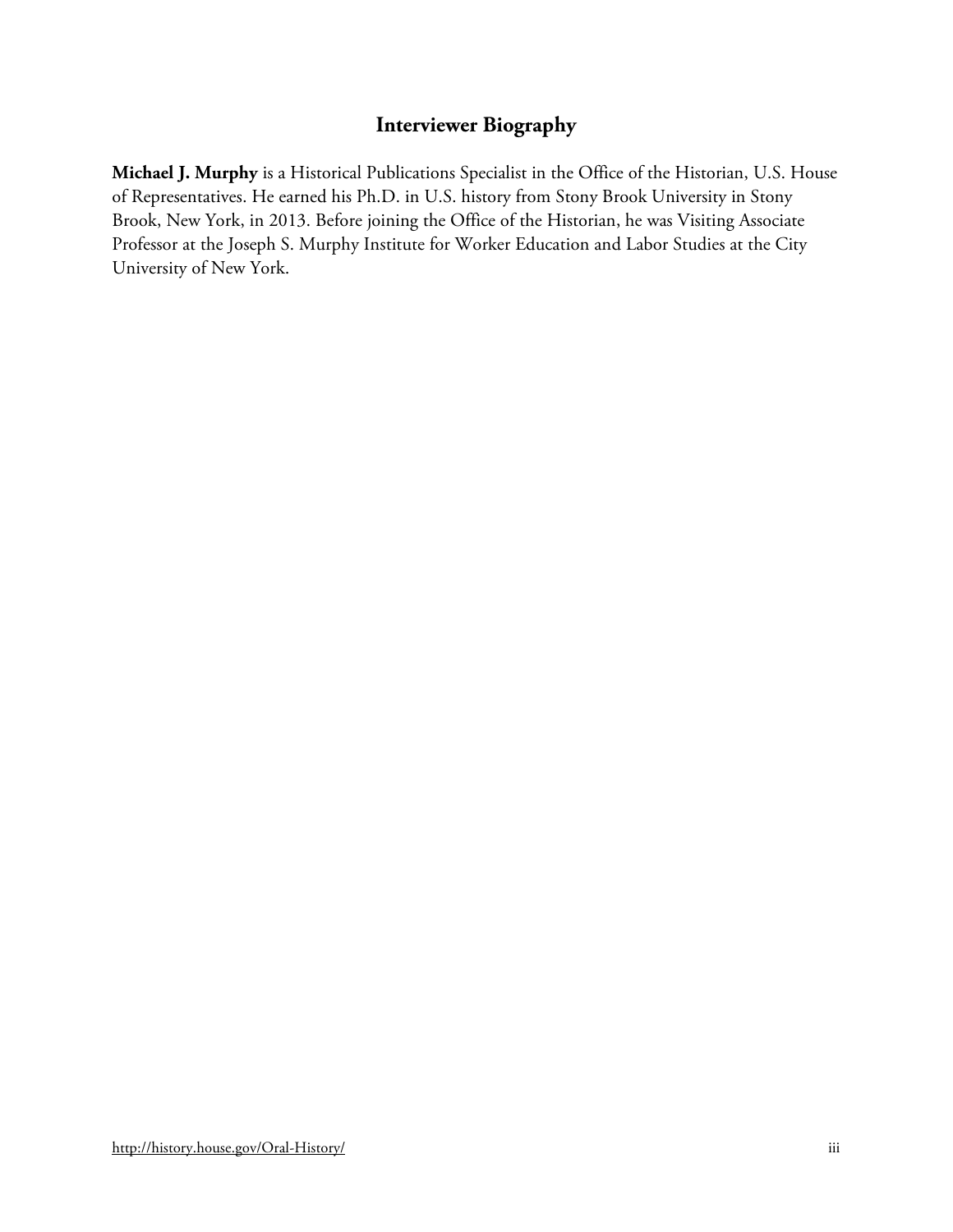## **— LIZ ABZUG— A CENTURY OF WOMEN IN CONGRESS**

**MURPHY:** It's November 20th, 2018, and this is Michael Murphy with Liz Abzug, daughter of former Representative [Bella \[Savitzky\] Abzug](http://bioguide.congress.gov/scripts/biodisplay.pl?index=A000018) [of New York], and a professor at Barnard College, Columbia University, and a former New York State government advocate for economic development, and deputy commissioner of operations of New York State's human rights enforcement agency. We are speaking today in her Manhattan office. Thank you for joining us for this interview that will be part of our ongoing *Women in Congress* exhibit to commemorate the 100th anniversary of the election of [Jeannette Rankin,](http://bioguide.congress.gov/scripts/biodisplay.pl?index=R000055) the first woman elected to Congress.

**ABZUG:** Thank you.

**MURPHY:** I wanted to start with your mother's life and career before she was elected to the House in 1970. Where was she born, and where did she grow up?

**ABZUG:** She was born in the Bronx on Hoe Avenue. She grew up in the Bronx—a real Bronx girl.

**MURPHY:** And what was her education background?

**ABZUG:** Well, she went to public high school in the Bronx—I think it was called Walton. She was raised by a single mom because her father died, actually, when she was 13 years old—suddenly, a heart attack. And she had a sister, so her mom raised the two of them. My grandmother was a very determined woman. She did everything she possibly could for Bella and her sister, Helene. And they didn't have much money, but she made sure she got the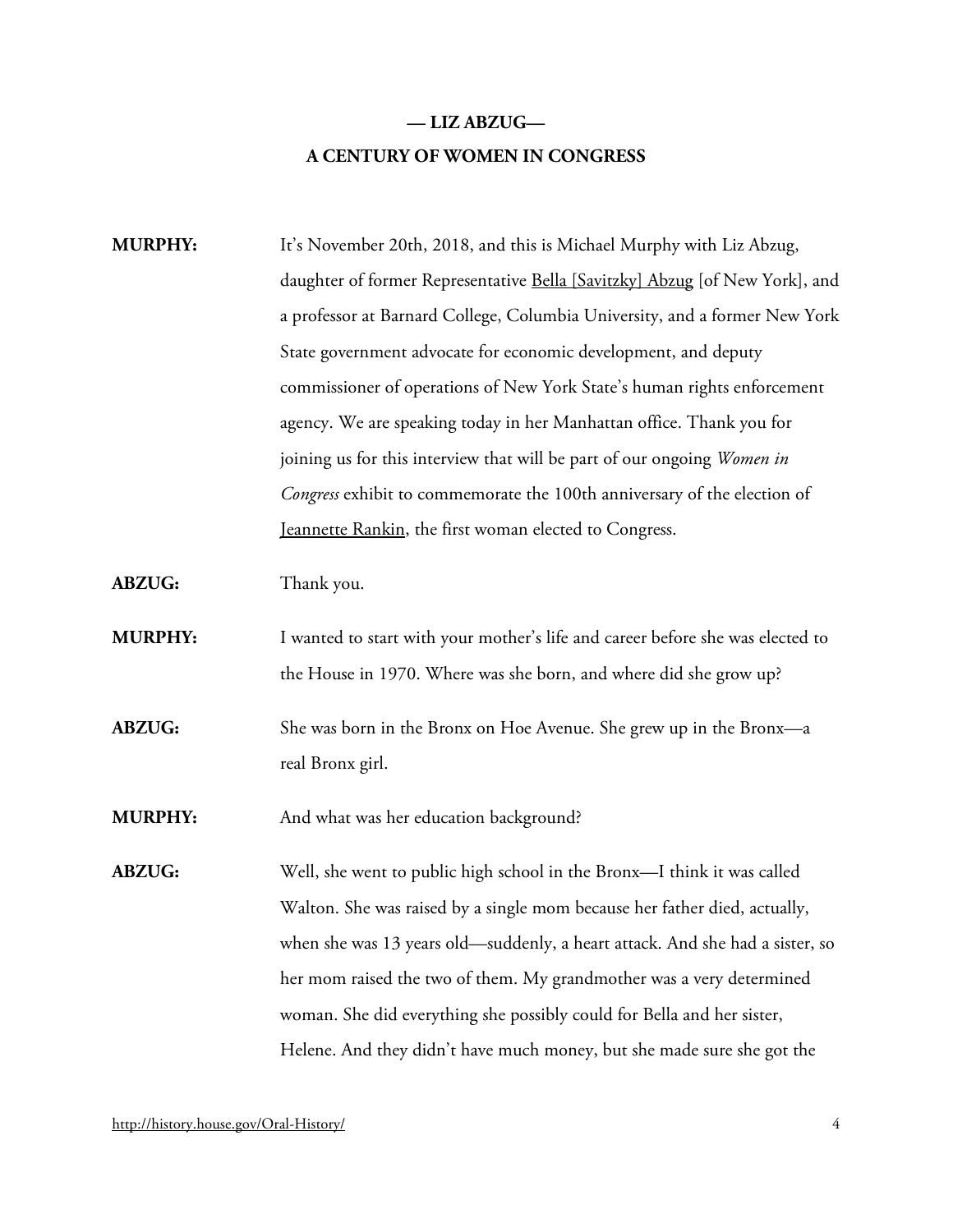finest of everything by working—the typical story of the single mom, even today. So she went to high school. She became the student government president at Walton in the Bronx, and she got into Hunter College [in New York City]—because at that time, it was an all-women's school, and it was free, and she could afford it, obviously, because it was free. She didn't have to worry about paying tuition. So she went to Hunter College and immediately became a star. They had a student government there, and [she] was already becoming very known because she was a progressive activist, politically. She appeared on the stage as the student government president with Eleanor Roosevelt—we have a picture of that—when she came to the school. And she did very well at Hunter. And then from there—should I keep going?

**MURPHY:** Yes.

**ABZUG:** She wanted to go to law school. She wanted to apply to Harvard, but they didn't take women then—this was in the '40s. So she applied to Columbia, and her mother was glad. She said, "Look, what do you want to apply to Harvard for? You go to Columbia, it'll only cost a nickel on the subway, and you're here. I can help feed you." But, anyway, she got in and got a scholarship to Columbia and was the editor of the law review there and in the second year of law school married my father, Martin Abzug.

**MURPHY:** Did she pursue a law career for any reason? What motivated her?

**ABZUG:** She always said, "I never knew a lawyer. I never knew anybody who was in the law—male or female—growing up. But I always had a very strong sense of justice and to make things right, and I always wanted to be a lawyer, from being a young kid. I don't know where I got it from, but I guess my sense of justice and making things fair for everybody." [This] was imparted to her by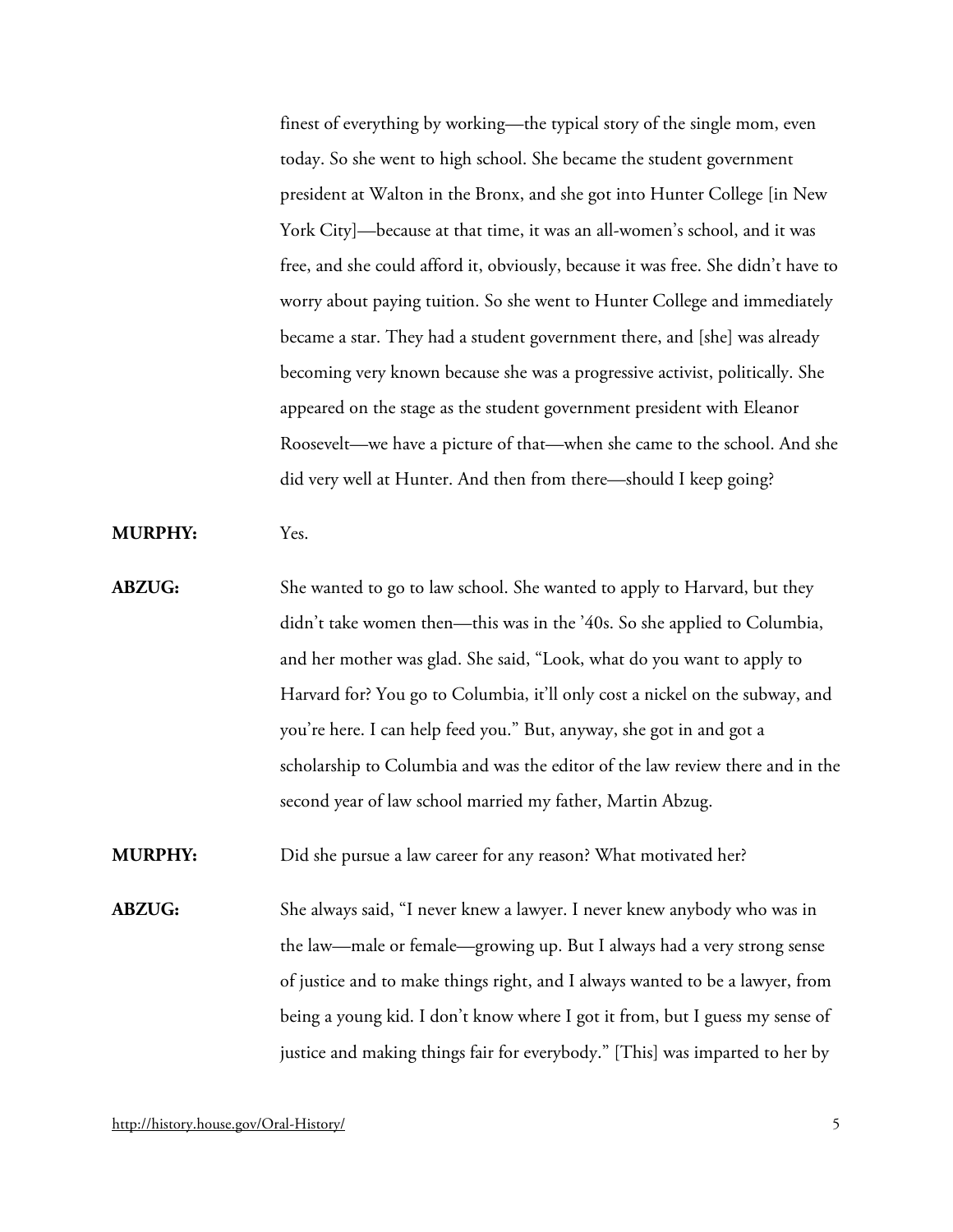her Russian immigrant parents—made her want to pursue a legal education and become a lawyer.

- **MURPHY:** And that sense of justice from this immigrant from her immigrant grandparents, did that come from a political background? Did they have a political background?
- **ABZUG:** Well, they were Russian immigrants. They believed that everybody should have an equal share and equal chance to succeed in America when they came here, just like they did. They were, I think, progressive leftists, but I don't think—when they got here, my grandfather was too busy working. He actually owned what was called, he called the "Live and Let Live Meat Market." He was a butcher on 9th Avenue, and he called his butcher shop "Live and Let Live Meat Market." So basically, I'd say they were socialists, but they came here, and they were just working and trying to get their kids into schools, just like the immigrant story that we have today.

**MURPHY:** What role did religion play in her upbringing and her career in politics?

**ABZUG:** She was raised Jewish Orthodox until she was around 14. And, in fact, so much so that when her father died—she was 13—she said the *Kaddish* for him for a year with the old men up at the *bima*, which girls at the time in the Orthodox—and today—are separated from men. They have to go upstairs or behind a curtain. But her grandfather—my mother's grandfather—was very progressive. He wanted her to be exposed to as many things as possible, so he made sure that she could say the prayer for the dead, the *Kaddish*, with the old men downstairs, not behind a curtain, for a year. And she did that for her father. She said the prayer for a year, in the front of the synagogue, not behind a curtain and not upstairs, and she was 13 years old.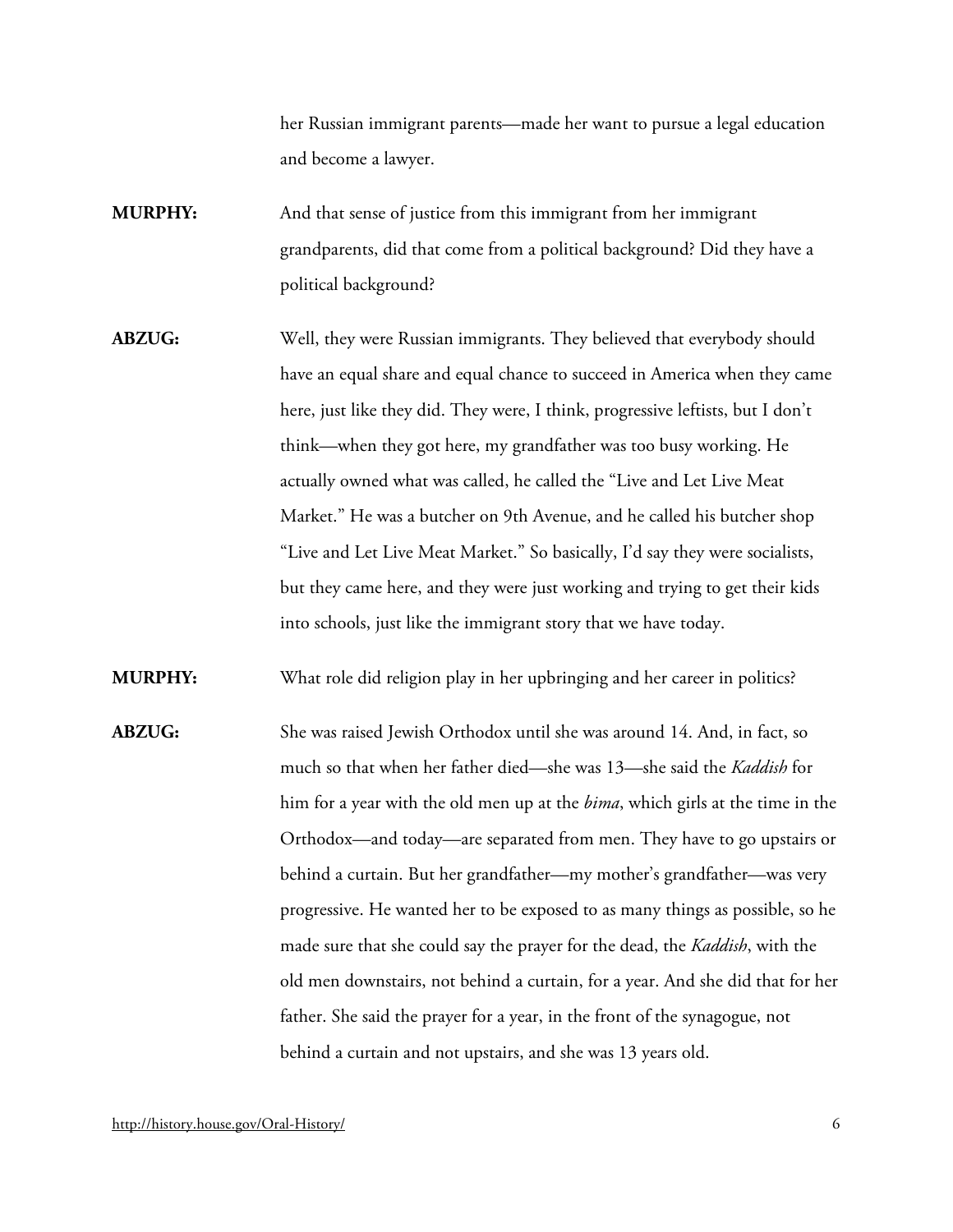**MURPHY:** So that was a male space that she was—

**ABZUG:** Right, it was a male space that she broke through at a young age, and her grandfather—my great-grandfather—really supported that. He was the one who enabled that.

**MURPHY:** And when she went to college, she went to Hunter when it was all women.

ABZUG: Right.

**MURPHY:** Did she see that as being excluded from elsewhere, or did she see it as a—

- **ABZUG:** No, I think she saw it as a camaraderie, actually. It was free. It was a very good college as it is today. She welcomed it as a camaraderie. I don't think she felt she was discriminated against. I think people who got into Hunter the women who went there—they were very happy they were going to college.
- **MURPHY:** And there was a camaraderie with other women. There was an opportunity there that maybe was not elsewhere.
- ABZUG: Right. She had a strong bond with the women who were her Hunter College classmates that remained throughout her life until the end. They'd go to 40th anniversary, 50th anniversary. They were very tight, the Hunter girls.

**MURPHY:** Did she ever mention anyone that she considered to be a role model women or otherwise?

**ABZUG:** Well, Eleanor Roosevelt was one. Let me see. I mean, it's funny. And her mother because she was so hardworking and determined. I think that those were the two main ones.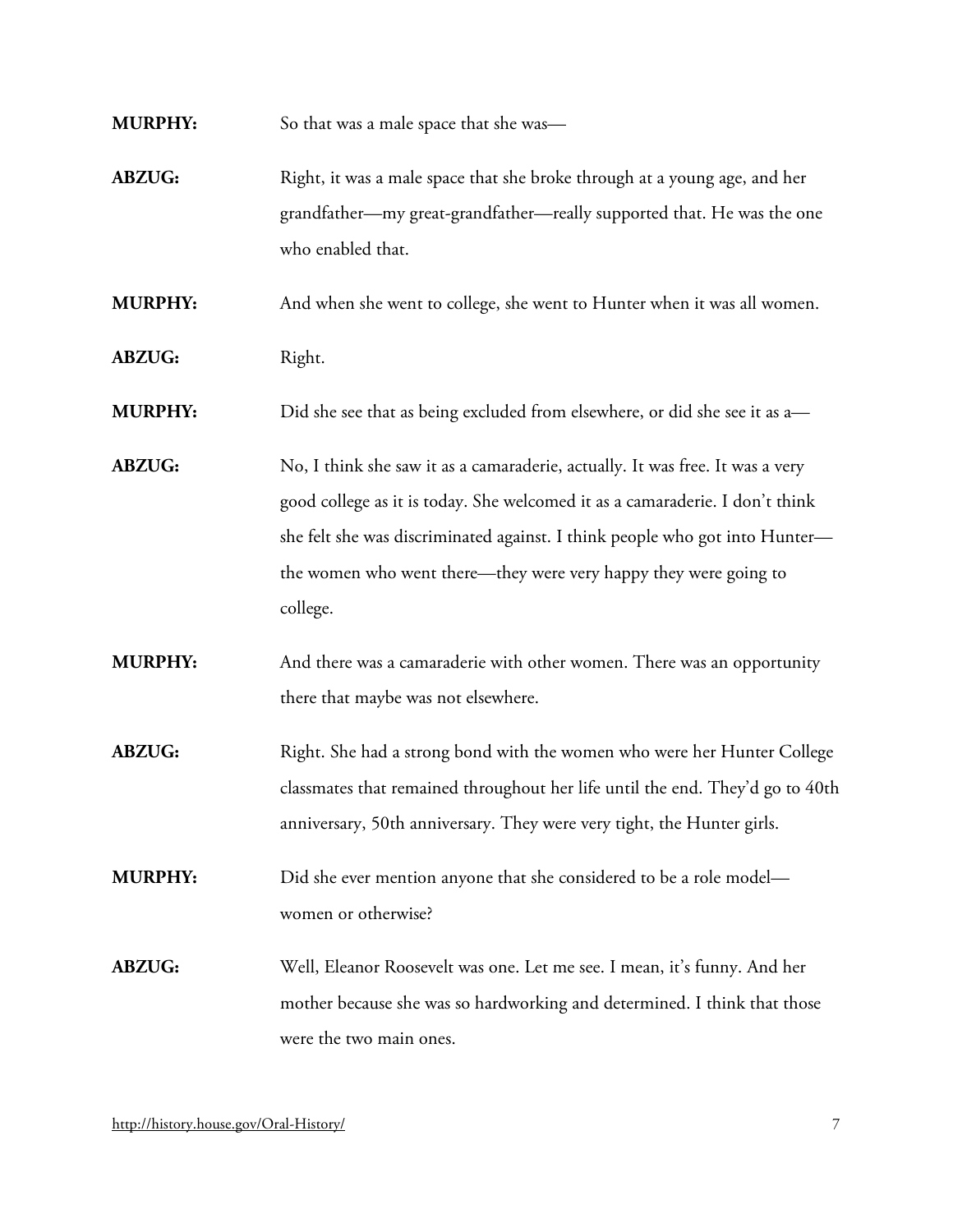- **MURPHY:** And Roosevelt was a political figure even if she didn't hold an office.
- **ABZUG:** Right, of course. She was the head of the UN [United Nations] Human Rights Commission. She was a senior advisor to FDR [President Franklin Delano Roosevelt]. She ran a newspaper. And she was very outspoken about social justice issues, and my mother had a sense of fairness and fought against discrimination of all kinds. And that's what my mother did from a young age, so she related to that.
- **MURPHY:** When she went into law school, did she determine that she was going to take up something like labor law?
- **ABZUG:** I think she took—like you do in law school—the general coursework, and then civil rights and labor rights became of great interest. That's why when she first came out, that's what she did. It was along with her personality of fighting for justice.

**MURPHY:** Her career brought her into political discussions.

**ABZUG:** First when she graduated law school, she was a labor and civil rights lawyer. She represented a very famous case called the Willie McGee case.<sup>[1](#page-66-0)</sup> She was 27 years old. One of the first big [postwar] Jim Crow cases where a Black man in Laurel, Mississippi, was accused of raping a married white woman whom he was having a consensual affair with. This became a cause célèbre for the legal civil rights movement across the country.

> She was the appellate lawyer for four years on this case, from 1946 to 1950. She would come back and forth from New York to Laurel. She had threats on her life. She wouldn't get a hotel room. One night she had to sit up in a bus station all night. No one would give her a hotel room, because they knew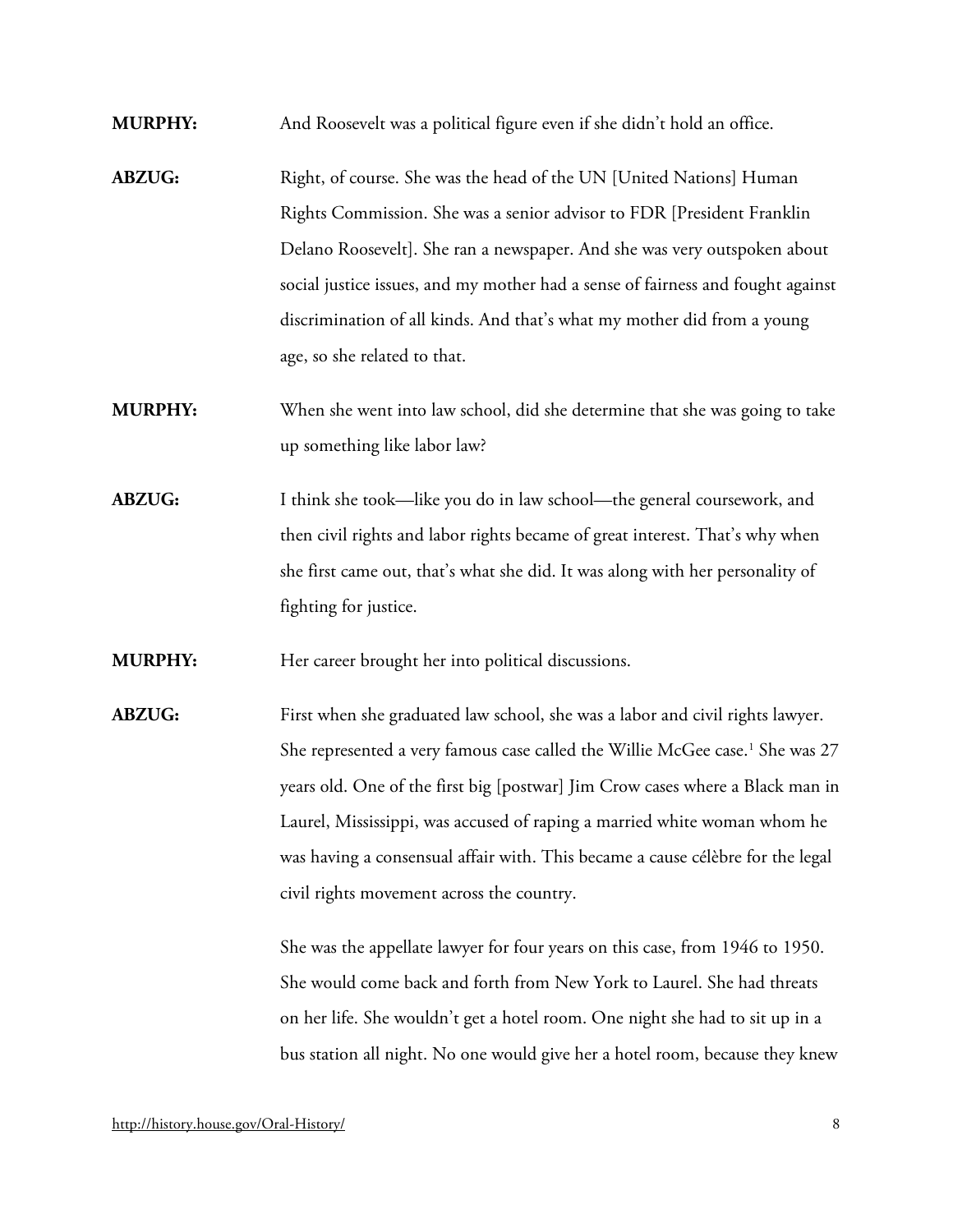she was defending this man. And she argued the case. She stayed up in a bathroom stall at a bus station then went into court and argued the case. She stayed on the case for four years. It went up to the United States Supreme Court. It was remanded on a technicality, and he was electrocuted. But the trial at the lower level lasted about 10 minutes, and there was no evidence. No evidence of the rape, no rape kit—there was no such thing. So the progressive left movement organized around this case because it was one of the first big Jim Crow cases. And my mother was 27 years old. Also, at the time, she was married, and one of the times she went down there, she was eight months pregnant, and she had a miscarriage of the baby during that period.

So that is—talk about revolutionizing yourself in terms of civil human rights. That was an early experience that I think informed the rest of her life in terms of fighting against discrimination. Against all people, not just African Americans. It was really a tragedy, and they electrocuted him in a portable electric chair with a generator, and it was actually broadcast on radio.

| <b>MURPHY:</b>   | That case—                                                                                                                                                                                                                                                                |
|------------------|---------------------------------------------------------------------------------------------------------------------------------------------------------------------------------------------------------------------------------------------------------------------------|
| <b>ABZUG:</b>    | She and her co-counsel, John Coe, wrote a petition for exoneration to<br>President [Harry S.] Truman, which he denied.                                                                                                                                                    |
| <b>MURPHY:</b>   | And she was working that along with representing unions here in the city and<br>building a legal career, trying to stay here in the city.                                                                                                                                 |
| <b>ABZUG:</b>    | Yes, right. Labor lawyer.                                                                                                                                                                                                                                                 |
| 1 <i>i</i> Thain | $C_{\rm{c}}$ and $C_{\rm{c}}$ and $C_{\rm{c}}$ and $C_{\rm{c}}$ are the set of $C_{\rm{c}}$ and $C_{\rm{c}}$ and $C_{\rm{c}}$ and $C_{\rm{c}}$ and $C_{\rm{c}}$ and $C_{\rm{c}}$ and $C_{\rm{c}}$ and $C_{\rm{c}}$ and $C_{\rm{c}}$ and $C_{\rm{c}}$ and $C_{\rm{c}}$ and |

**MURPHY:** So that work brought her into political issues. What about some of the other activism that she undertook before she got into politics?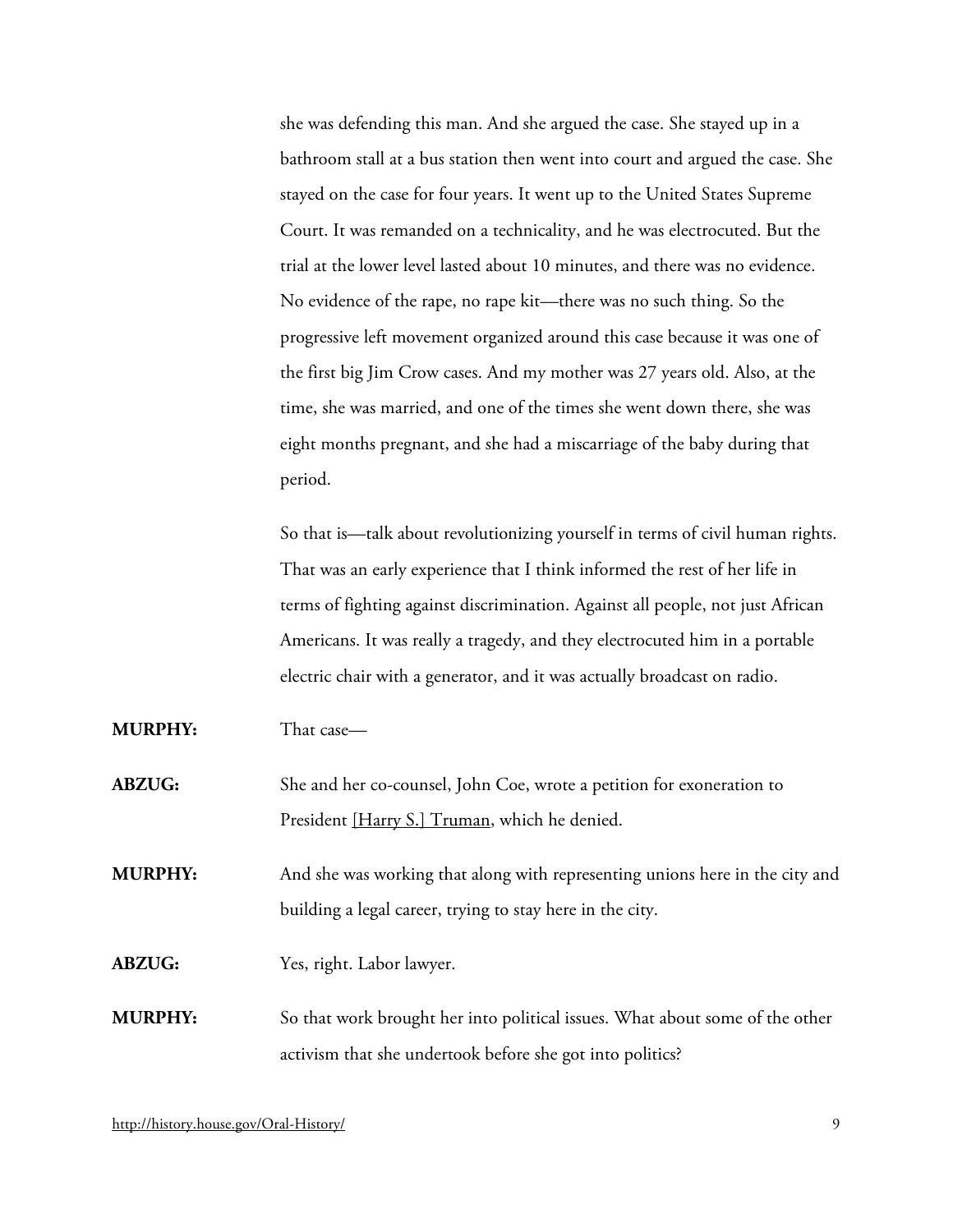**ABZUG:** Well, she was always into fighting for school integration, and we lived in Mount Vernon, New York, which is one of the first integrated suburbs of New York City. And she and my father were very involved in school integration right after *Brown v. Board of Education* [1954] in the public schools. They wanted to make sure that Black and white children particularly Black and white at that time—were in schools together. I went to a school that was not only integrated, but I think was majority Black students. And my parents were very adamant that we would be in an integrated environment for education. And we were. So that was in the '50s. After the Willie McGee [case], that was how she started to do political organizing.

> Then in the '60s, there was the civil rights movement and the antinuclear movement against testing the bomb—the atom bomb. And my mother got very involved in that movement and the organization—Women Strike for Peace—that fought against nuclear testing that was happening in this country at that time. So much so that it was a national organization. She was spending a lot of time on it, organizing it. We used to have those air raids in schools when you were a kid in the '50s, '60s. They used to tell you, "Duck and cover under desks." She told me and my sister, "Don't even bother. That's ridiculous." We were drinking powdered milk because [in] regular milk at the time, in theory, was strontium-90. When the bombs were being tested, the strontium-90 that were kicked off of it went into the grass, and the cows were eating the grass, and so the milk was contaminated. And the women involved in Women Strike for Peace, which became a very strong organization, were fighting the government, were fighting for a nuclear test ban. And they were also personalizing it. They were afraid. They had us have powdered milk, no duck and cover in the schools, don't participate in air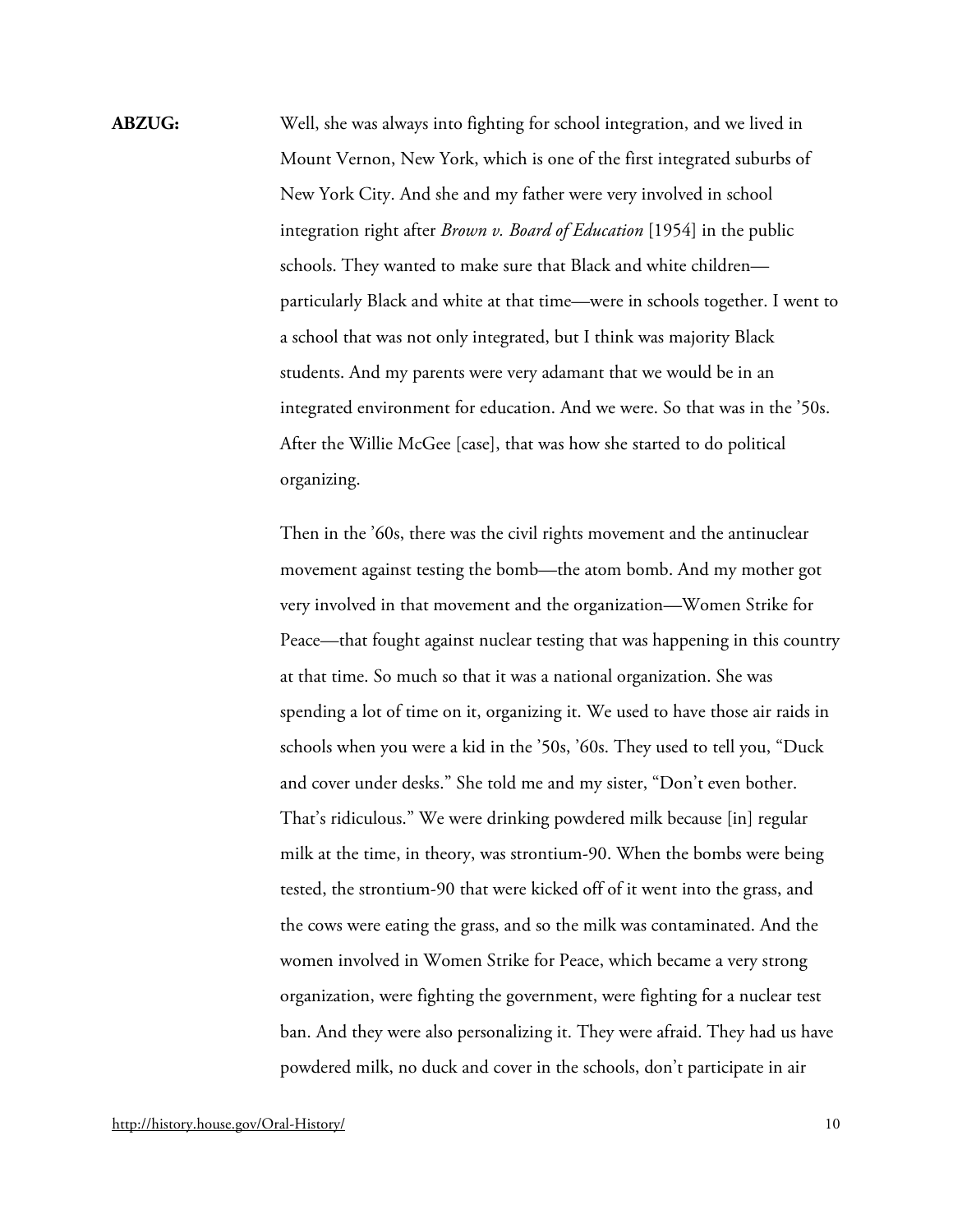raids—it's not going to help you. So that was her next level of political involvement.

**MURPHY:** Did that shape her view of conflicts like the Vietnam War in the late '60s?

**ABZUG:** Yes, I think that organizing in the Women Strike for Peace not only shaped her view, but it was an activist's way in which to begin to—and strategically understand how to—organize against the war in the '60s and to be an antiwar activist because she was already an antinuclear-testing activist after this. And because she had this space of Women Strike for Peace, she could organize women not only here but all over the country. Sort of a natural evolution of Women Strike was the antiwar movement against the war in Vietnam.

**MURPHY:** And Women Strike for Peace was a national organization.

- **ABZUG:** Yes, it was.
- **MURPHY:** It wasn't just here in the city. So this is a long history of activism in her professional and personal life—
- **ABZUG:** Yes, people would say, "When did you know you were a feminist?" They always asked her that because then came the feminist movement. And she said, "From the day I was born." She was a political activist even as a kid. On the subways, she collected pennies for Israel when she was 13. She used to walk on the subways—you know, before it was Israel, as it was becoming a country, a nation-state—she was collecting in a box pennies for Israel. And she was a young woman—a girl. Not a young woman—she was 13 years old, 14 years old.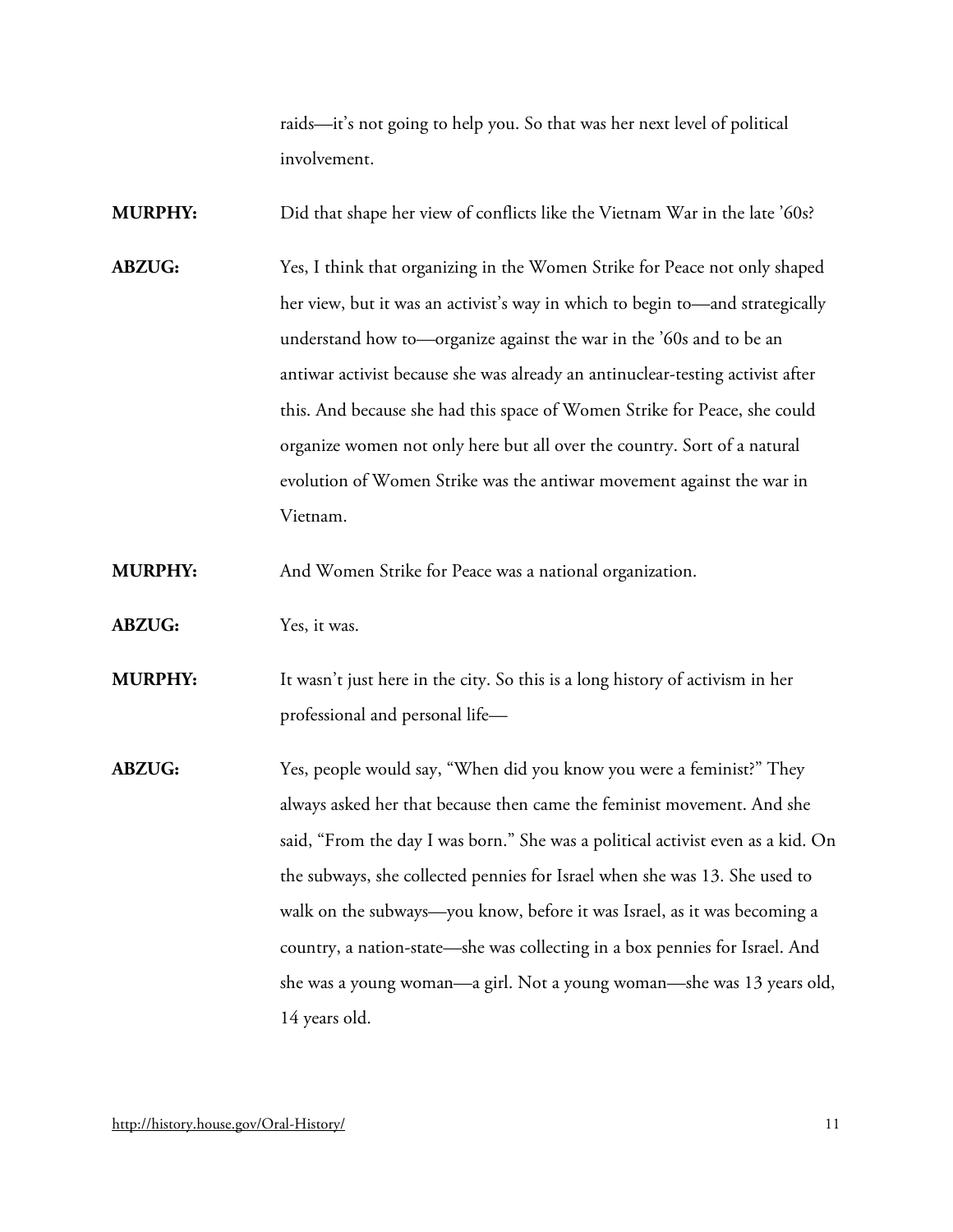- **MURPHY:** It seems like the city really shaped her outlook in many ways, living here and growing up here.
- **ABZUG:** Yes, being Jewish, the city, the diversity of it. She worked—she was a little older—in her father's butcher shop, collecting money. That was on 39th [Street] and 9th [Avenue], his butcher shop in Manhattan, so she got to experience a lot of Manhattan and other people from all over who came there. Her parents were really into music and into politics and—not straight politics, but in terms of the morals and ethics of progressive politics. And I think that she picked that up. She then took it and used it as an organizer.
- **MURPHY:** That activism was directed in so many different directions, but she determined at some point that she wanted to run for public office.
- **ABZUG:** First, before that—because of Women Strike for Peace and working against the war in Vietnam, she had the base, meaning the political base of Women Strike for Peace that were working—they were all organizers. They were activists—many of them suburban women who were married and had money. She decided after a lot of years of working for other candidates men—that why was she was just doing that? She should do it herself. So in 1970, she decided to run for Congress. Straight out of the box.
- **MURPHY:** Yes, that's an interesting decision because there were plenty of local offices in the city, right?
- **ABZUG:** She said, "I'm going to run for Congress. That's the office that I want."
- **MURPHY:** And we'll pick that story up in a little while. I wanted to transition briefly to your story, in terms of growing up with your mother in this career and how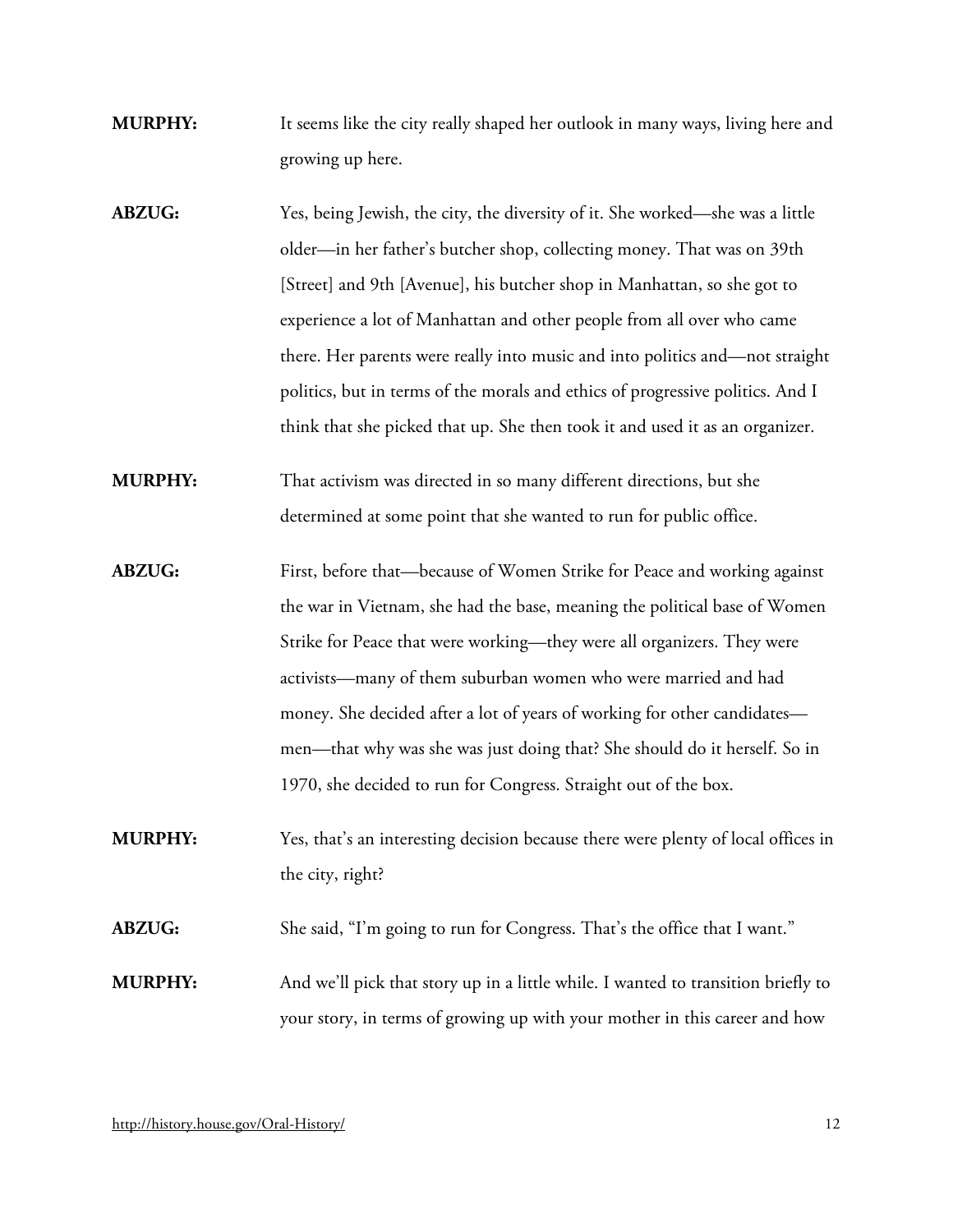that affected your family. So where were you born, and what was your mother doing at the time?

**ABZUG:** Well, I was born here in Manhattan, but we moved when I was a baby to Mount Vernon, New York, as I said before. My grandfather had a house, and he thought they should try living in the suburbs. My parents were okay with it because it was a short commute—like 40 minutes to the city on the train. And they both worked in the city. So we lived in Mount Vernon, New York, for my first 13 years of life. That's where school integration—I went to the local public school, which was predominantly Black. Growing up, I was friends with Ossie Davis' and Ruby Dee's—the actors—son, and Sidney Poitier's daughter, Beverly. My father owned a women's blouse factory with his father at that time. He actually hired Sidney Poitier—before he was a known actor—into his business.

> The blouse factory—A Betta Blouse—was what my father was working on, and being a novelist at night. My mother was practicing law—labor and civil rights law—so they just commuted in and out to the city. We had a woman who helped raise me, and for 23 years ended up living with us, named Alice, who had a very big part of our family's life. She wasn't just a nanny in the traditional sense—she was kind of like a member of our family in the sense that she cooked amazing food, meals, cleaned the house, but she ate with us, too. It was not like a service relationship. It was a relationship of family. She really used to say, "I all but had you," which is true. She really had a big impact on my life and on my sister's life and on my parents.

> My father was an early feminist in the sense that this was a working, middleclass neighborhood, and not—most people didn't have mothers who worked outside the house. We were one of the few that had a mother who was not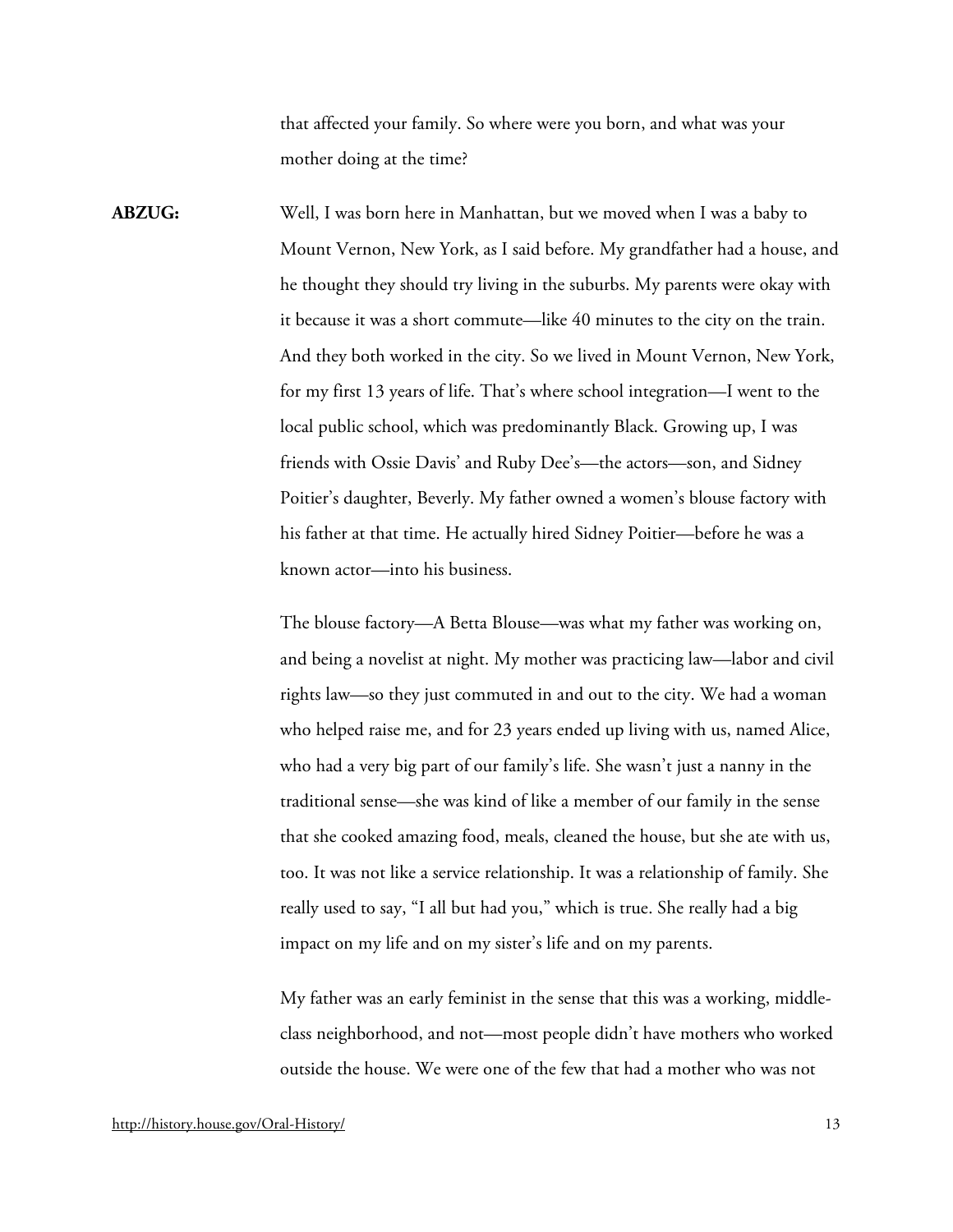only working out of the house, but she was a lawyer, which was unusual. Two percent [of all] lawyers were women at that time. My father was not averse—he was always going food shopping and doing laundry. He had no problem with that because he was a very self-confident man, and they had a very good, I think, soulful and strong marriage. All of that was discussed before they got married. So I think he didn't have any problem with doing those things, and my mother's mother was involved, obviously, in seeing us, and she was a great cook. My mother and father were not cooks. So this was great to have Alice and my grandmother—my mother's mom, Esther—doing a lot of the cooking and baking.

So Alice enabled them to live a life where all of us—but to them, for the commute in the city, my mother would go to meetings if she had to that were antiwar, peace movement meetings, and then to come home because she knew that we were being taken care of. She trusted Alice 100 percent.

**MURPHY:** What was your father's interest in politics?

**ABZUG:** Well, he was interested conceptually, but he wasn't so active as an activist. He was very strong politically progressive, but his interests were more in the arts. He was a novelist at the time they got married, and he wrote two novels: one was called *Spearhead* [1946], and the other was called *Seventh Avenue Story* [1947] about the fashion district. *Spearhead* was about the Battle of the Bulge. And he was already known before my mother was known, because these were published in the '40s, and *Spearhead* was an award-winning book. So that was his interest. Writing, reading, writing novels, and, later on, writing plays, which didn't go anywhere, but he did it when he was much older in life.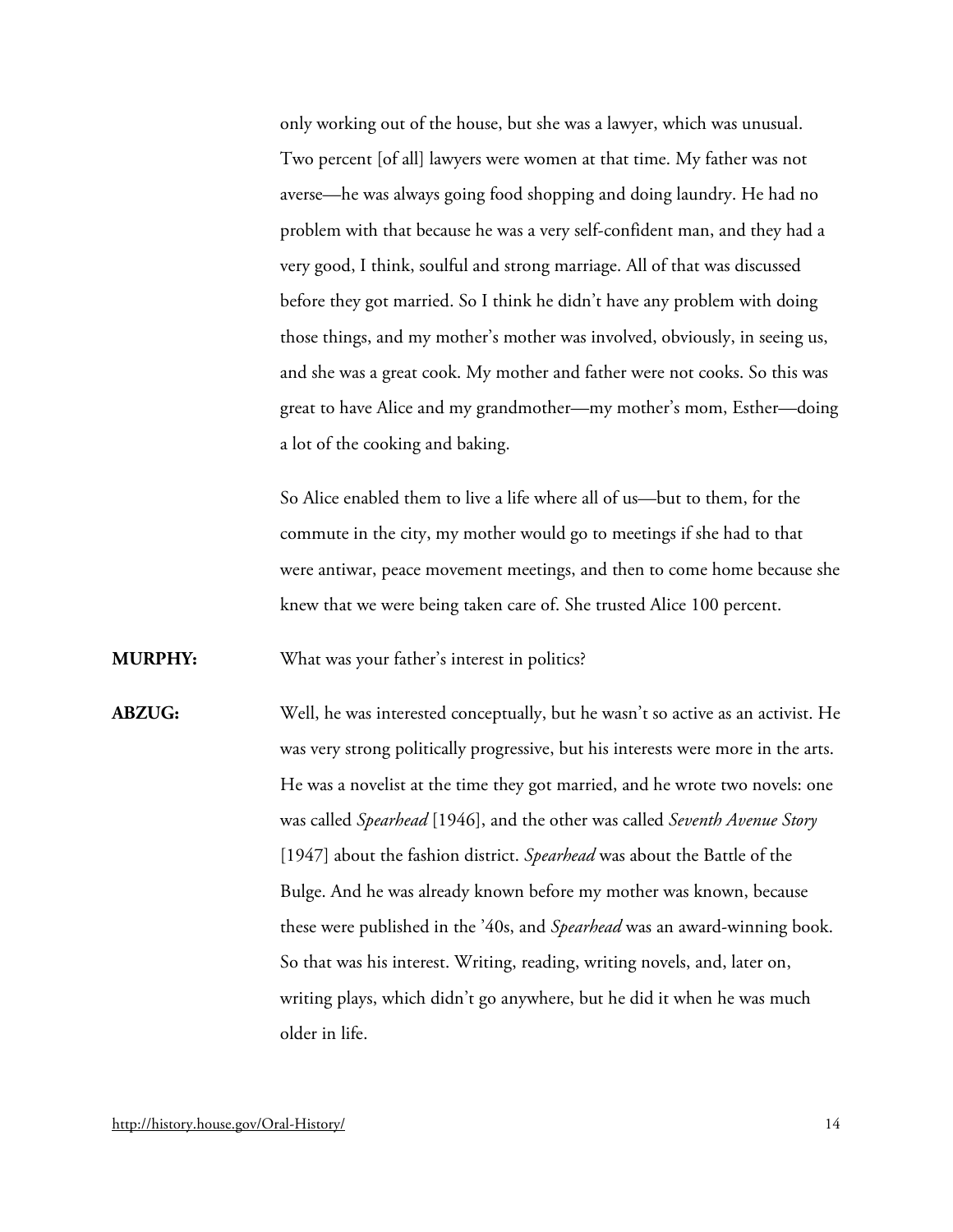So he supported everything my mother did. He supported the causes 100 percent. He would go to some marches, certainly, during the protests against the war in Vietnam. We all went as a family. But he wasn't as directly—and he was very involved in this integration fight in Mount Vernon. But other than that, he would support her in all these causes.

**MURPHY:** So did your mother and father make these protests family affairs?

**ABZUG:** Yes, I went a lot with my parents to antiwar marches in Washington—the Vietnam War. But I also was an activist myself. I went to Music and Art High School, which today is called [Fiorello H.] LaGuardia [High School of Music & Art and Performing Arts], and I was one of the heads of city-wide High School Students Against the War in Vietnam—I was a co-head of the city-wide coalition. We would protest at Columbia during the '60s—'68 we were there. We would protest together in any antiwar march that was here, and I would go with my parents to Washington, particularly when they were tear [gas]-bombing us—the antiwar protesters at the Pentagon. In that time period, I was there with my parents protesting the war—and this was prior to my mother being elected to Congress.

**MURPHY:** At that point, had you moved back into the city?

**ABZUG:** Yes, we moved back to the city when I was 13 years old. We lived in Chelsea on [West] 16th Street in Manhattan, and then we lived in the Village, where they lived the rest of their lives and died.

**MURPHY:** Why was that decision made to move back into the city?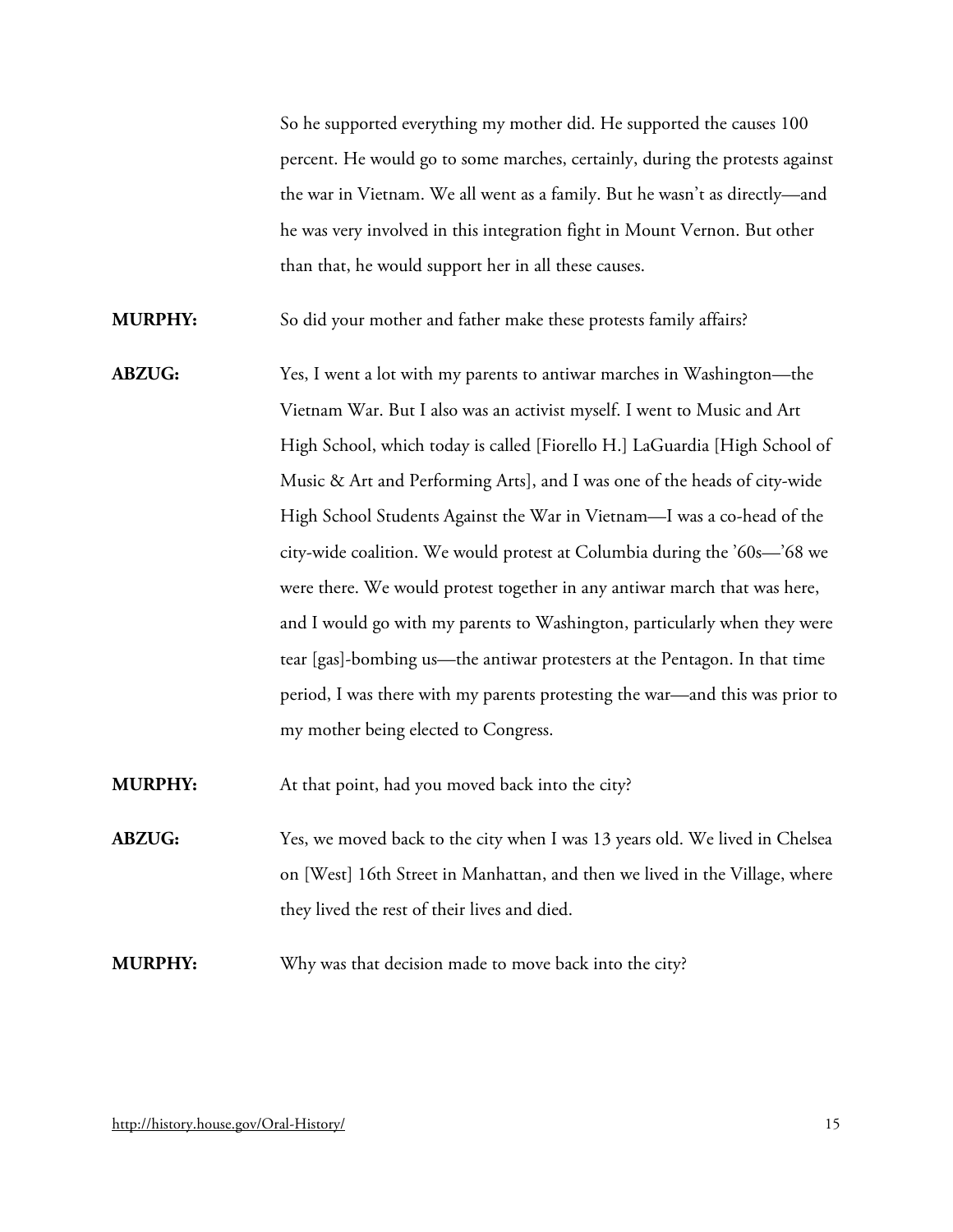| <b>ABZUG:</b> | To move back into the city? Because my parents were tired of commuting, |
|---------------|-------------------------------------------------------------------------|
|               | and they really were New York City people. Before they moved to Mount   |
|               | Vernon, they lived on the Upper West Side.                              |

**MURPHY:** Okay, because a lot of people were moving out at that point.

**ABZUG:** Right, well, they moved out, but they moved back.

**MURPHY:** Yes.

**ABZUG:** Yes, they didn't—they really wanted to be in the diversity and the culture and in the intellectual milieu—and the activist sense of—and the artistry and the theater and the movies of New York City.

**MURPHY:** Right. So she was here before she was going to run for office.

**ABZUG:** Oh yes, on the Upper West Side. My father grew up on Mosholu Parkway in the Bronx, so he came from a family with a little more money. They met, actually, in Florida. Both of them were on vacation. He picked her up on a bus coming from a concert and recited Shakespearean poetry to her—and this is no joke—and she thought he was nuts. And he pursued her and pursued her. She was on vacation from law school; he was on vacation from his job.

**MURPHY:** Did he go to college?

**ABZUG:** He went to CUNY [The City University of New York] and dropped out to go into the war, World War II. He was, like, five credits short. Never finished. Crazy.

**MURPHY:** I'm sure there's a lot of stories like that.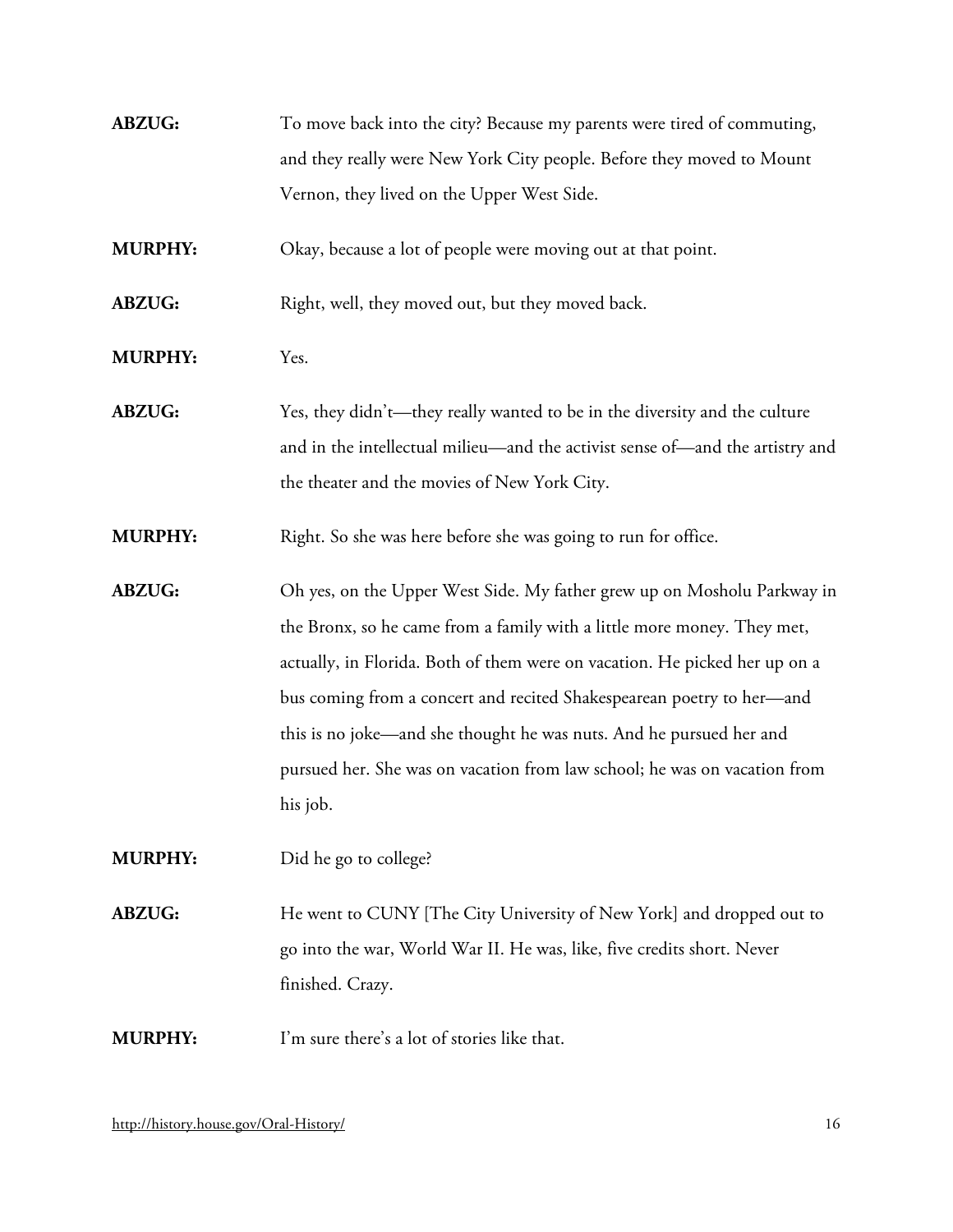#### **ABZUG:** Yes.

**MURPHY:** So you're already living in the city and going to high school here. You were an activist. But then your mother decides to run for office. Did you get involved in that?

**ABZUG:** Yes. I was involved in every one of her campaigns, and there were about 10 of them. She won the primary—the first primary—the first win for Congress. It was a couple of days before I was graduating from high school. And at my graduation from high school, the *New York Times* sent a crew to film her and write about her. From that point on, I knew my life was never going to be the same because all the attention was on her. And you're a kid, you're in high school, you're graduating—you want a little bit of your own little acknowledgment. But it was big fanfare already. And she got quick recognition because of the dynamic person she was—how she dressed, how she spoke, and so outspoken—a larger-than-life character right from the beginning. And yes, I was involved in every one of her campaigns. I like to tell people, seven years of college and law school, she was either in office or running for office or running for a new office during those seven years. And I was involved in every one of those campaigns—for mayor, for Senate, for reelection for Congress. And I say mayor, I mean, New York—the first woman to run for New York City mayor, first woman to run for United States Senate in New York, and then re-election for Congress. Seven years, every year she was running for something. It was actually more than seven years, but I'm just referencing it against my college and law school.

**MURPHY:** What is it like to campaign for a family member?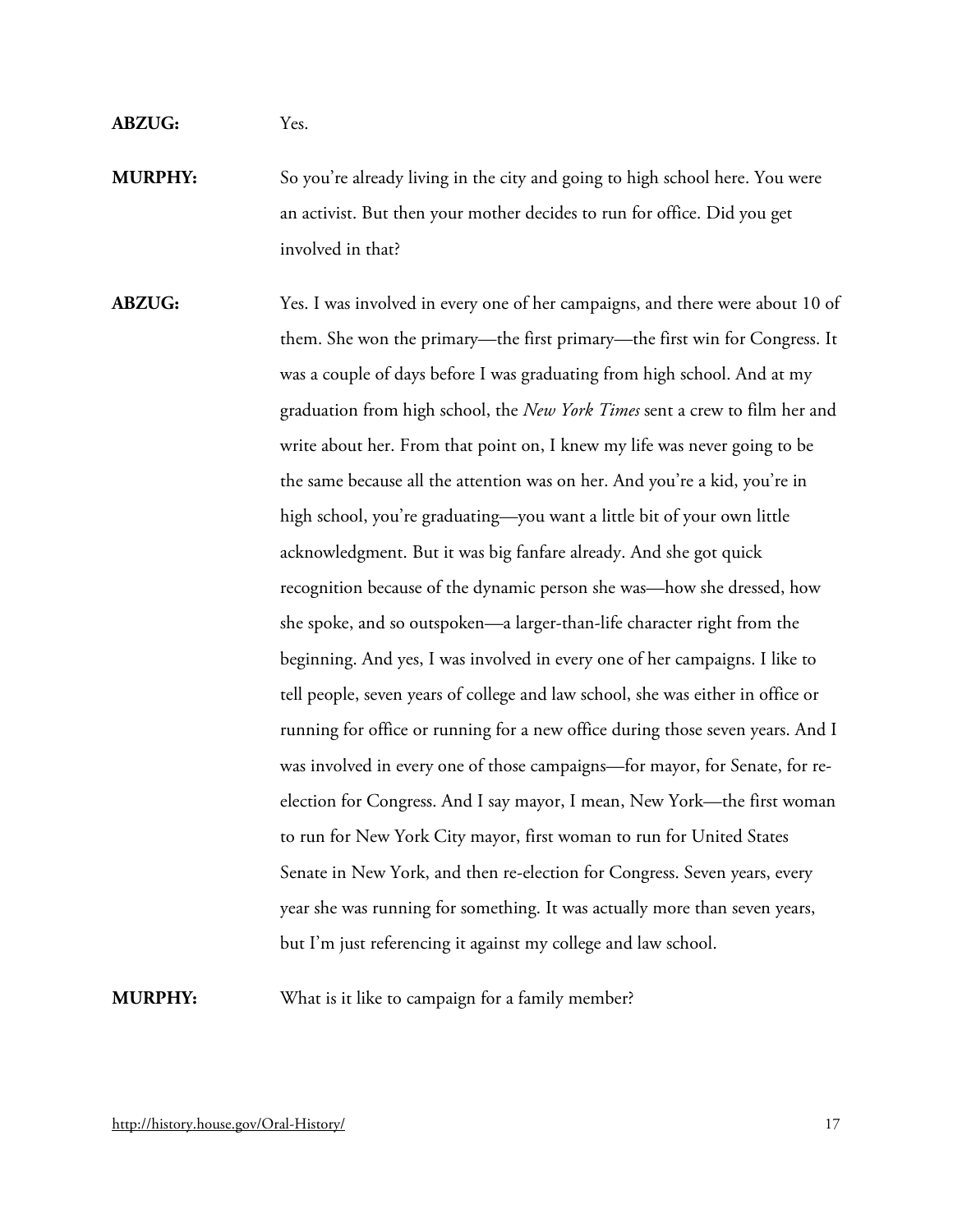**ABZUG:** Well, I was close to my mom. My sister—we were all a pretty close family. My father would campaign for her very intensely, too. It was great on one hand and hard on the other because she worked, like, 18-hour days, and she was very driven when she campaigned in the streets. Pressing the flesh, giving everybody a button, a shopping bag, because at the time that was how you got your publicity out. And it was very, very intense. How much can you cover? How many neighborhoods can you be in? How many people can you talk to within this grass-roots campaigning? And she wore us all out. Actually, one time on the Upper West Side, in a particularly bitter race, somebody was trying to—I'll never forget it. In a supermarket, I was trying to advance my mother—you know, advance her and to meet people, meet people, meet people—and this one woman didn't like that we were in there. And I guess she didn't like my mother, and so she spit in my face. I was very upset about it.

**MURPHY:** That's the perils of campaigning in New York City.

- ABZUG: Right. Did you ever interview [Gerry \[Geraldine Anne\] Ferraro'](http://bioguide.congress.gov/scripts/biodisplay.pl?index=F000088)s daughter, Donna Zaccaro?
- **MURPHY:** No, not yet.

**ABZUG:** There's a picture of us all there [points to table], I can show you. But her experience—

**MURPHY:** Was somewhat similar?

**ABZUG:** Different, because her mother ran later, and she wasn't the dynamic—excuse me, she was. Gerry Ferraro was very dynamic, but she wasn't the street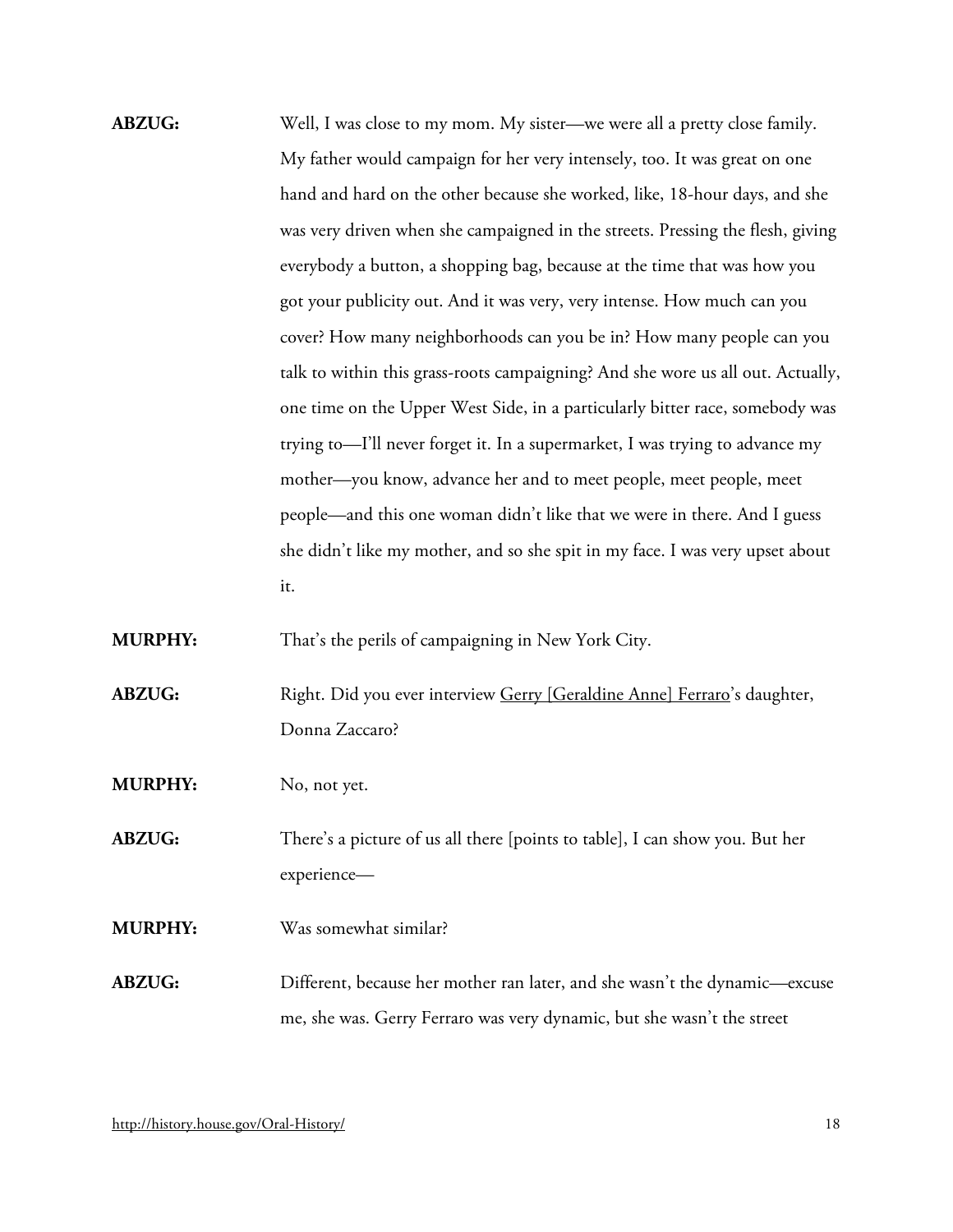campaigner that my mother was, and it was earlier. My mother got into office, like, 10, 15 years earlier than Ferraro.

**MURPHY:** So that kind of campaigning—can you outline your role in that?

- **ABZUG:** Yes, I would often—well, a couple of things. Advancing means you would advance the candidate, so you would go into any place, and you would walk the street ahead of her, walk into a store ahead of her, give out buttons, say, "Come meet the candidate for Congress." "Come meet Bella." So I did that a lot. And then her mayoral race—which was in 1977—I was in law school, second year, and I was her scheduler in the summer. For three months I scheduled her, like, within 15-minute increments, practically. A schedule that ran so many events up and through and the night until about 10:00, seven days a week, 11:00. And I was actually a scheduler, and I actually learned how to do that mechanism—really the nuts and bolts of a campaign. Then I spoke for her—as a surrogate speaker—a lot, during all her campaigns because we always had surrogate speakers. I did that a lot.
- **MURPHY:** Where would you go?
- **ABZUG:** I would go to a rally—one of my first big speeches, which, many years later, making public speeches is natural to me. But the first major one I made for her campaign was the Legal Aid [Society] was having a strike for lawyers. Legal Aid was striking, and they were in City Hall Park. And my mother—I think I was first- or second-year law school—my mother said, "You've got to go speak. I have to do something else." And so I did speak for her there. I was very, very nervous. I had to go on top of a sound truck and walk up a ladder on the side of a sound truck and go up there. Then when I saw the crowd—I mean, these were lawyers. I was starting to be a lawyer. I was a nothing, you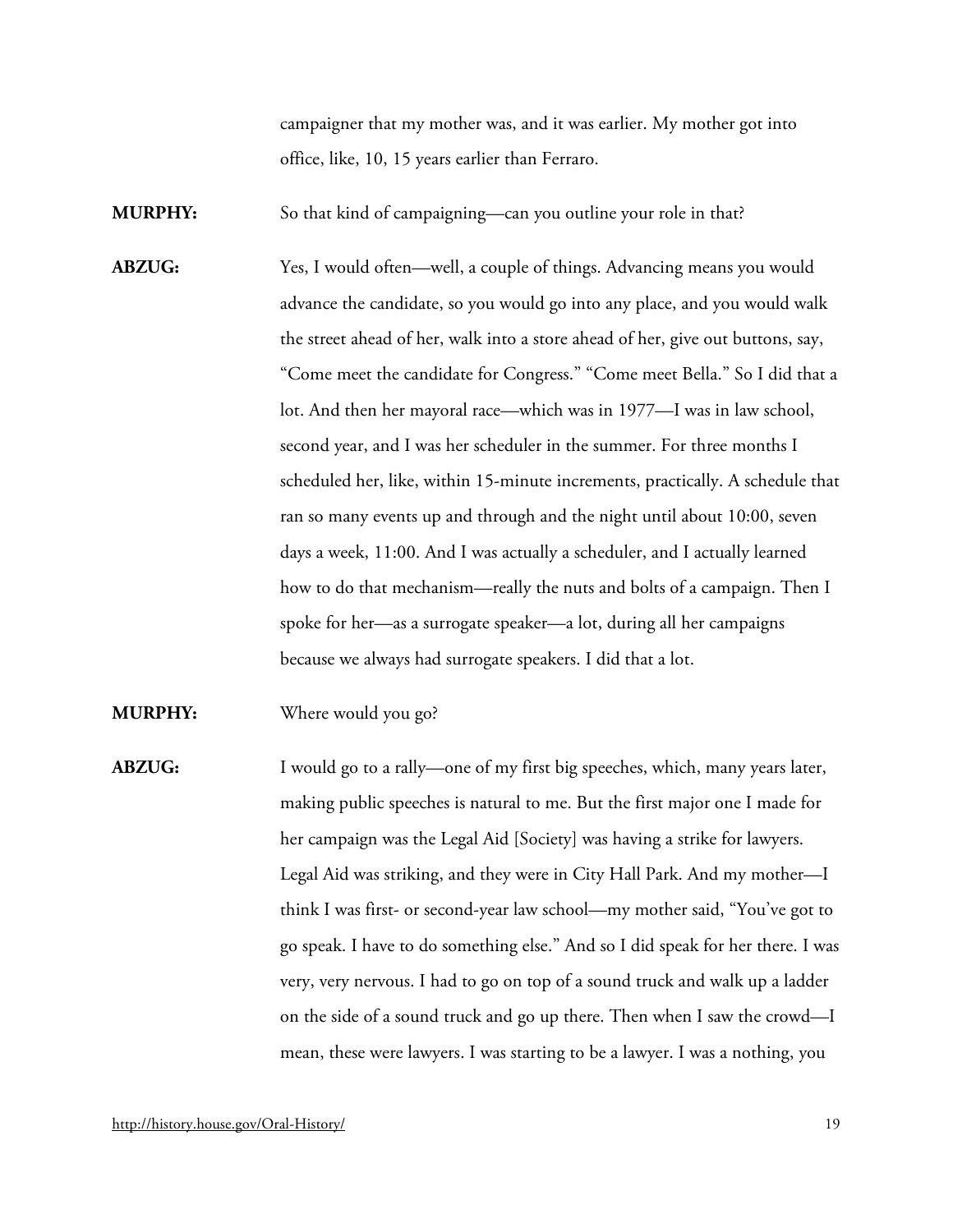know? And yet, I had to come up and fight—represent my mother, but also deal with the issues. And it was a way of getting thrown into cold water quickly.

**MURPHY:** But campaigning for your mother—essentially your mother was your boss in that sense.

**ABZUG:** Yes, she was—you know, I was just like everybody else. Get out there, and do the work, you know? Of course, sometimes she would tip her motherly self, but mostly it was incredibly demanding on me and my father or my sister. And it was, "Do whatever you can do, and then some more," because she would be herself so committed to the intensity of these street campaigns, particularly getting and reaching every voter. Don't forget we didn't have new media then. We didn't have the Internet. Everything was either through person-to-person contact or television or radio. So really campaigning in the streets, even with megaphones all over—up and down Manhattan with Barbra Streisand. She had a lot of stars that helped her out because they saw her as so dynamic. That was the way you reached the voters.

**MURPHY:** Did you plan those events?

- **ABZUG:** I helped plan those events. She had, of course, big staffs for both the Congress [races]—she had a fundraising committee for the Senate. For this mayoral [race], she had people dealing with the celebs [celebrities], who do special events and fundraising events. I was a part of that, too. I was a part of it all.
- **MURPHY:** And these House campaigns, that model is you need to reach those people on those certain streets.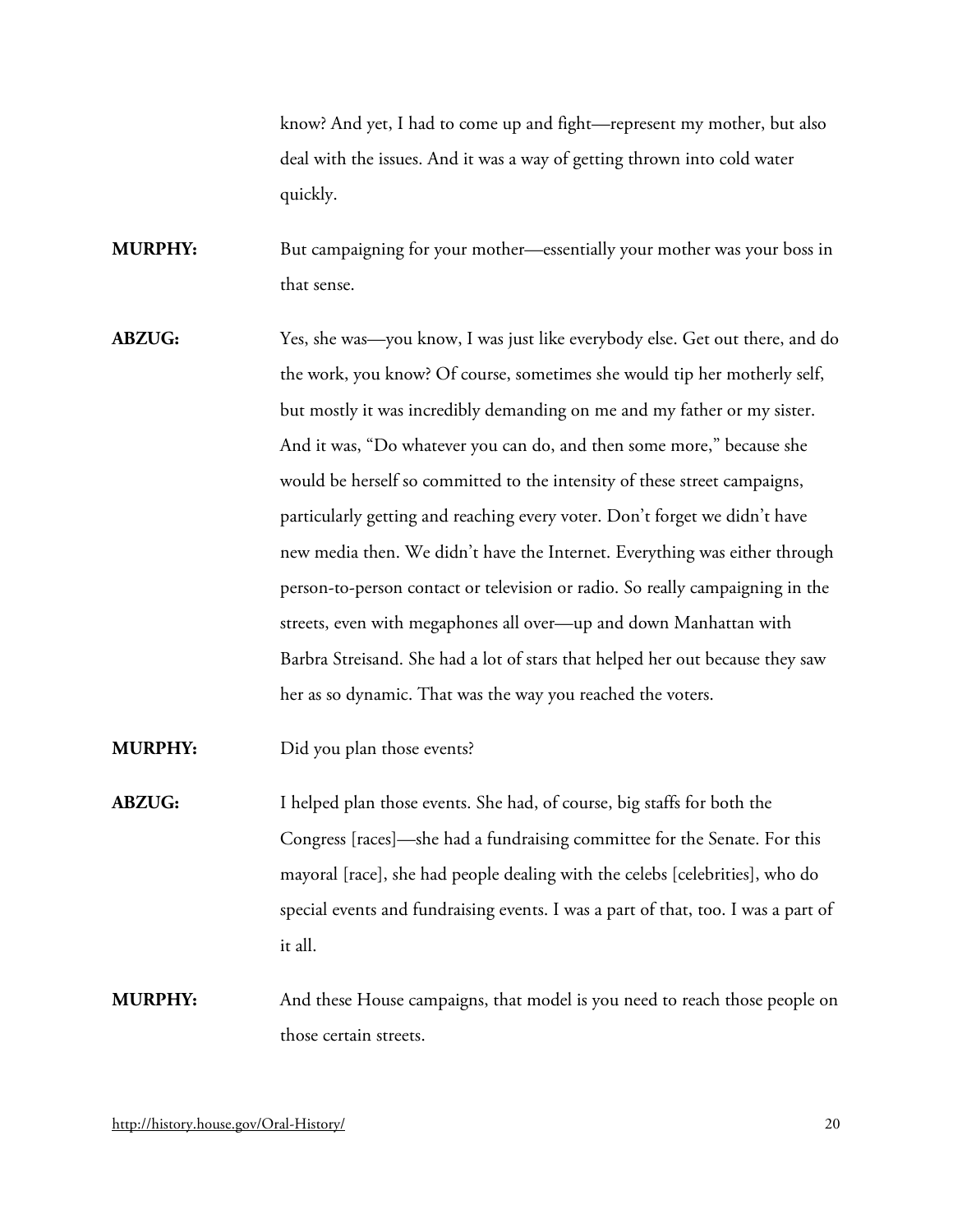**ABZUG:** Yes, and each neighborhood.

**MURPHY:** Work on the map. Did she emphasize reaching block by block?

ABZUG: Yes, and door by door. Those days, when people ran for office, you would not only go block by block, but you'd go into apartment houses in her district—the first district incorporated the Lower East Side, and they had public housing on the Lower East Side. All the campaign workers used to go knocking on doors and giving leaflets to them door to door. And we've done that later in life- I did that in a few presidential races for [President Barack] [Obama](https://bioguide.congress.gov/search/bio/O000167) and for [John \[Forbes\] Kerry](http://bioguide.congress.gov/scripts/biodisplay.pl?index=K000148) out in Ohio and Pennsylvania. But at that time, you had to rely on that kind of campaigning. Neighborhood by neighborhood, door by door, street by street, and do street rallies using a sound truck, going up and down the district to talk about the candidate.

**MURPHY:** And for a street rally, would you find a park or a corner?

**ABZUG:** We've done it at 42nd Street. We did them at 34th Street. You did them in Washington Square Park. And they weren't so uptight then about licenses. {laughter} But we did it with a truck and a megaphone, on top of a truck, with entertainers, getting people's attention. Right on [West] 72nd Street we did a lot of rallies on 72nd Street.

**MURPHY:** Right in that plaza.

**ABZUG:** Yes, that was in the middle of the district.

**MURPHY:** You referred to her first district—the 19th District—many of the articles that describe this district talk about the diversity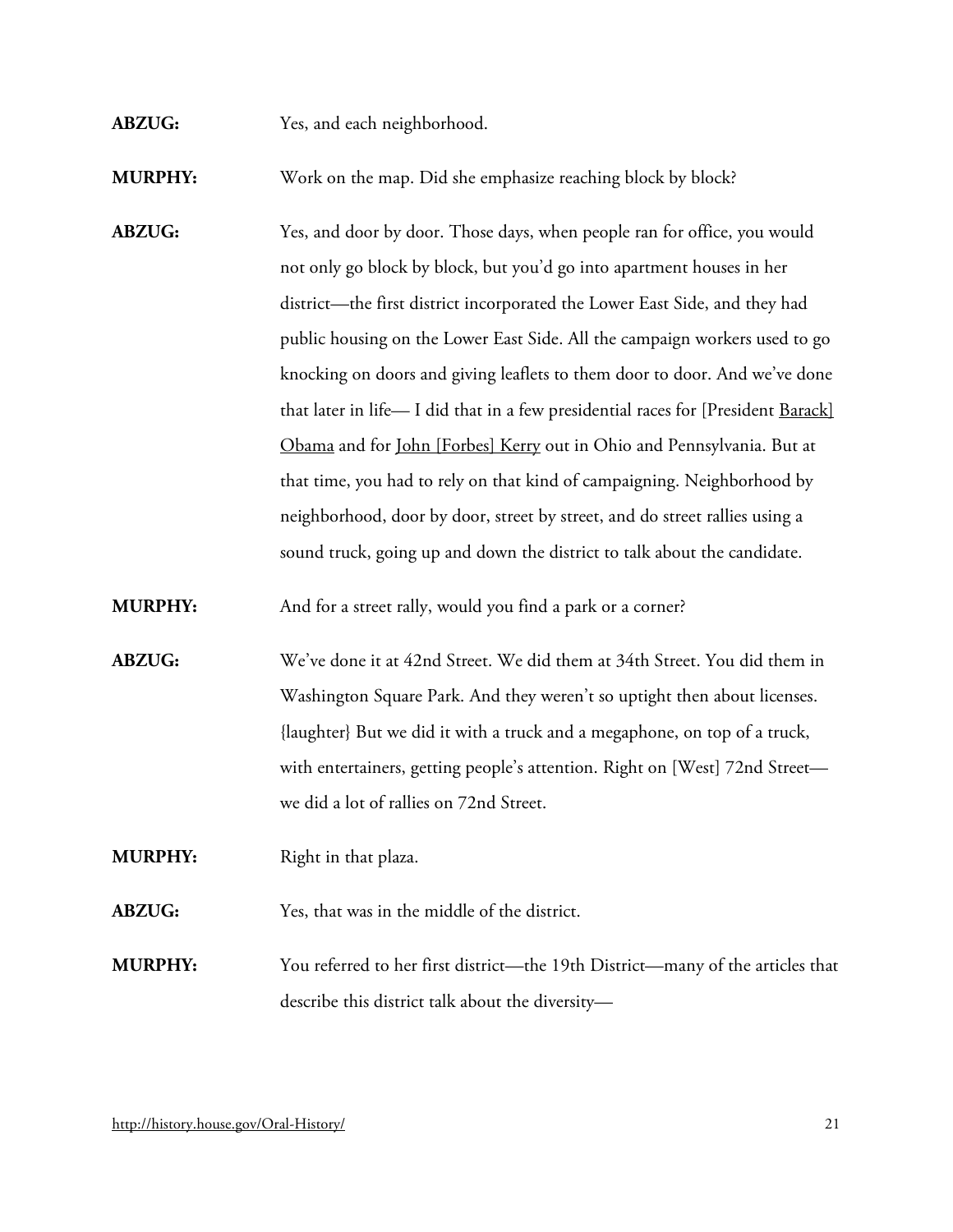**ABZUG:** Yes, it was extremely diverse. It was Lower East Side, the Village—West Village, Central Village, Chelsea—Hell's Kitchen, which is in the [West] 50s—and then up to the Upper West Side, and then up through Harlem, to the border of Riverdale [in the Bronx]. So incredibly diverse demographics. Poor people, more well-to-do people—Black, Latino, Jewish primarily at that time on the Lower East Side; and middle-class, upper-class people in the Village and in the Upper West Side. And people who spoke many different languages, so she had to appeal to—a big part of the district was Lower East Side. There were many Jewish people living there and Puerto Ricans at the time, so she really had to know the languages.

**MURPHY:** And how did that work? Did she have a background in that?

**ABZUG:** She knew how to speak Hebrew and Yiddish. And Spanish—she had taken some Spanish. When we were younger, as a family, we took Spanish lessons, so she had some sense of Spanish as well.

**MURPHY:** And did she campaign using those languages door to door?

**ABZUG:** Oh yes. Absolutely. And on radio—she did an ad on radio, in Yiddish actually. And she did use Spanish sometimes in the campaigning on the streets.

**MURPHY:** Those door-to-door campaigns, you were handing out flyers?

- **ABZUG:** Flyers and leaflets.
- **MURPHY:** Who produced those?

# **ABZUG:** Oh, you pay for—the campaign produced the narrative. The press guy. I was involved, and a lot of people—campaign manager and the press secretary. It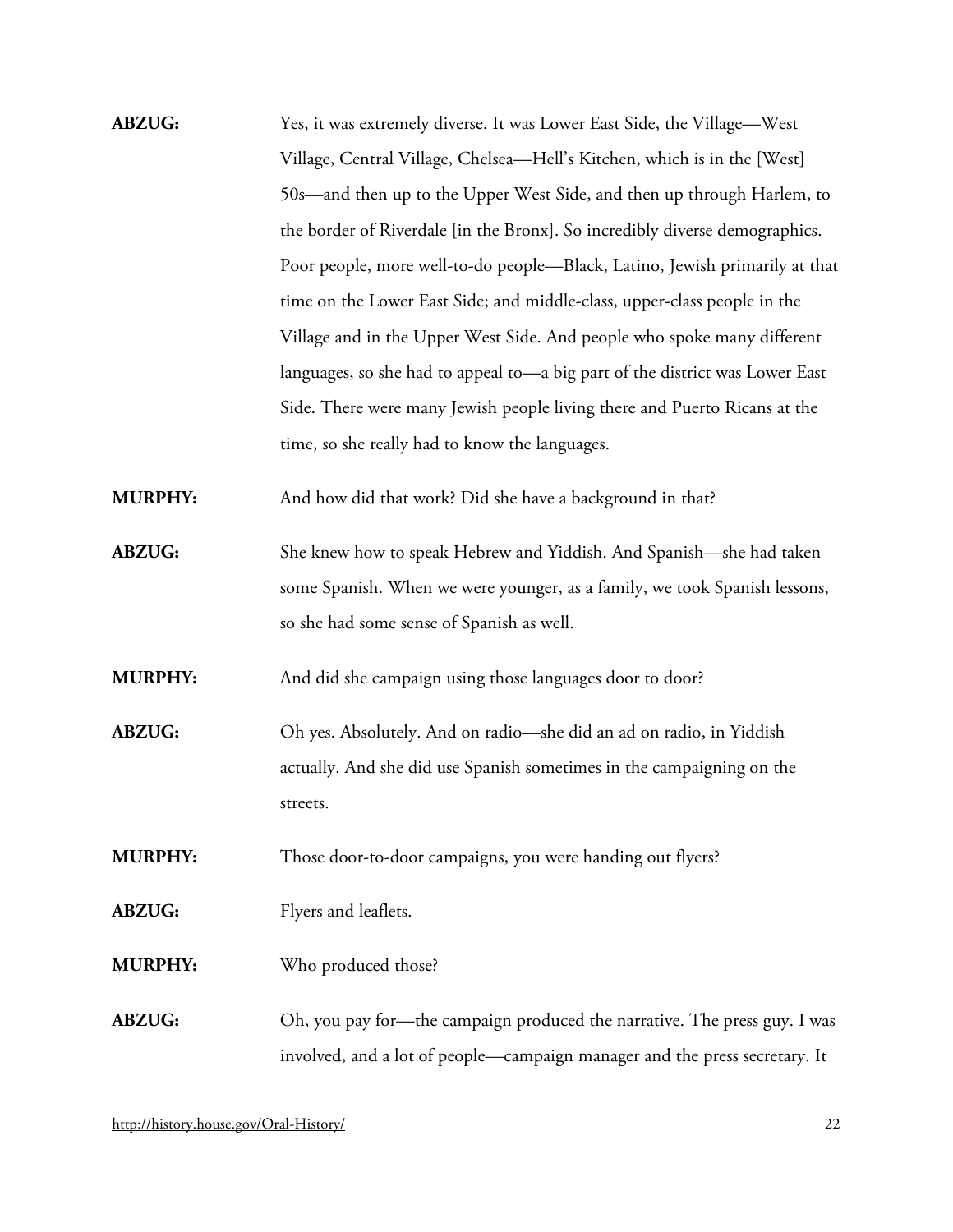was graphically done, and then it was produced by printers. And those were what you relied on—radio and those brochures—the most.

- **MURPHY:** And at the first—
- **ABZUG:** And ads for radio.

**MURPHY:** And in that first campaign, she doesn't have a local political base.

- **ABZUG:** Right. She ran without—at the time, particularly in the '70s and '80s—and historically before that, we had Tammany Hall. People ran for office when you were part of a political club—very active in a political club. She did not come out of the political club world, whereby—for instance, the Village Independent Democrats, which is the club she related to because we lived in Chelsea and the Village, she was not a candidate of the club. She was an independent candidate. But what I mean is, she wasn't in the Democratic Party structure, where they were all behind her automatically. So she had to earn the trust of the Democratic leadership, Democratic activists, and voters, without having the benefit of a club that she had been involved in for a long time that would propel her.
- **MURPHY:** And what about a campaign staff? This is a period when they were becoming more professional—there were communications managers. Did she hire people?
- **ABZUG:** Yes, she hired people. She had to raise money—a lot of money—to hire a fundraiser, press guy, pollster, people to go in the streets, organizers, deputy campaign manager, campaign manager—all are hired, paid positions. Scheduler—except for me, you know? {laughter} All paid positions. And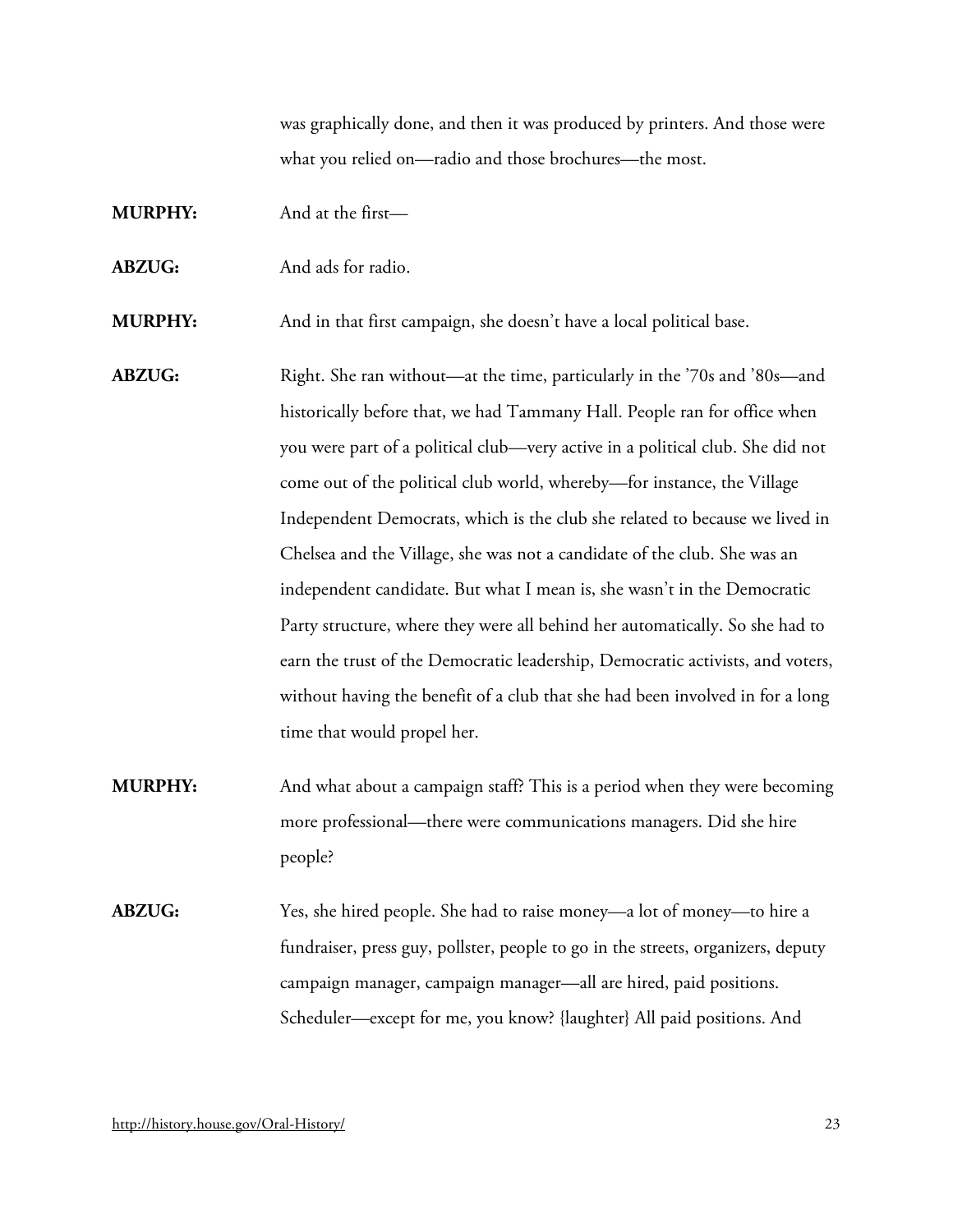you've got to raise money to pay for it just like we do today, except back then it was a lot easier and a lot cheaper to run for office.

- **MURPHY:** You weren't paid for your work?
- **ABZUG:** No, I was not.

**MURPHY:** So how did she develop her campaign aesthetic and her slogans?

**ABZUG:** She was really bright, really smart, and really charismatic, and had a great sense of humor. And was really prescient—ahead of her time in many ways politically and socially, in terms of civil and human rights issues. I think that she just came up with—and she hired people around her who were creative as well. They would stay with her throughout every campaign, by the way, from the first congressional campaign to the last congressional campaign spanning the course of 15 years. She came up with these slogans because I think she tried hard to make something creative so that they would be unique, and they would hear her.

**MURPHY:** One of the most well-known slogans is the—

**ABZUG:** "This woman's place is in the House"—which is the name of our documentary, by the way: *This Woman's Place is in the House*. That's the name of the documentary. The slogan which is on our campaign posters is, "This woman's place is in the House—the House of Representatives." Of course, then that slogan was used—and is used today—"A woman's place is in the White House." "A woman's place is in the UN Ambassadorship." "Secretary of State." That was her slogan.

**MURPHY:** Did she come up with that?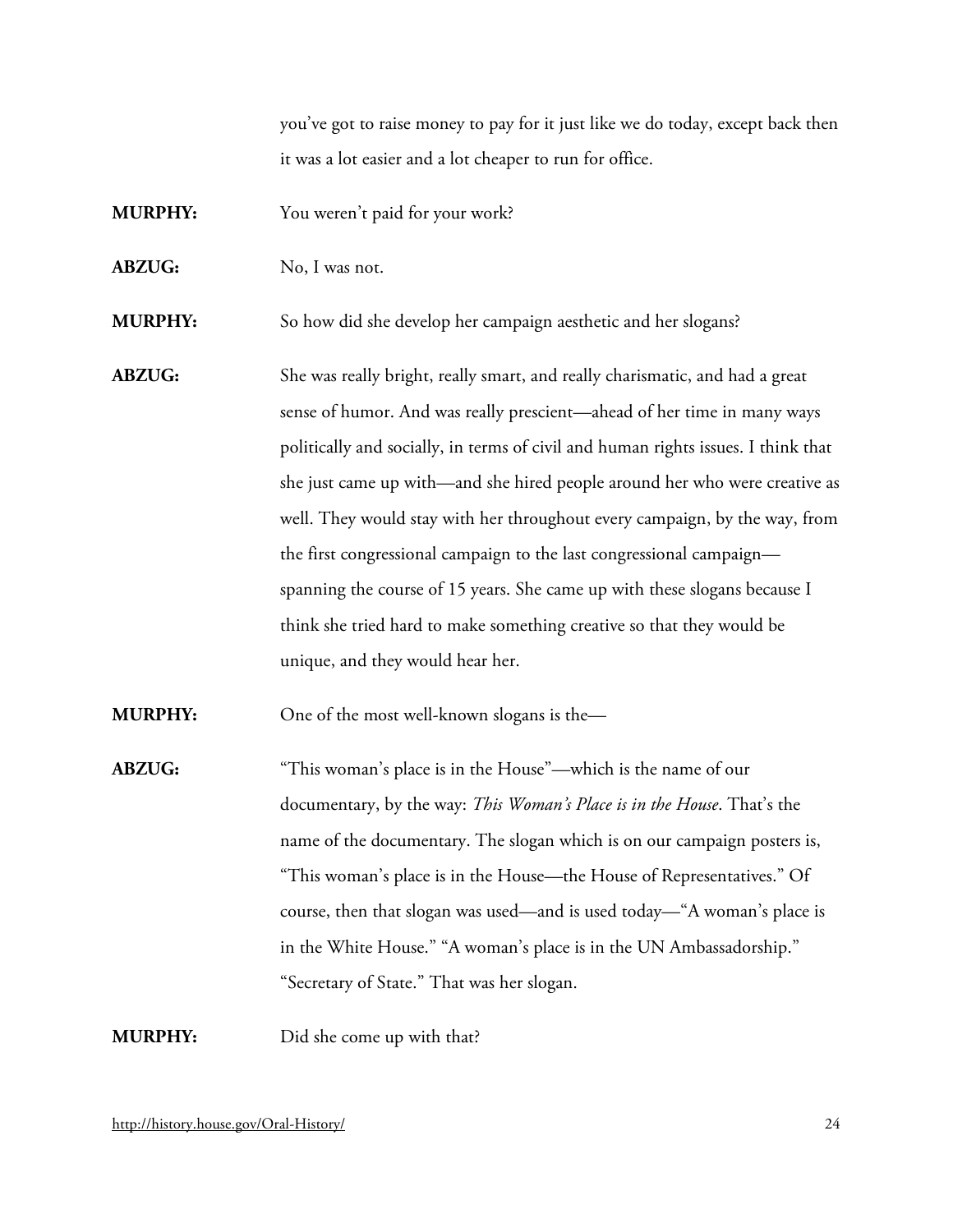#### **ABZUG:** Yes, she did.

**MURPHY:** And the other side of her image was her appearance, her hats.

**ABZUG:** She was always a very colorful dresser. She liked dressing in good clothes. Her mother was always buying her and her sister—even though she didn't have much money, she found a way to get them really nice clothes. And my mother had a sense of style.

> How she started wearing the hat is an interesting story. When she was first practicing law in the '40s, women at that time, like Eleanor Roosevelt and other prestigious women, wore gloves and hats to show that they were distinguished. And my mother went to represent a client and went to a law firm once, to represent this client, and she said, "Hello, I'm Bella Savitzky Abzug from Kramer and So-and-So," and the receptionist said, "Okay. Sit down there and wait." So she waited and waited, and 20 minutes later, she got back up to the receptionist and said, "Hello, I told you my name is Bella, and I'm here from the law firm of . . . ." And the receptionist said, "We're waiting for the lawyer." And my mother said, "But I am the lawyer." There were so few women lawyers at that time that the receptionist had no idea my mother was a lawyer. So she said, "I am a lawyer, and would you please bring me into the place where I have to meet with the client and the opposing side?" My mother said that after that, she started to wear hats, because she first of all, she liked them—they looked good on her—and second they showed some distinctive character. I used to say to her, "It's what's under the hat that counts." And she would say, "Well, I kept wearing the hats, but I took off the gloves."

**MURPHY:** I saw a campaign button, it was a silhouette of her—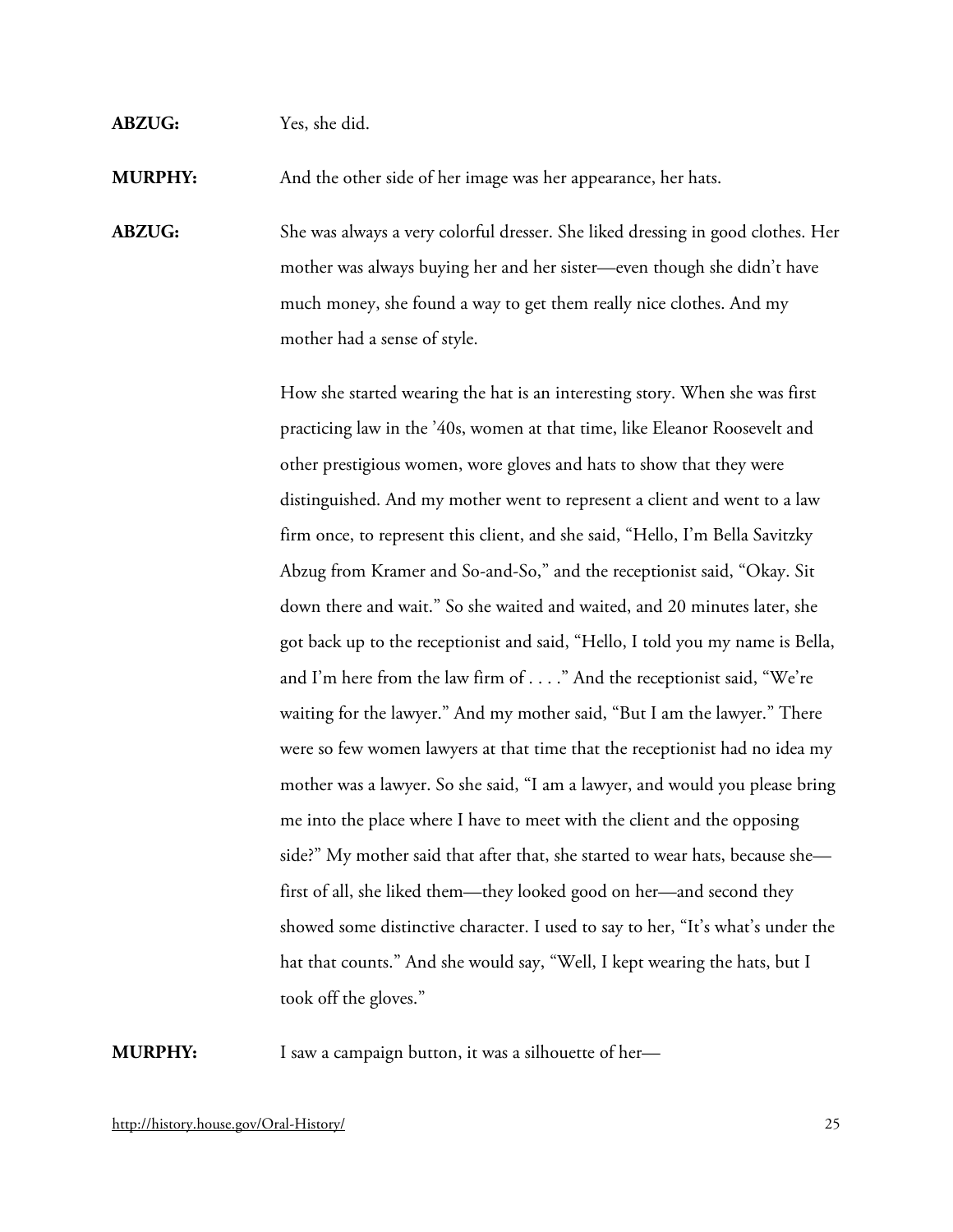- **ABZUG:** The hat. Yes, she was the first political candidate where they used an image of her profile, and only that, as her campaign button. Nothing on it. She also was the first candidate that I remember in modern history where they referred to her as Bella. You know how today we talked about Hillary or people—first name—particularly women? She was referred to as Bella, Bella, Bella.
- **MURPHY:** Did she like that approach?
- **ABZUG:** She liked that.
- **MURPHY:** Did she seize that as a—
- **ABZUG:** You see that picture over there of her putting her hand up to a truck driver [points to framed photo]?
- **MURPHY:** Yes.
- **ABZUG:** Well, so many times, you would see people in the streets—cabbies, cab drivers, truck drivers, all sorts of people. "Hey Bella. Hey Bella. What a way to go. Go Bella." You would see them yelling out at her and she loved that. She loved that interaction with people, with regular New Yorkers.
- **MURPHY:** Did you find that working people were receptive to her message?
- **ABZUG:** Very much so, because she was quintessential New York and grew up as a working-class, working girl who'd come from a poor family after her father died. And she understood all that you had to go through to survive in this city and to make a life as a working person and how it wasn't easy. So I think people in the district, particularly big parts of the district, related to that her first district.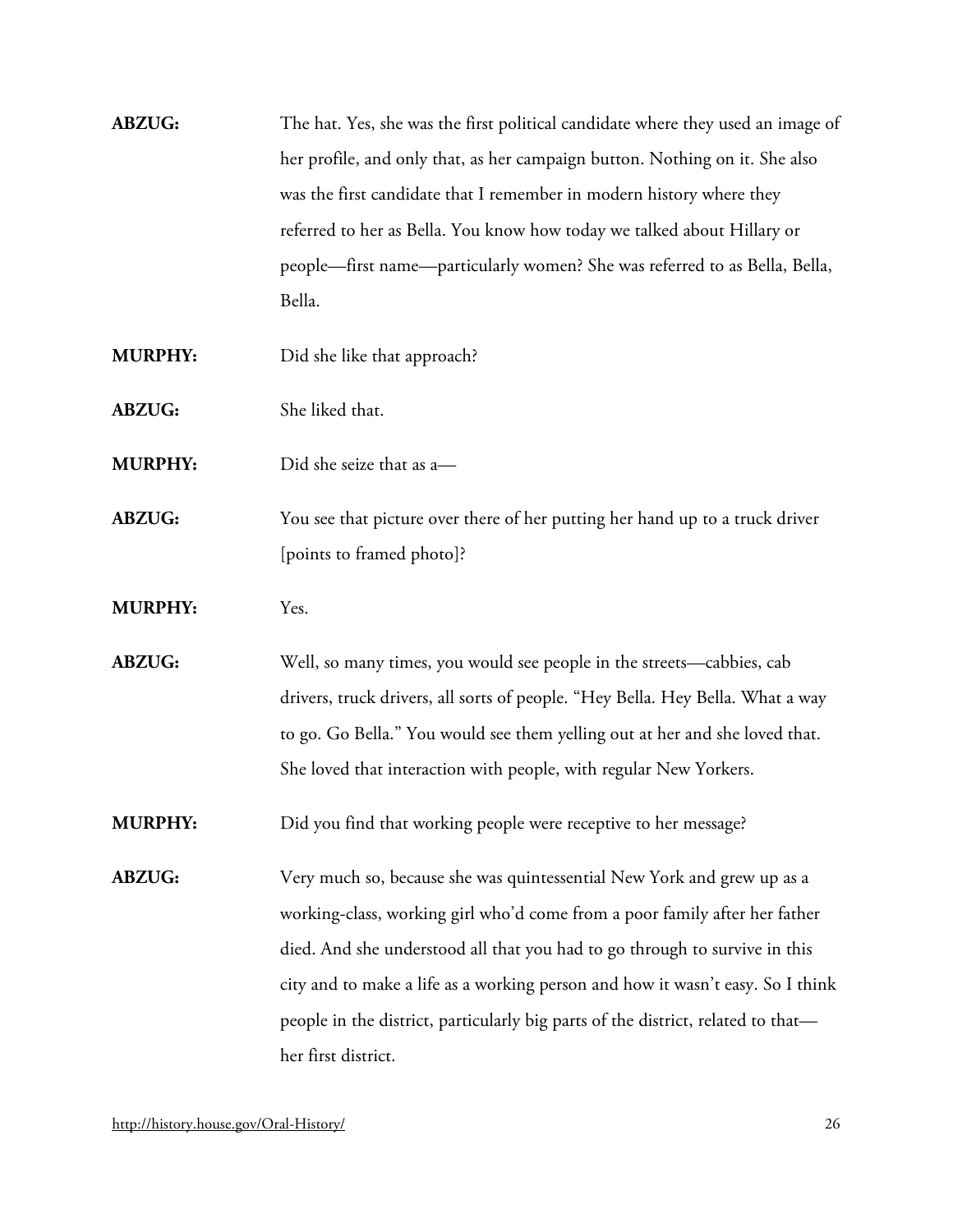**MURPHY:** How did women in the district respond to her campaign?

- **ABZUG:** Well, at that time, there were very few women. When she was elected to the House in 1970, there were 11 women who were elected. Period. And no women in the United States Senate [from 1973 to 1977]. So it was very unique. And to see such a woman who could get angry, who could be out there, who could be vivacious, who would dance, who would play instruments—you see up there [points to framed photo]? There's an instrument she's playing on one of her campaigns, the banjo or mandolin? She would do it all, in that respect. I think people related to her because she was really a dynamic and fun-loving and smart person. And she was always ahead of the curve.
- **MURPHY:** I think some women candidates in the early '70s even . . . you had Bella Abzug winning an election in 1970, and Phyllis Schlafly—
- **ABZUG:** Right. Well—
- **MURPHY:** In this district, it was—
- **ABZUG:** But she wasn't elected—she wasn't an elected Congressperson. She was a leader of the anti-abortion movement.
- **MURPHY:** Right.
- **ABZUG:** She got a lot of coverage because my mother—there was a thing called the 1977 [National Women's] Conference in Houston, which was the first national women's conference with elected delegates from every state. My mother got a \$5 million appropriation when she was in Congress to run this national three-day conference of women from every state and territory in the country to talk about an agenda, a platform of action, of all women's issues.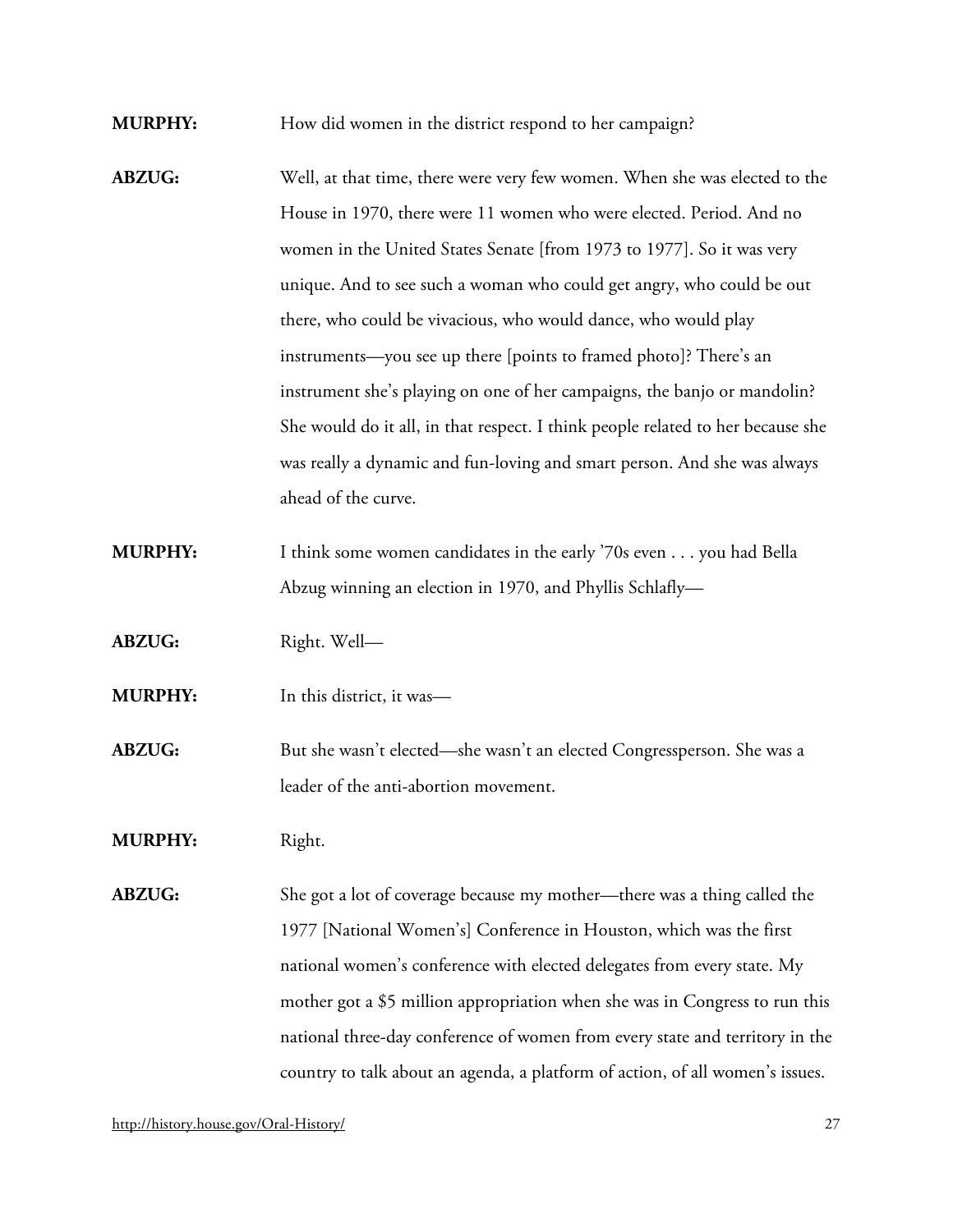So you had 20,000 women and observers come to Houston. And it was at that time when the progressive agenda—every issue related to women was being discussed and voted upon at this convention called Houston 1977.

Phyllis Schlafly was on the other side of town, fighting against the women, the NOW [National Organization for Women], all the women representatives that came from all over the country who were fighting for a feminist agenda. She was on the other side of town, holding a pro-life conference and fighting and saying some pretty bigoted things against all the women who were at the national conference. Schlafly was never elected to office, but there were other elected officials—women and Republican and Democrats—her colleagues. And by the way, at that time Republican women were pretty moderate, so they all got along.

- **MURPHY:** I was using [Schlafly] as an example in the sense of that reaction to the women's movement that she represented. Here in the city, did [Abzug] have to deal with that before she got to DC?
- **ABZUG:** Oh yes, well, the feminist movement—the second wave—started in late '69 and the early '70s. Of course there were many women who felt that the women who were in the feminist movement were too harsh, too aggressive you know, either you were a lesbian, or you were hating men—and women and men both felt that way. The feminists and the second wavers had to overcome that, as did my mother. People would say sometimes, "I didn't even know she was married. I didn't even know she had children," about my mother. But those were the early days when feminist women had to deal with all that reaction. And certainly my mother, as being as out there as she was, was an object of a lot of ridicule. And a lot of challenge on those levels—like, "You're too aggressive." I mean, everything that **Hillary [Rodham] Clinton**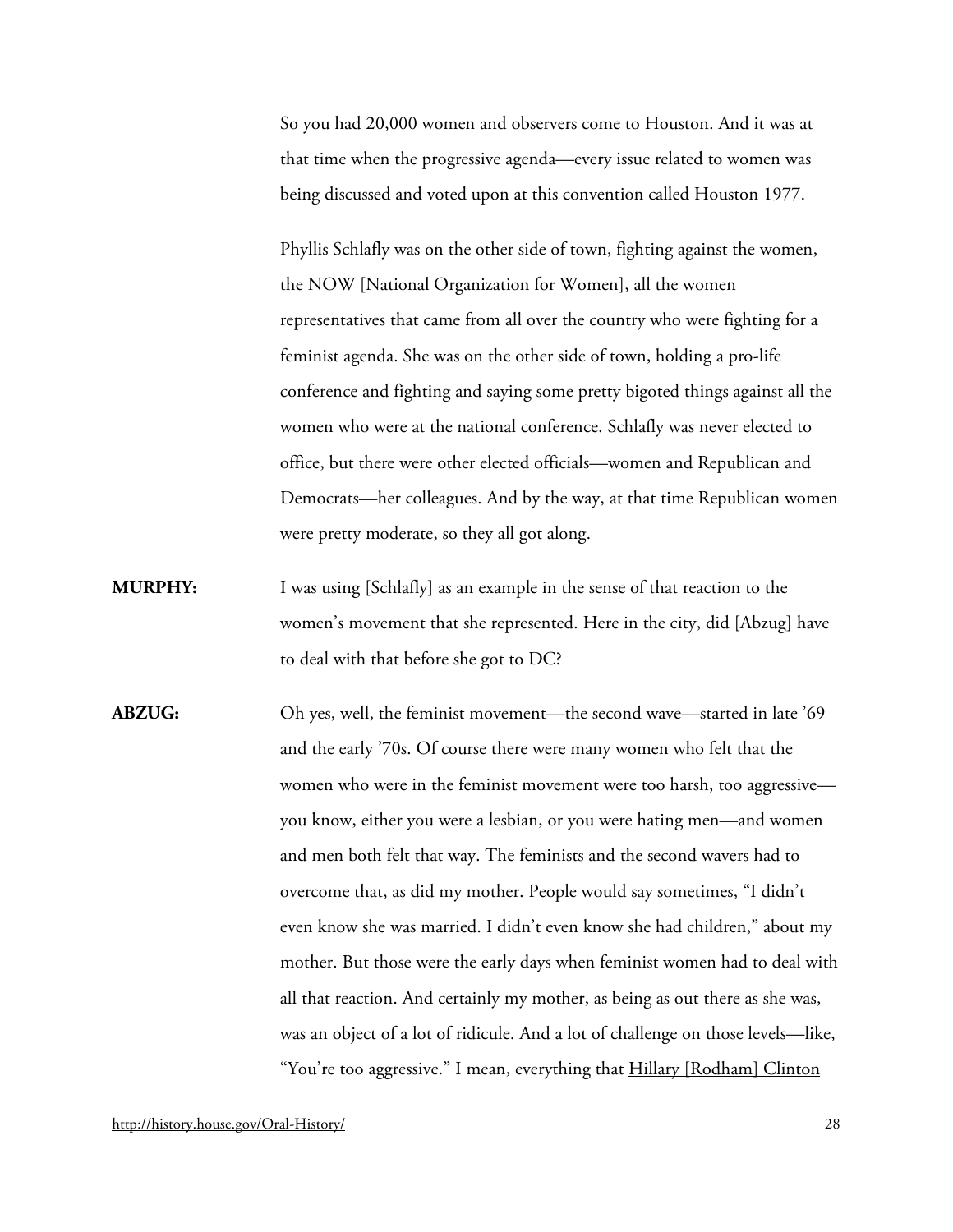went through [in] her career from Senate to running for president, my mother—that was happening 40 years ago. "You're too aggressive. You're brash. You're harsh. Look at the way you're dressed." Every one of those arguments started back then.

**MURPHY:** And especially in her first two races for the House, she was running against men who were—

- **ABZUG:** Incumbent.
- **MURPHY:** Yes.
- **ABZUG:** The first race was she beat a 13-year incumbent [\[Leonard Farbstein\].](http://bioguide.congress.gov/scripts/biodisplay.pl?index=F000015)
- **MURPHY:** In the Democratic primary.
- **ABZUG:** Right, exactly.
- **MURPHY:** Which was very difficult to do.
- **ABZUG:** It was. And she beat him.
- **MURPHY:** And then in the second race, after redistricting, she was running against another incumbent.
- **ABZUG:** Right.
- **MURPHY:** [William Fitts Ryan.](http://bioguide.congress.gov/scripts/biodisplay.pl?index=R000562) That dynamic is difficult to negotiate.

**ABZUG:** Yes, very difficult. Once she got elected the first time to Congress, soon after the redistricting was going on, they cut her district that she was representing into three parts and took away, basically, her district. Put one part to another congressional district [and] the other three parts went one each to other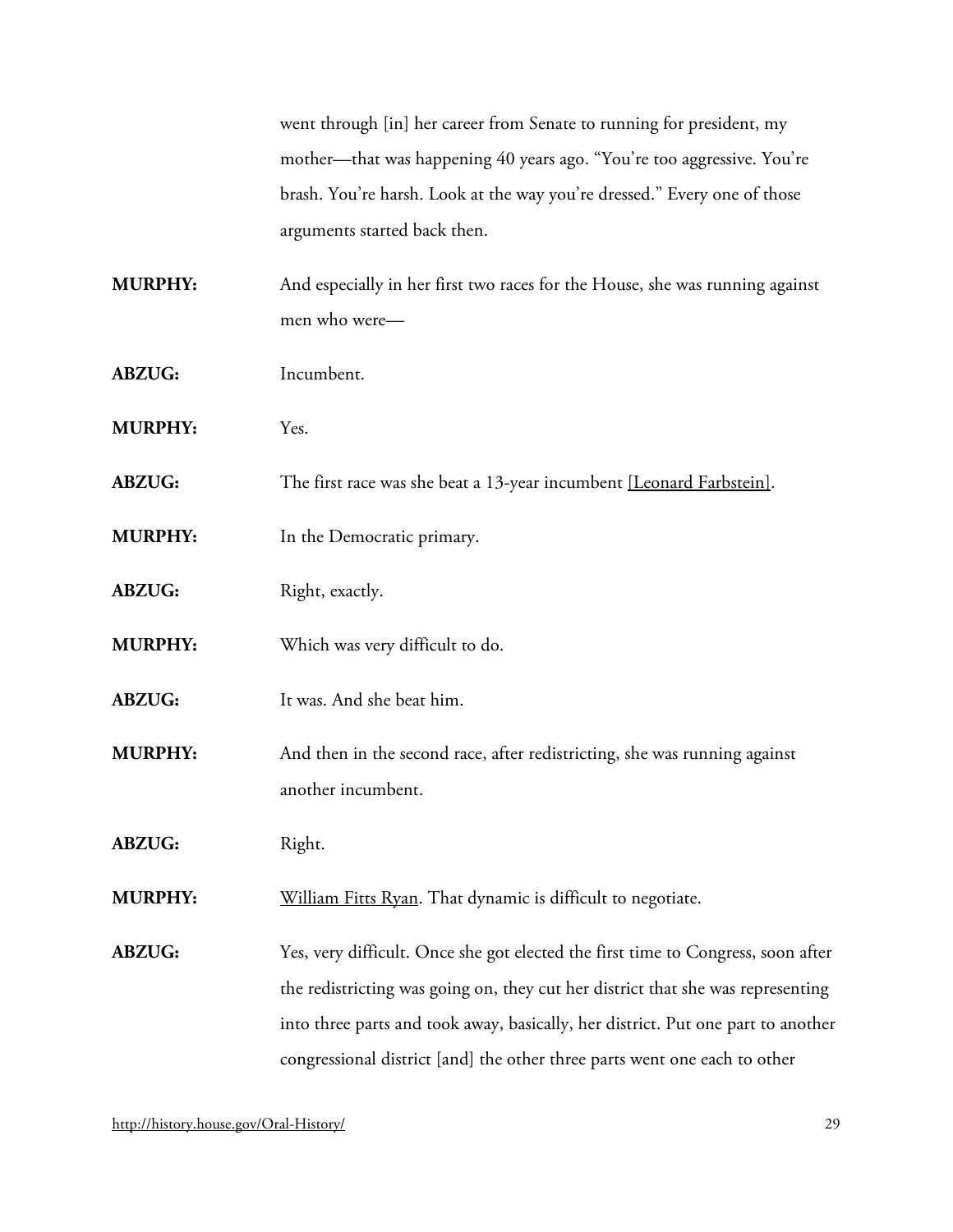preexisting congressional districts [for the 1972 election]. So if she wanted to continue in Congress, she was forced to have to run against one of these Congresspeople in those districts. The biggest chunk of her district that she represented was the Upper West Side and the Lower East Side. Fitts Ryan represented pretty much the lot of her district, so that's why she ran against him. And he was an incumbent who was appreciated and respected for also being progressive, Democrat. So it was a very nasty race. Also he ended up having cancer, and they weren't honest about it, and she didn't care. She was running to get back into the House, but many people blamed her for running against this man who was ill. He chose to run and not admit that he had cancer, so she lost the primary, but then got back in later. He died after the primary, and his wife—and there were other candidates—but that's how that race happened. It was pretty brutal. She had decided to run because she wanted to continue her leadership, but they left her with no district, so she had to pick someplace in which to run.

- **MURPHY:** Yes. That 20th District that she ran in that year really was focused on the Upper West Side from what she had before—
- ABZUG: Correct. It was really Upper West Side.
- **MURPHY:** And she had parts of the Bronx as well.
- **ABZUG:** That's right. Riverdale and the Bronx. Correct.

**MURPHY:** Was it a different type of campaign because you weren't down in the Village?

**ABZUG:** Yes, it was different and, in some ways, the same. It's still reaching people. There were more maybe celebs involved in terms of having Barbra Streisand involved and Louise Lasser and some of the, at the time, well-known actors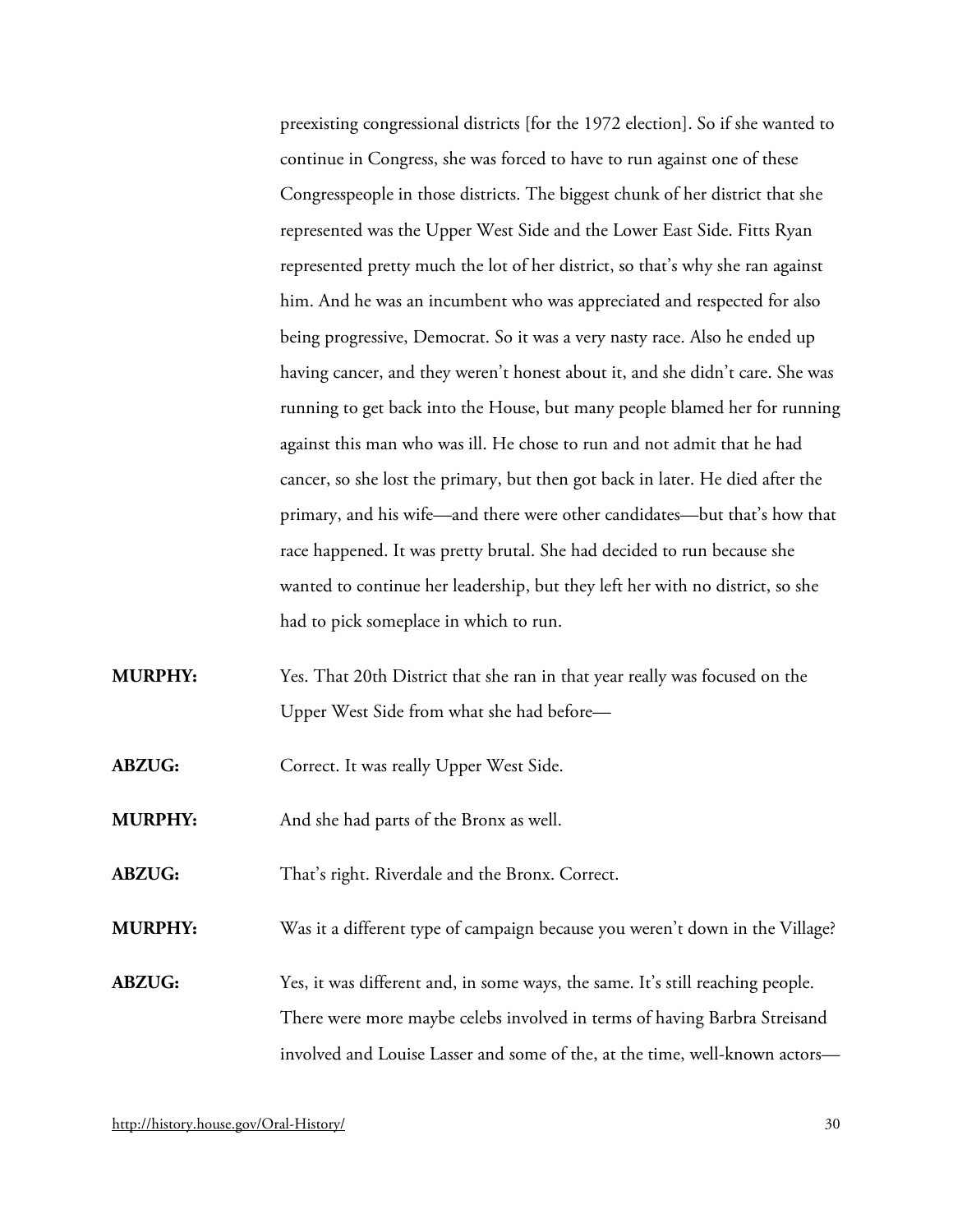Harry Belafonte—in the West Side. Then Riverdale and some of the Bronx—that area, Riverdale, is almost suburban in a sense. It's not—it's part of the city, but you had to reach people who lived in private houses and in apartments on the Upper West Side, and then you had to reach [residents of] NYCHA [New York City Housing Authority]—the district went through Harlem on the west, so you had to reach all the people who lived in public housing as well. So it was an integrated district, but it was a different kind of district. It wasn't as ethnically diverse as the Lower East Side, but the challenges were the same. How to reach the voters? At that time, we used posters. You'd go up lamp posts and put up posters all over the city. You'd slap them on everything and anything that you could find. You know, picture posters of the candidates. In the middle of the night, you would put them all up, and then the opposing side would come down in the middle of the night and take them down and put theirs up. Plastering them on buildings, on light posts, on everything.

**MURPHY:** Did you get a lot of local volunteers for these campaigns?

**ABZUG:** A lot of volunteers. That was a very big part of the ability to run for my mother and everybody is to get grassroots volunteers. But, at that time, all of her campaigns had a lot of local volunteers.

**MURPHY:** Did women—

**ABZUG:** Some of them were paid. Many of them were not paid.

**MURPHY:** Did you get women volunteers?

# **ABZUG:** Tons of women volunteers. Because the Women Strike for Peace organization and all the organizing they did around that brought in a lot of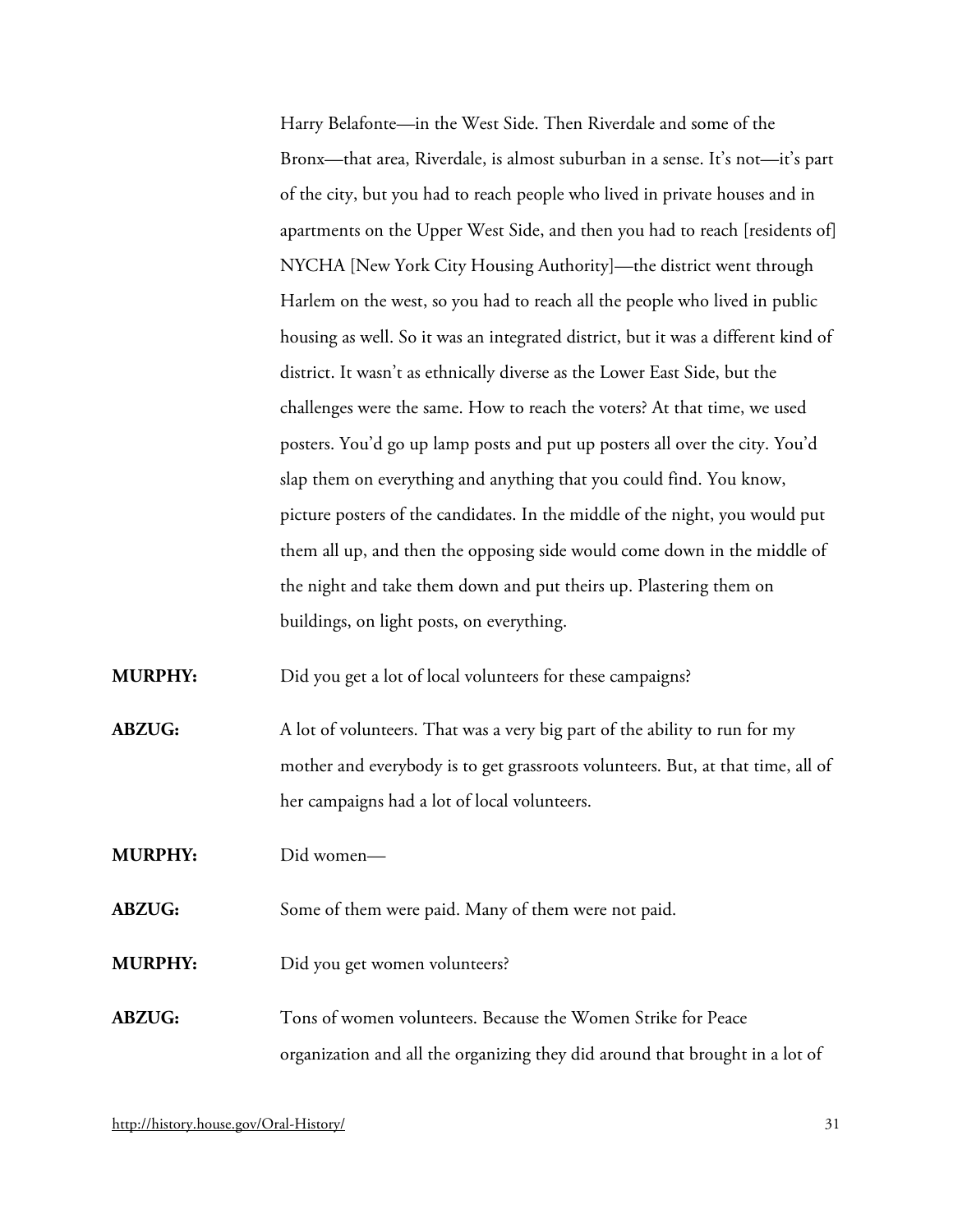women to work. That was a base for my mother, and, plus, she was fighting for women's rights, and so you got a lot of younger women—and young men, some at the time were pretty advanced—who really came out. And because she was such an antiwar activist—and that was such a youth movement—you had a lot of young people working for my mom and admiring her. That's why they did it.

- **MURPHY:** I read something about women who had families who were even volunteering to help out.
- **ABZUG:** Oh yes, a lot of my mother's friends, who became later her close friends, were suburban women who had kids and were married and were teachers. They came in, and they were so impressed by how she was and that she could be angry and she could be soft and that she could be so vocal, that they really admired her. It opened up—sort of went contemporaneous to the feminist movement where suburban women were starting to see that they could have a voice—who were her volunteers. And they remained her friends to the end of my mother's life.

**MURPHY:** Did she help women take care of their children while they were campaigning?

**ABZUG:** Well, in the first campaign, which was in the old *Village Voice* headquarters that was in the Village on 7th Avenue and Sheridan Square, my mother actually had a daycare center in the headquarters. People who had kids women who had kids or babies could leave their kids right there in the same headquarters in the daycare center while they were doing campaign work, which was very advanced.

**MURPHY:** I wonder if you'd find that today.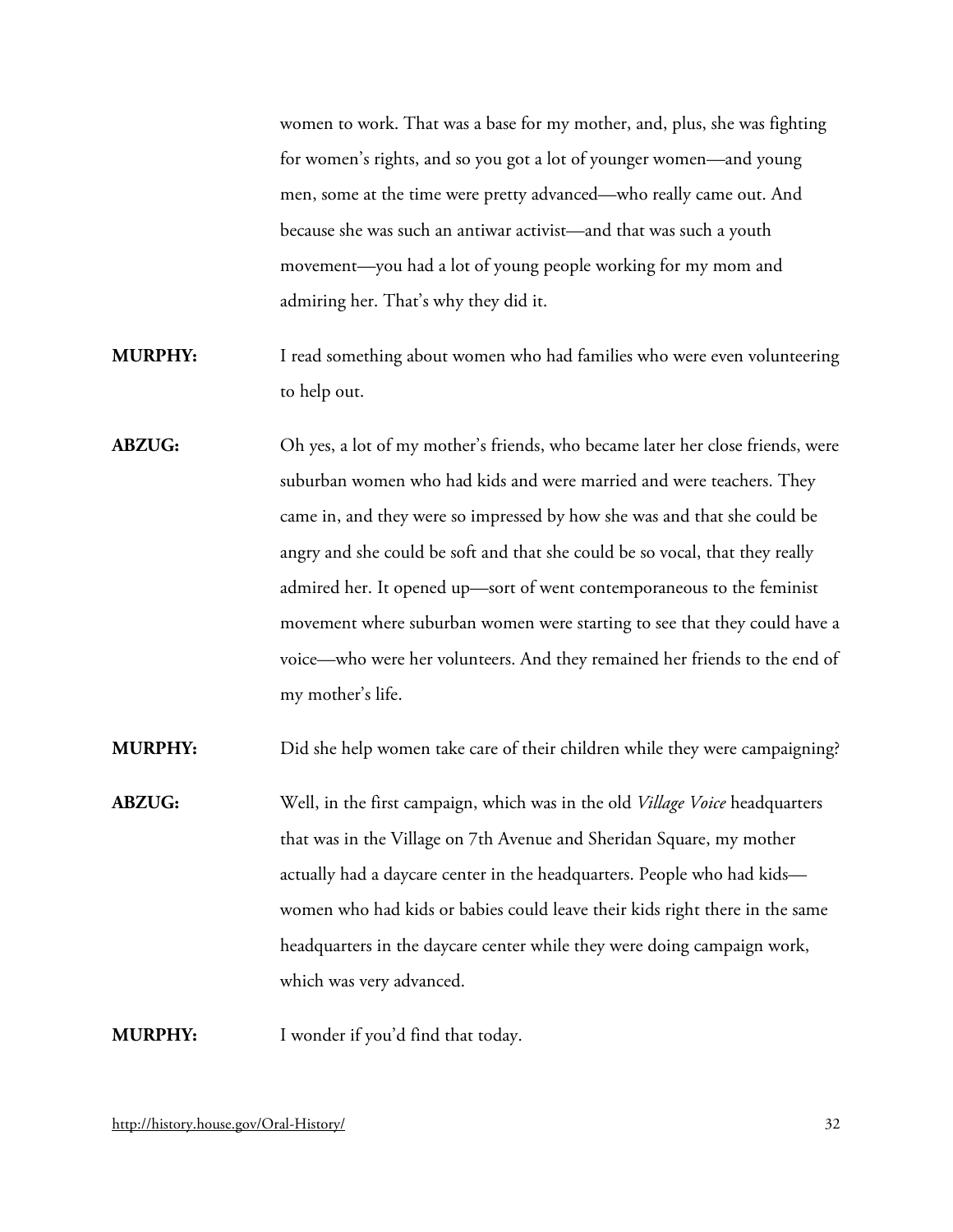**ABZUG:** No, you don't find it. {laughter} You don't.

- **MURPHY:** So when she moved on to the House—she was elected to the House three times. These campaigns were difficult, but then she faced a number of different challenges when she arrived in Washington, DC.
- **ABZUG:** Right, oh yes. Who is this person with this big hat? This boisterous, loud, colorful woman. The challenges were from the get-go. The Doorkeeper of the House—they always have a Doorkeeper—he was a southerner, [William] "Fishbait" Miller was his name. He would tell her when she came to the chamber to take off her hat before she came in. And she would say, "I'm not taking off my hat." He would say, "You have to. That's protocol." She said, "I'll take off my hat when I'm ready to take off my hat." So she would walk in and have a seat and then finally take off her hat.

There were a lot of issues. The pools in the gym [were not open to women]. There were not enough ladies' restrooms, barely, near the chamber. The early women who were elected then had to fight for all that. We always say my mother integrated the congressional pool because a lot of men would swim naked, and she would come in there and say, "I want to swim." And they said, "You can't come in here. We're swimming naked." She said, "Well, then you're going to swim naked. I'm coming in to go swimming." Because she was a big swimmer for exercise. And then the fact that she was this person from New York City who wasn't afraid to speak up and out and loud. Really the thing that they couldn't beat her on was that she was a terrific—she knew the procedures and she knew the legislative process. It was one thing to attack someone on personality or on characteristics, it was another thing—they couldn't get away with it because she was very well versed on legislative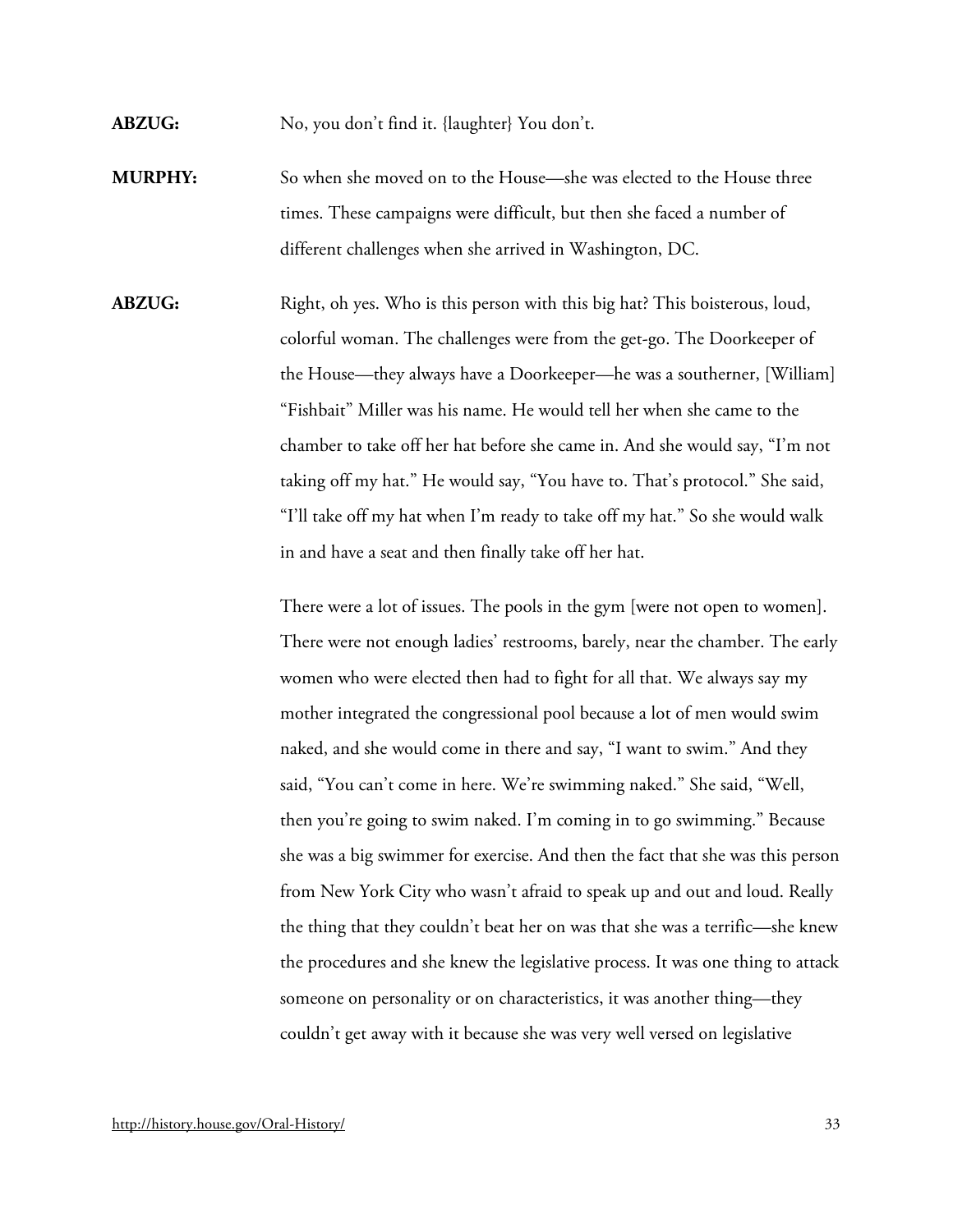tactics and the procedural tactics of the House and the law. So that no matter what, she would always be well prepared.

#### **END OF PART ONE — BEGINNING OF PART TWO**

- **MURPHY:** We were talking about your mother's time in office when she arrived in the House. You said she was prepared with parliamentary procedure?
- **ABZUG:** Correct.
- **MURPHY:** So her work experience really prepared her for that, but were there things that she encountered there that she didn't expect in—

**ABZUG:** Well, yes, there were always things in Congress—

- **MURPHY:** Yes, but in terms of—I'm thinking more she might have found unexpected relationships with other Members.
- **ABZUG:** Oh yes. For instance, [\[Thomas Philip\] "Tip" O'Neill \[Jr.\],](http://bioguide.congress.gov/scripts/biodisplay.pl?index=O000098) the House Speaker, and [Carl \[Bert\] Albert,](http://bioguide.congress.gov/scripts/biodisplay.pl?index=A000073) who was also in there. But Tip O'Neill really respected her a lot, even though he was from rough-and-tumble Irish Boston—South Boston. So that was a really good thing. He wanted to make her [assistant] whip, which I can show you a picture here of her holding a whip that he gave her to make her the whip at the time. And then, of course, getting used to having Members from the South who were—but she had already been dealing with the South in the Willie McGee case and southerners. She knew how to handle them. But dealing with Members from the South who were extremely amused, threatened, and, I would say, intrigued by her. And then dealing with some of the minutiae of the discrimination against women—like I just told you before in the pool and the restrooms—and that the men were so dominant because they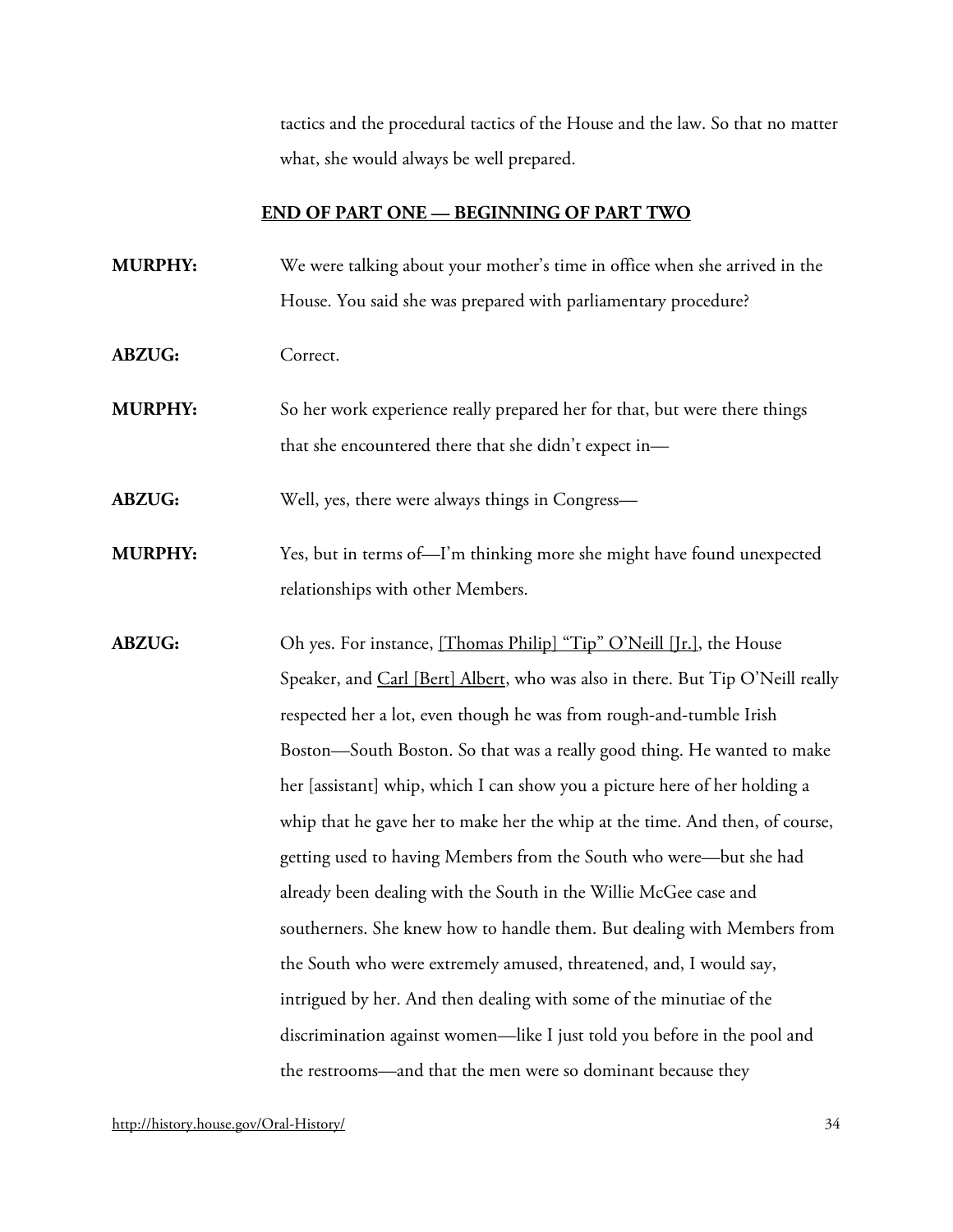outnumbered the women, like, five to one. She had to get used to that and try to work her way through it, as did the other Members at that time.

- **MURPHY:** Reading some of the newspaper accounts of your mother's career, I was struck by the consistent references to the sound and volume of her voice. These articles talked about her "hoarse Bronx accent," and that these things stood out to people—they described her as having a "loud voice," and making "fiery declarations."[2](#page-66-1)
- **ABZUG:** And she did.
- **MURPHY:** And she did.
- **ABZUG:** She said, "You can call me brash. You can call me loud. You can call me soft. But there's one thing I'll tell you: whatever I do, I'm a very serious woman." She had a great sense of humor, but at the end of the day, she used that to charm people like the Southern delegation and the West—you know, the other congressmen—to get what she wanted to get done.
- **MURPHY:** Did she feel like this outgoing personality was an advantage to her when she got [to DC]?
- **ABZUG:** I think that was her personality. And do I think that her outgoing personality was an advantage? I think the fact that she had no fear was an advantage, and that she wasn't afraid of facing tough opponents because she was very selfconfident, and because she believed that she can argue with the best with them, I mean, on the facts.
- **MURPHY:** And that definitely made her very well known right when she got to DC, right?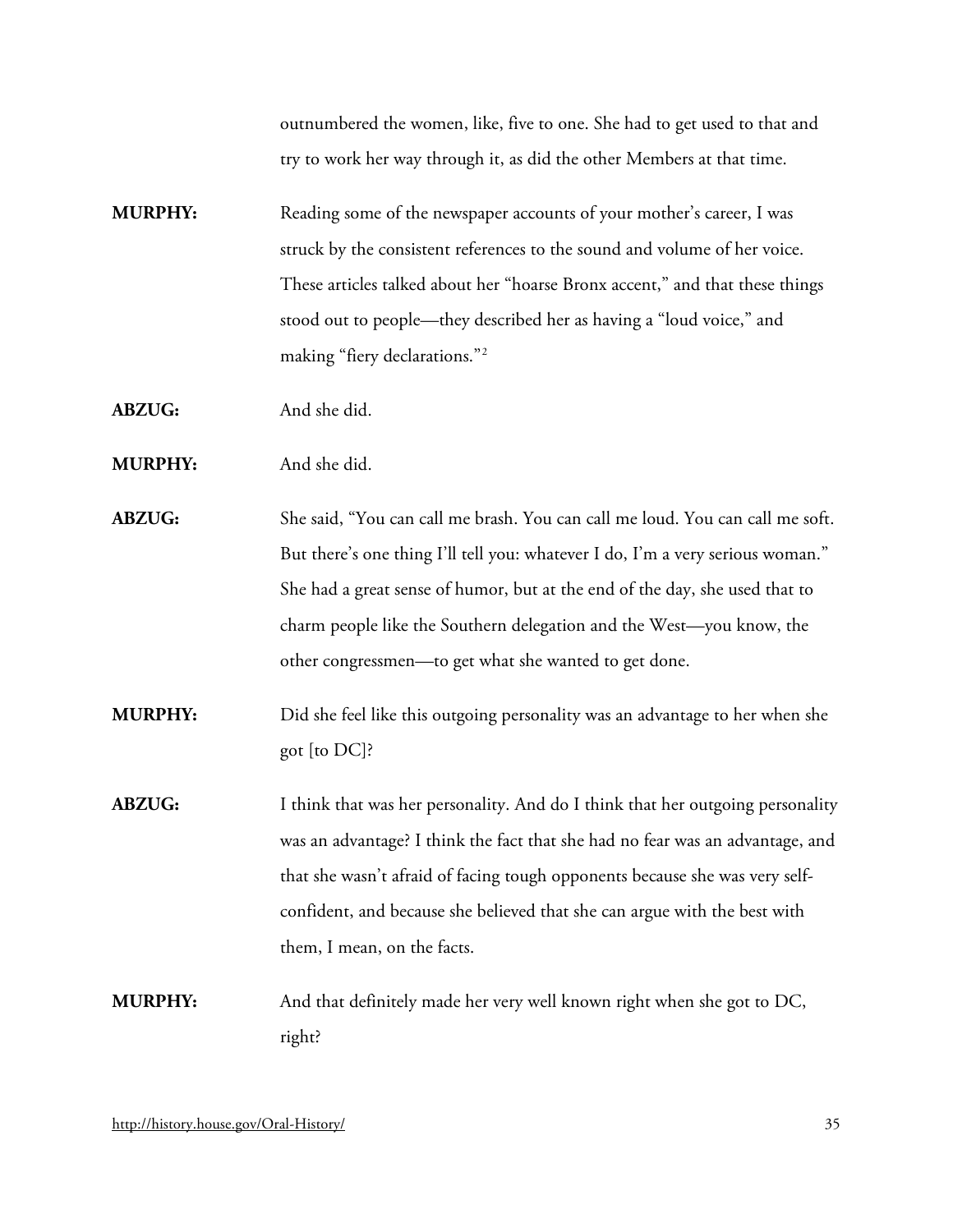| <b>ABZUG:</b> | Right. As soon as she won that election, first time, beat the 13-year         |
|---------------|-------------------------------------------------------------------------------|
|               | incumbent, the New York Times—I told you, at my high school graduation        |
|               | they were following her just three days after she won the election. She got a |
|               | lot of media coverage at the time because she was so dynamic and so different |
|               | and such an amazement to so many women and men and because she spoke          |
|               | her truth.                                                                    |

- **MURPHY:** Some politicians have an abrasive relationship with the press. Did she have a number of reporters that she sparred with?
- **ABZUG:** Yes, I think that's right. I think she was great to cover because she was so dynamic and so challenging, with her sense of humor. So her relationship, I think, was very good with the press, even if they sometimes were tough on her. In reality, I think that they liked covering her.
- **MURPHY:** Did that shape her relationships with other women Members when she arrived in Congress?
- **ABZUG:** Well, there was a camaraderie because it was always only like 11 of them. So they bonded for sure. They were definitely bonding and had to because they were in such a minority. And I think they liked each other. The Members from California. There were some Members[—Barbara \[Charline\] Jordan](http://bioguide.congress.gov/scripts/biodisplay.pl?index=J000266) from Texas, [Yvonne Brathwaite Burke](http://bioguide.congress.gov/scripts/biodisplay.pl?index=B001102) from California. They really bonded as sisters in the army of the minority.
- **MURPHY:** Yes, there were such a small number of women, especially when we think about the recent election.
- **ABZUG:** Yes, 21, 22 percent today—[over] a hundred women elected [to the House] just now in the 2018 midterms.<sup>[3](#page-66-2)</sup>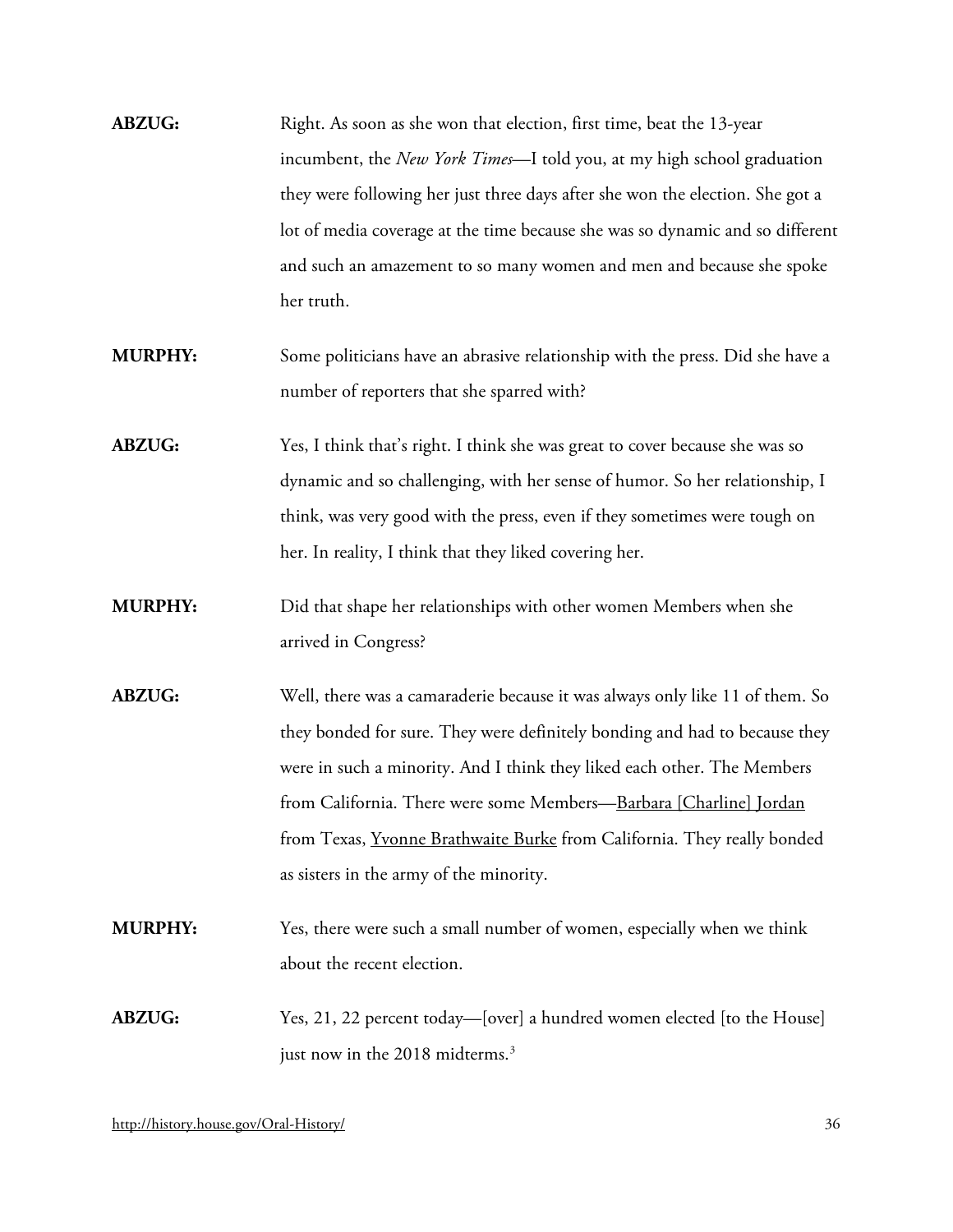- **MURPHY:** And they were just breaking 10.
- **ABZUG:** Right. Forty years ago.

**MURPHY:** But there was still a distinct generational divide within the women in Congress. There were people like Barbara Jordan who had come in the '70s—very progressive. There was an older generation as well.

- **ABZUG:** Yes, there was.
- **MURPHY:** Like [Leonor \[Kretzer\] Sullivan.](http://bioguide.congress.gov/scripts/biodisplay.pl?index=S001057)
- ABZUG: Right, there was an older generation. How did that work out?
- **MURPHY:** Yes, how did that interaction go?
- **ABZUG:** Well, I think that the newer Members were respectful of that fact that there were women who had been elected before them, but they came in as a dynamic group. The '70s was a very dynamic time as you know. Antiwar, lots of issues in this country—daycare bills that they proposed, consumer credit act that my mom proposed for women for equal credit. I think that the group that came in was elected at a different time, at a very fluid, political, and very progressive and activist time because they were fighting against the war, and because of the conditions across the country—socioeconomic conditions.
- **MURPHY:** There were discussions in the '70s—the Congressional Black Caucus was founded.
- **ABZUG:** That's right. Women's Caucus.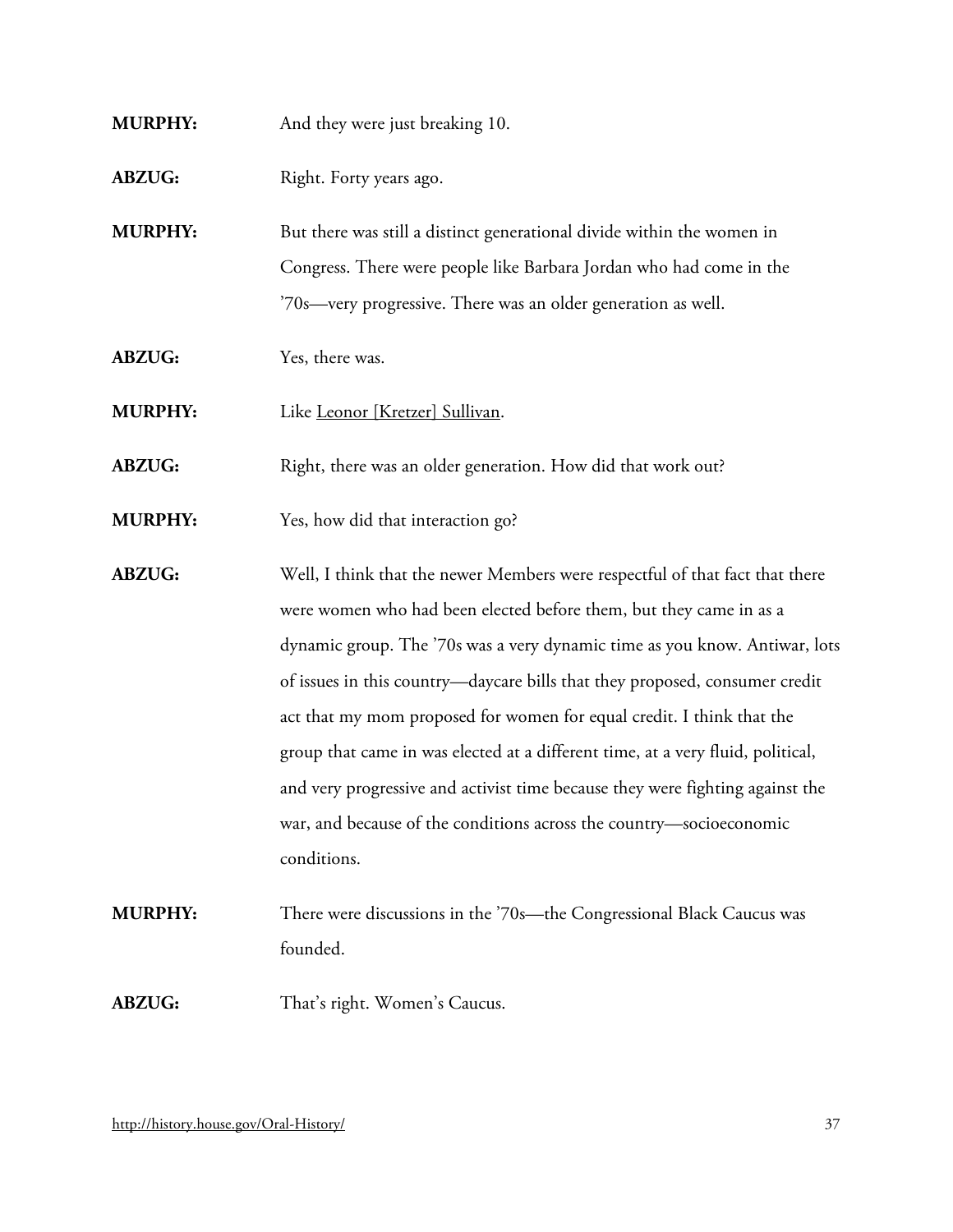- **MURPHY:** Yes, the Women's Caucus came about right after your mother went to run for the Senate.
- **ABZUG:** Correct.
- **MURPHY:** What were her ideas on that, and was there any discussion of starting that earlier?
- **ABZUG:** Oh yes. But I think the Congressional Black Caucus was formed around the Civil Rights Act, if I'm not mistaken.

**MURPHY:** It was '71, '72—formally organized.<sup>[4](#page-66-3)</sup>

**ABZUG:** Right. Okay. So it was a little later. So at that time—'71, '72—was [soon after] Title VII—anti-discrimination based on sex—was argued and passed [as part of the Civil Rights Act of 1964, and] '72 was when Title IX passed [as part of the Education Amendments of 1972].<sup>[5](#page-66-4)</sup> So I think that, like in everything, there should have been the caucus earlier, but they couldn't get it together until later.

**MURPHY:** She was involved in the National Women's Political Caucus.

- **ABZUG:** Yes, she was a founder of the National Women's Political Caucus that supported progressive women candidates of both parties to run for elected office. She was one of the three founders. So I think instead of the caucus in the Congress, they built a National Women's Political Caucus, which was a separate, [national] advocacy organization.
- **MURPHY:** When she was in office there were two other women from New York State, but also New York City: [Shirley \[Anita\] Chisholm](http://bioguide.congress.gov/scripts/biodisplay.pl?index=C000371) and [Elizabeth Holtzman.](http://bioguide.congress.gov/scripts/biodisplay.pl?index=H000752) What was her relationship with the New York delegation?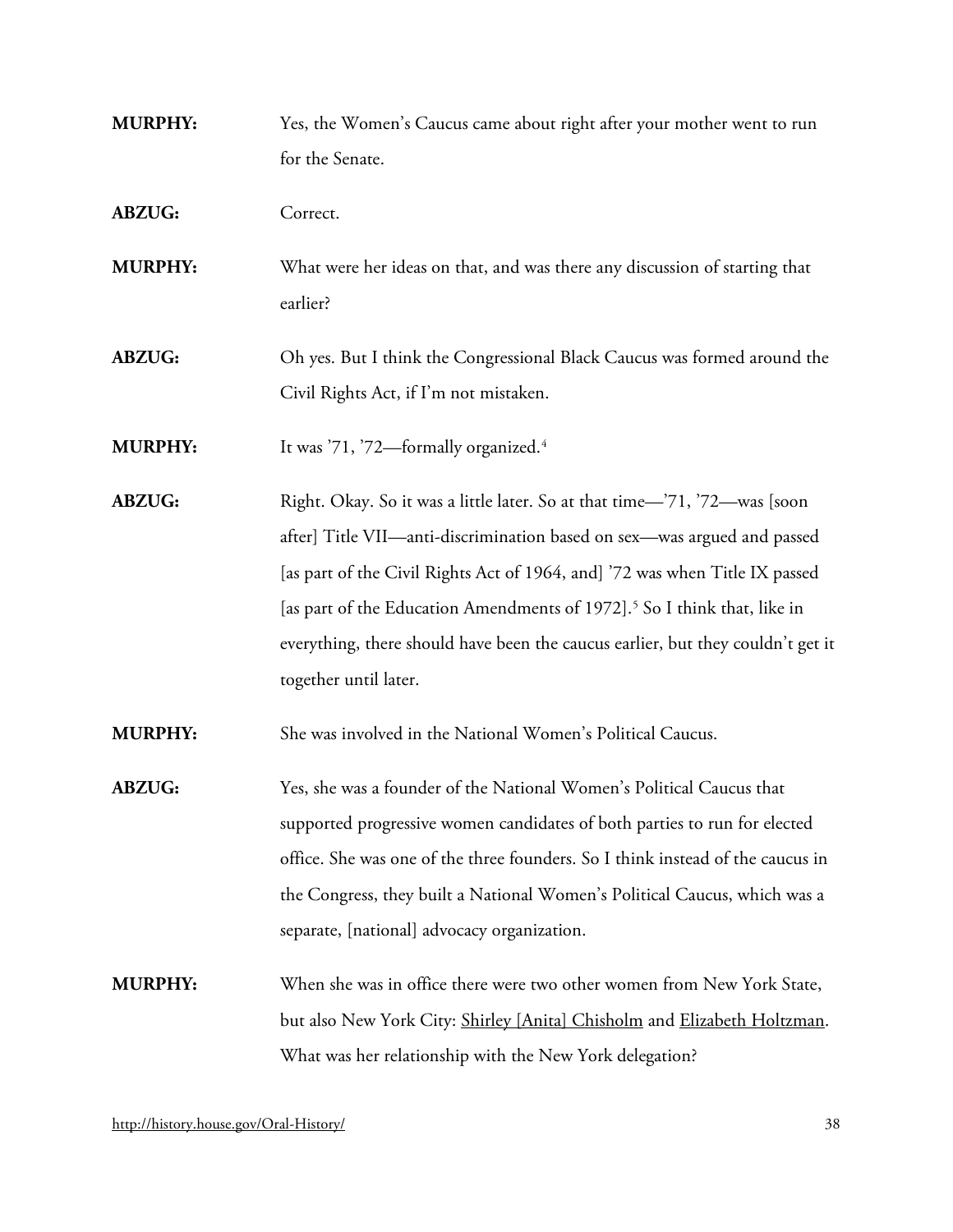- **ABZUG:** Shirley and Liz, but Shirley in particular, and my mother worked a lot on different things together. They didn't always see eye to eye, but they worked together on a lot of issues. Liz, of course, Liz Holtzman was someone who was a young Member—really young Member—and my mother worked with her on the beginnings of the impeachment of [President [Richard Milhous\]](http://bioguide.congress.gov/scripts/biodisplay.pl?index=N000116)  [Nixon](http://bioguide.congress.gov/scripts/biodisplay.pl?index=N000116) and the investigation into Watergate. So the answer to the question is they were bound by common issues and by really important fights in the early '70s.
- **MURPHY:** And there was an older generation—I mentioned Leonor Sullivan. Because your mother didn't come out of city politics in the same way that someone else might have—[by] going up the ranks towards congressional service. What about someone like [Edna \[Flannery\] Kelly](http://bioguide.congress.gov/scripts/biodisplay.pl?index=K000070) or other older-
- **ABZUG:** And then there was <u>Margaret [M.] Heckler</u>, and then there was the woman from New Jersey who smoked the—
- **MURPHY:** [Millicent \[Hammond\] Fenwick.](http://bioguide.congress.gov/scripts/biodisplay.pl?index=F000078)

**ABZUG:** Yes, Millicent Fenwick, whom my mother loved. Loved her.

- **MURPHY:** Did she? Did she have a good rapport with her and were they politically sympathetic to each other?
- **ABZUG:** Yes, they had a great rapport. I mean, she was a Republican, but she was a moderate Republican, and I think she was truly a feminist. So my mother and she had a very good relationship. And she had a great sense of humor and they appreciated each other's humor. They smoked a cigar—remember? Millicent Fenwick?

**MURPHY:** Right, the—

<http://history.house.gov/Oral-History/> 39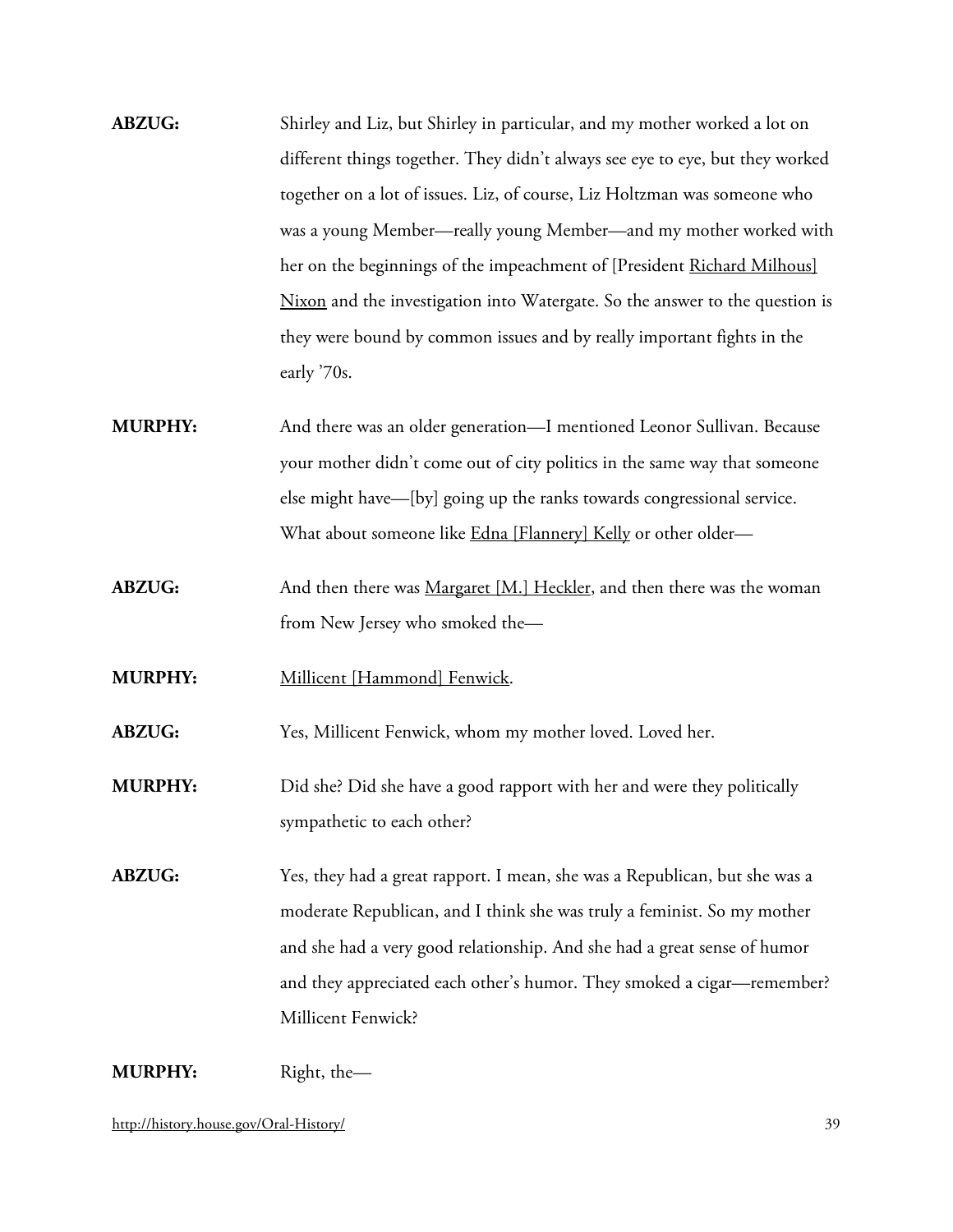| <b>ABZUG:</b>  | The thin cigars?                                                                                                                                                                                                                                                                                                                                                                                  |
|----------------|---------------------------------------------------------------------------------------------------------------------------------------------------------------------------------------------------------------------------------------------------------------------------------------------------------------------------------------------------------------------------------------------------|
| <b>MURPHY:</b> | Yes, with the holder. Yes, she definitely had an image as well.                                                                                                                                                                                                                                                                                                                                   |
| <b>ABZUG:</b>  | Yes, she did. I think they related to each other because of that.                                                                                                                                                                                                                                                                                                                                 |
| <b>MURPHY:</b> | The connection to New York is something I'm always interested in—there's<br>a connection between district and then the DC office. How did that work?<br>Was your mother traveling back and forth every weekend to New York?                                                                                                                                                                       |
| <b>ABZUG:</b>  | Yes, she did. She had an apartment in Washington, and she came back on<br>Thursday nights. My father never moved there. Our family never moved<br>there. We lived in the West Village on Bank Street, and she would come back<br>and forth—as many Members do. Not everybody lives in DC. And that was<br>very tough on her and my father and on the family.                                      |
| <b>MURPHY:</b> | And this was not-today, everybody does this.                                                                                                                                                                                                                                                                                                                                                      |
| <b>ABZUG:</b>  | Yes. But at the time, it was unusual.                                                                                                                                                                                                                                                                                                                                                             |
| <b>MURPHY:</b> | Did she take the train?                                                                                                                                                                                                                                                                                                                                                                           |
| <b>ABZUG:</b>  | She took the train, and she flew a lot.                                                                                                                                                                                                                                                                                                                                                           |
| <b>MURPHY:</b> | Did she feel like this was an imperative for her family life? Or did she come<br>[to New York] all weekend to work in the district?                                                                                                                                                                                                                                                               |
| <b>ABZUG:</b>  | Well, no. It was important for her to come back and be with my father and<br>us. And certainly my father loved theater, movies, going out to dinner. So<br>they would do that, and then she would work during the days. Go into the<br>district, go to meetings, go working on legislation that she had to work on.<br>As you know, when a Representative comes back to their district, they have |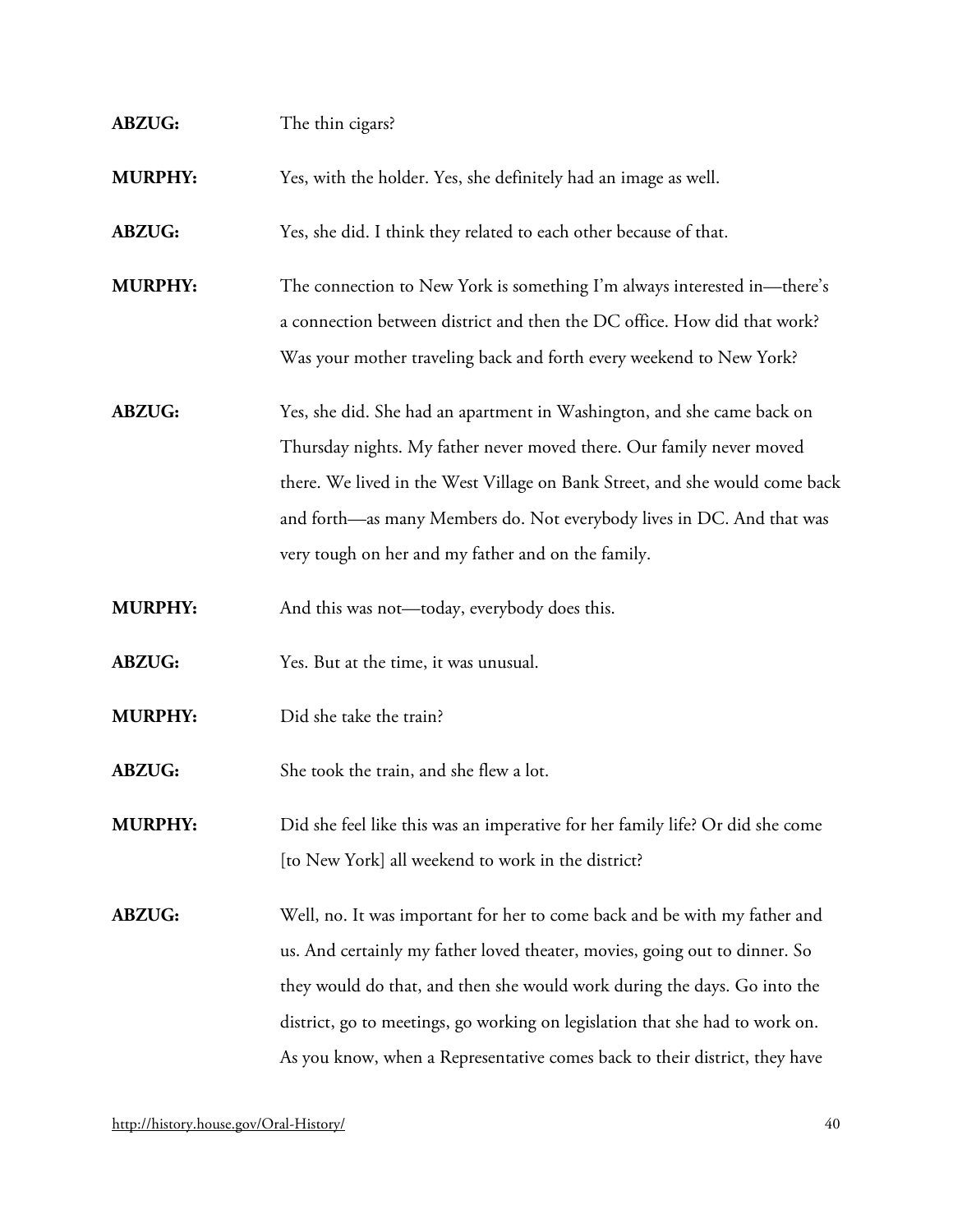to deal with their constituents and the needs of the constituents, so it's not like they're coming back for a holiday weekend.

- **MURPHY:** Did she find that helped her every re-election campaign, the fact that she was here every weekend?
- **ABZUG:** Well, I think that she felt that was extremely important not just for reelection but to represent the people.

**MURPHY:** Because in a sense, she was a nationally known politician.

#### ABZUG: Figure. Yes.

**MURPHY:** Some Members used that to work in that direction. Others move—

**ABZUG:** She tried to do both, which is why it was very difficult for her, personally. I mean, draining. She was a national spokesperson against the war in Vietnam. She was one of the leading spokespeople for the feminist movement and the civil rights movement. And then you're representing constituents, so it's bread-and-butter issues. She was big on transportation, trading in Westway [interstate highway project] dollars for mass transit dollars here, and really wanting to bring home to her constituents and her district services and resources that were needed.[6](#page-66-5) So she had a big, ambitious, and heavy load.

**MURPHY:** While she was [in the House], did you spend a lot of time in Washington?

**ABZUG:** I was still in college, and I would drive down sometimes and be there to see her. She had an apartment and nothing in the refrigerator, ever, {laughter} because she would eat at her desk late into the night. I went down there once with my boyfriend and my best friend, and we went to see her in action in the [House] Chamber. We were in the balcony, and I think one of us was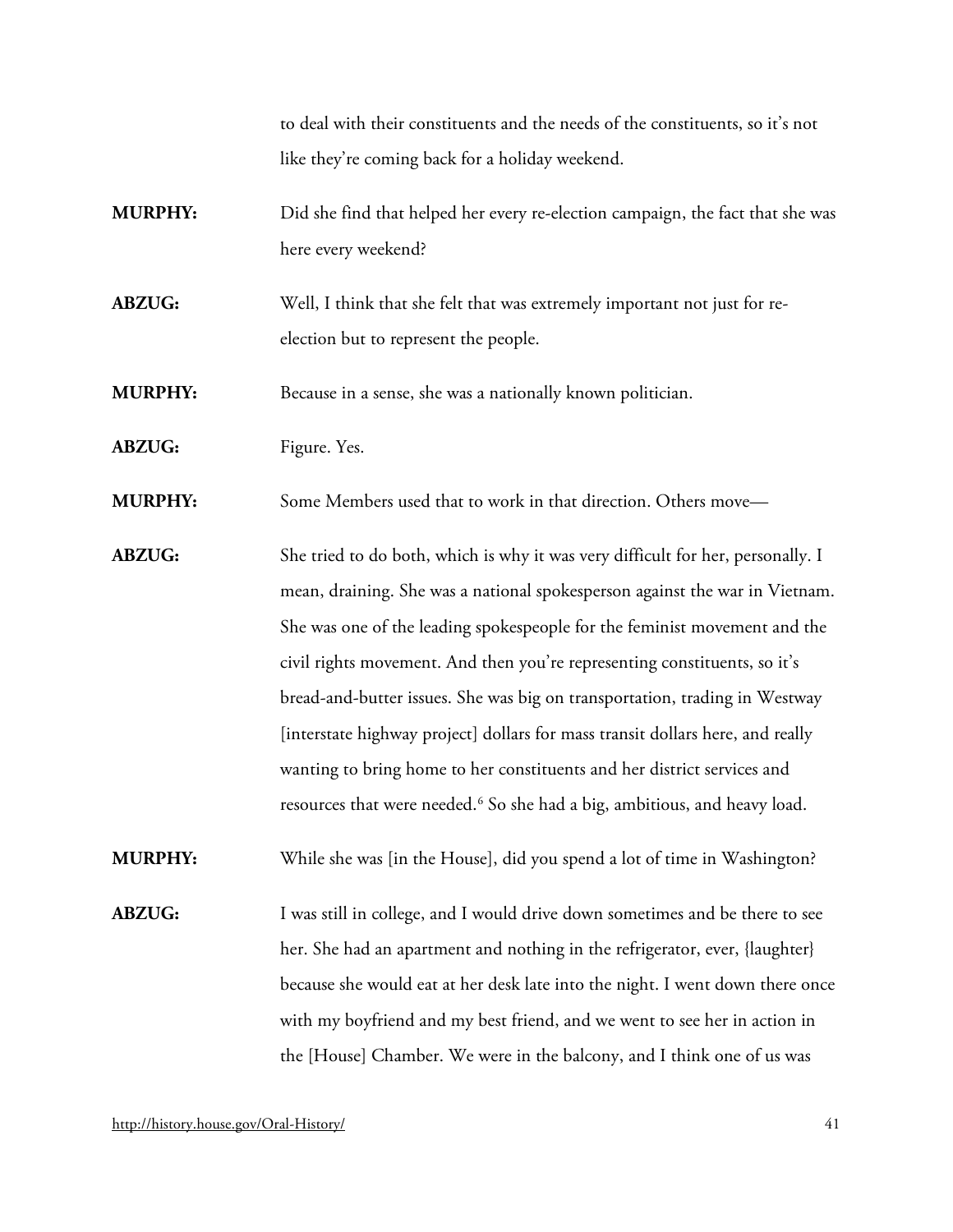chewing gum, the other one had their feet up, and they came, and they told us this is a diplomatic House, you have to not do that. And as a freshman and sophomore in college . . .

With all her races, you know, I would come back from college. My boyfriend was very into working for her, too, at the time, and so we would come back and forth to New York City from Boston to help her out. And there were always fundraising events and—you see that picture of Barbra Streisand and her over there [points to photo]? Look how young she was.

**MURPHY:** Yes.

**ABZUG:** She was the first star, celeb, to come to my mother and say, "I don't know who you are, but whoever you are, I want to work for you."

**MURPHY:** {laughter} And that—that image—once she got out of—once she won here and went [to DC], that image became well known across the country. We already talked about this a little bit in terms of her hats and her public persona, but associating with stars, that's a different kind of campaigning than historically has been done.

**ABZUG:** Right.

**MURPHY:** One thing I would like to ask is connected to the first woman in Congress, Jeannette Rankin.

**ABZUG:** Yes.

**MURPHY:** When she arrived in DC, the press was really focused on what she was wearing, what was her social life like.

<http://history.house.gov/Oral-History/> 42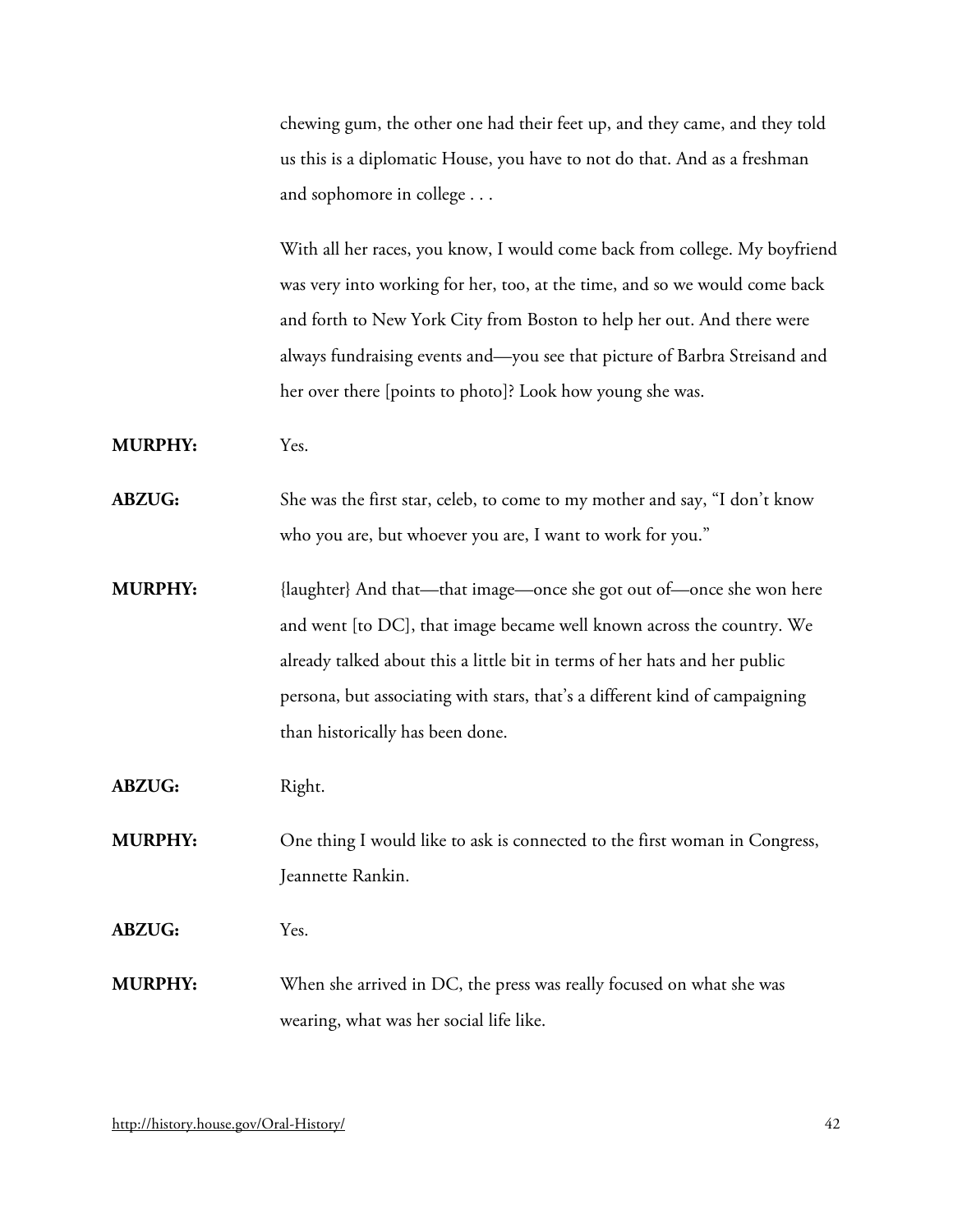- **ABZUG:** She was a first. She was a first. I mean, any time there's a first, people are very focused on—and certainly the press and media.
- **MURPHY:** Did your mother see this change in the six or seven years she was in DC did that become less of her story in the press as she moved on through her three terms?
- **ABZUG:** No, I think that one of the things about Bella was that she was covered consistently and repeatedly the whole time, not only through the three terms of Congress but every race she ran afterwards. And even after she became a private citizen in the '80s and lost her last race for Congress in '86—that was in Westchester—the press would follow her. Then it became more at the international level. She started doing work in development and women's environment and in terms of women's advocacy at the international level. So they followed her because she was a character to follow and had some really interesting ideas, and the way she campaigned and all—and the level of the campaigning and what she would say would be newsworthy.
- **MURPHY:** And when she was here on the weekends—you just mentioned your parents going out on the weekends to relax—was there a sense that she was still a story on her personal time as well?
- **ABZUG:** Yes, because when she'd go into restaurants—we had these favorite restaurants in the Village, particularly where we lived. People would always how could you miss her? You see the hat, and they would come up to her and tell their stories to her or say, "I'm a big admirer." When we went to the theater as a family and to the musicals or plays on Broadway—I'll never forget this. The four of us would come in and sometimes they would applaud her. And we were just coming in as a family that wanted to go to the theater.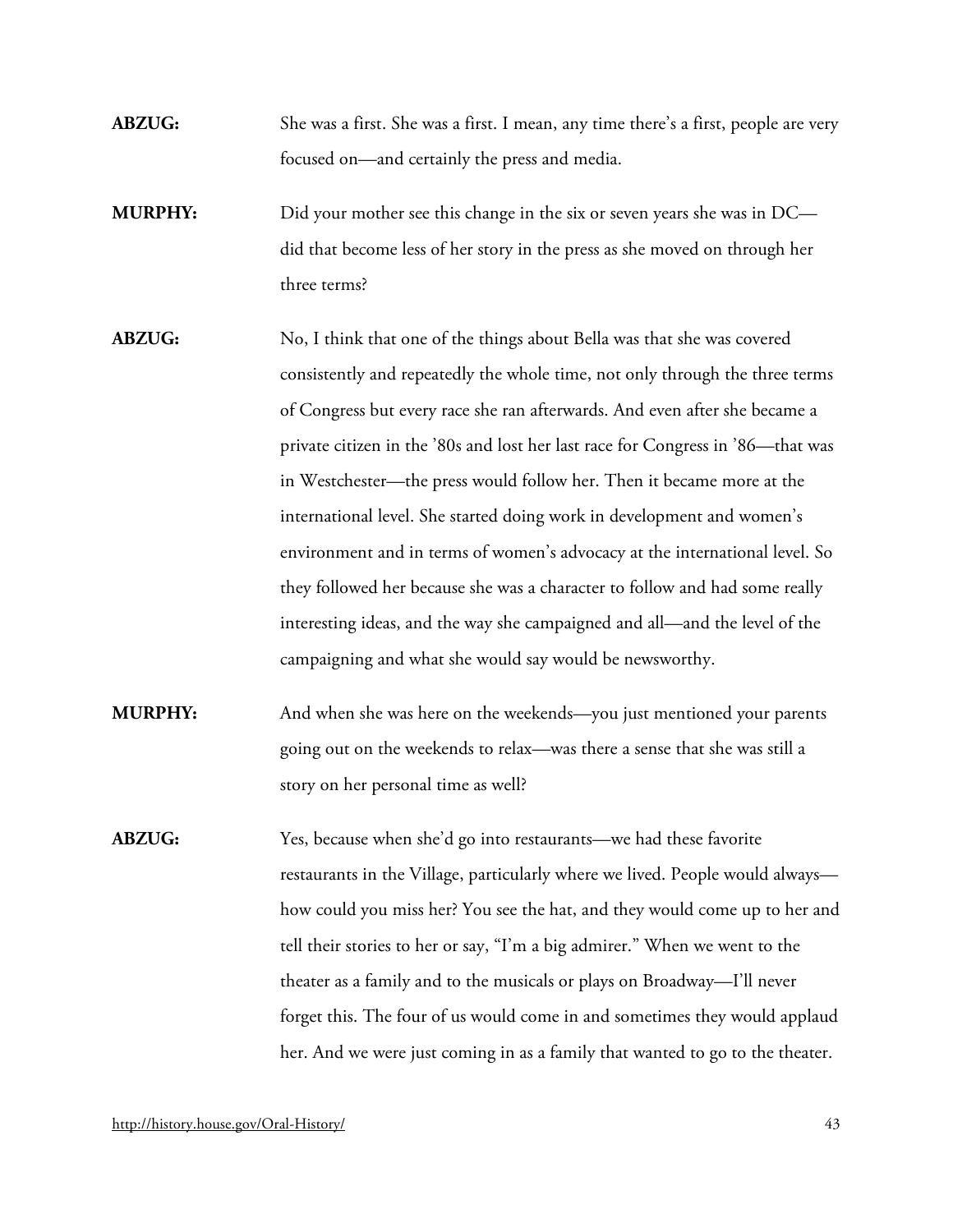It was embarrassing, in a sense, for me and my sister. We had to get used to that.

- **MURPHY:** Yes. So you enjoyed traveling to DC and seeing her in action, but did you also feel a sense of intrusion in the family?
- **ABZUG:** Yes, it definitely felt like we were sharing our mother with the world. Not only with the public who didn't know her but with her friends and her associates who did. Everybody wanted a piece of Bella, and we were sort of at the side of that. Sometimes it was great, and sometimes you resented it.
- **MURPHY:** Did she bring politics—I guess a better way of putting it is, was politics allconsuming for her? When you'd sit down to have dinner at night, were there discussions from work around the table?
- **ABZUG:** Yes, it was pretty consuming. I mean, we talked about other things, but she often vented her frustrations, or talked about things that were happening that were unique, or legislation, or groups of people who were organizing, and those who may be organizing against her. My father was a real sounding board for her, and that was one of the reasons why they had, I think, a successful marriage because they both trusted each other and respected each other's opinions. And also us, too—she wanted to hear from me and my sister sometimes. Occasionally. {laughter} That's a joke.
- **MURPHY:** Did your father offer political advice as in, "Maybe you should do this on this issue?"
- **ABZUG:** Well, he would offer her his opinion, but he was not going to tell her what to do. He would offer her his opinion and was also worried about the level and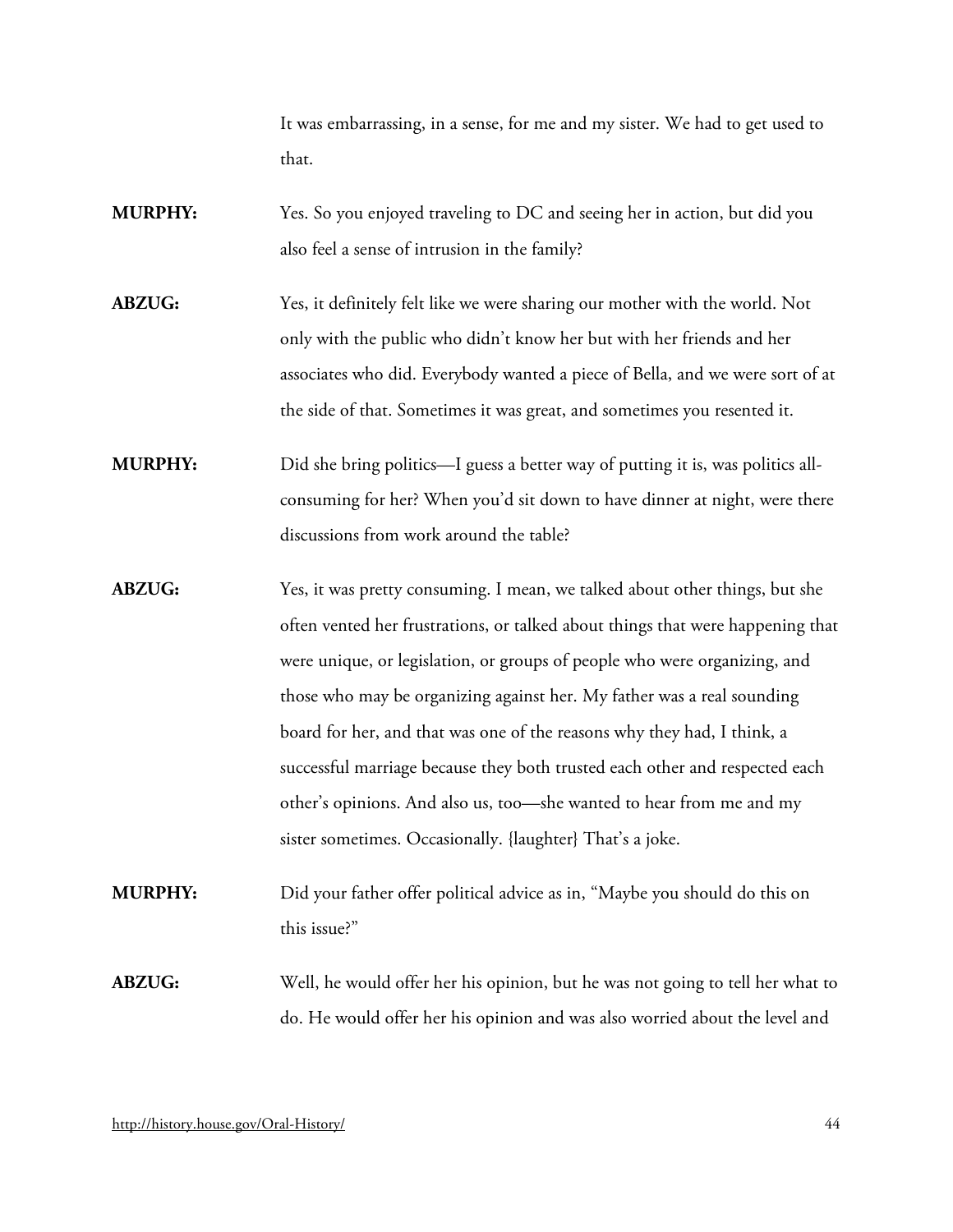the intensity with which she was working all the time. He was worried about her health.

**MURPHY:** Yes. And how did he react to the public criticism?

**ABZUG:** Hated it. Hated it.

**MURPHY:** It must have been tough for him to—

- **ABZUG:** Very tough for him to take public criticism of her. He wanted to, like, punch people out. Hated it. He was at that point a stockbroker, a financial guy, and they'd say to him, "Oh, what are you going to do? Wear the apron when she gets to the White House?" Or, "What are you doing? Are you going to carry her bags?" They'd make fun of him, and you know what? My father was a mature guy, and he [had] a good sense of self, so he could handle it. He could handle it. A lot of men might not have been able to.
- **MURPHY:** That's a good way of transitioning—a lot of men in the House who were elected Members might not have been able to handle women in Congress—
- **ABZUG:** Yes, exactly. And certainly people who were so outspoken—women who were so outspoken or independent.
- **MURPHY:** Did she tell you any stories about interactions she had with Members who were resistant to her presence there?

**ABZUG:** Yes. She told us all the time about—recalled different things. There was a very old Congressman from Brooklyn, [Emanuel Celler—](http://bioguide.congress.gov/scripts/biodisplay.pl?index=C000264)she used to tell this story that he was talking about the Last Supper—so much was discussed at the Last Supper, and women weren't even at the Last Supper. And she would say to him, "Well, they might not have been at that one, but they're sure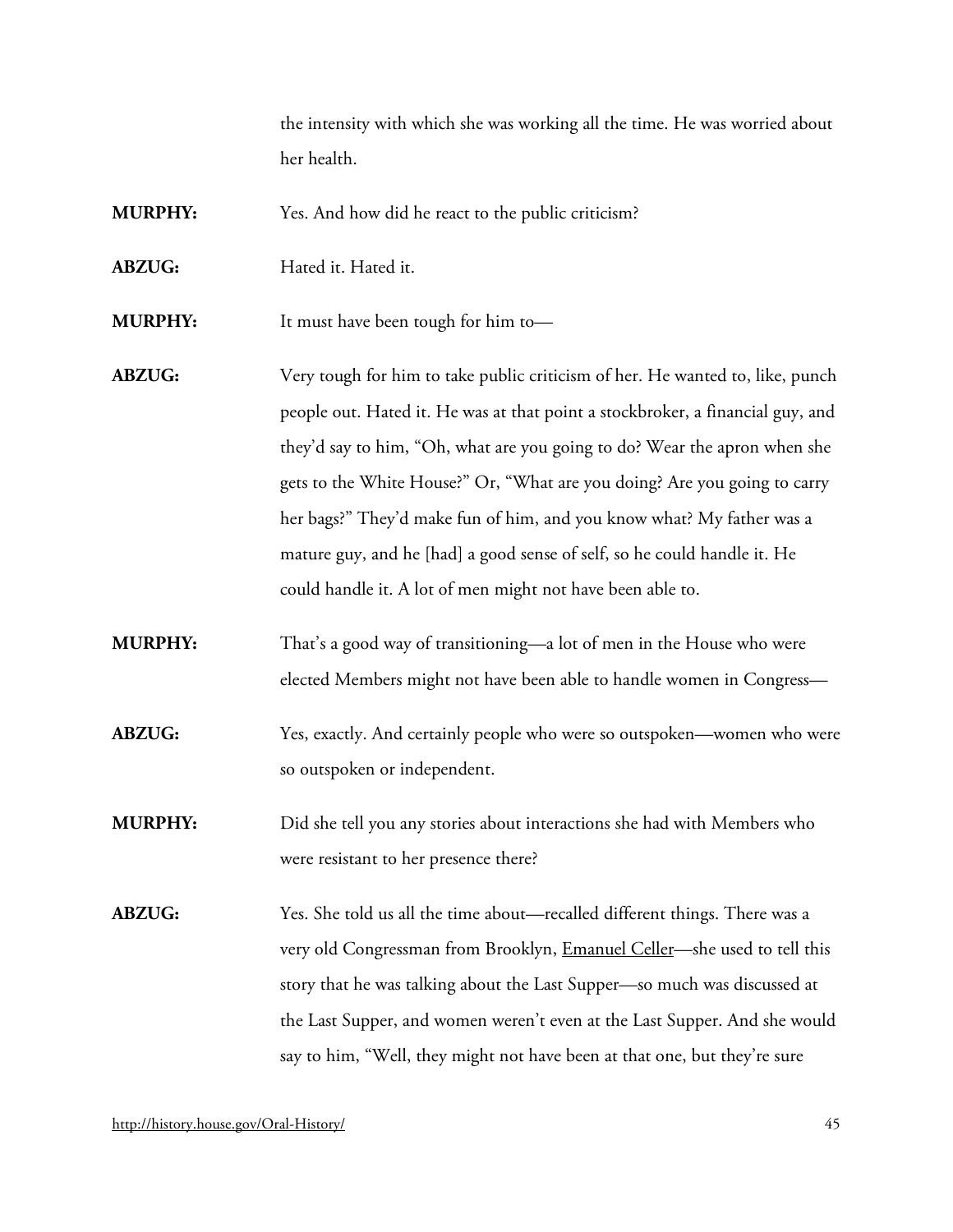going to be at the next one." [They] challenged all her positions. Several of them just because it was coming from her as a woman, as a very radical feminist. They would challenge her and try to shout her down or silence her with insults.

**MURPHY:** And there were a number of older Members who were much older men.

**ABZUG:** Right. Much older men. And they weren't used to that—they weren't used to women speaking up like that.

**MURPHY:** At the same time she's getting this resistance, she's also—you mentioned O'Neill made her an assistant whip. She's a prominent Member of Congress. She's having input in many pieces of legislation. Did she find a way in?

- **ABZUG:** Right. Freedom of Information Act.<sup>[7](#page-66-6)</sup> Equal Credit Opportunity Act.<sup>[8](#page-66-7)</sup> Title IX. The first Congressperson to introduce a national gay rights bill. Turning in superhighway funds for mass transit here in New York to stop the Westway from going through the center of the Village, to get the dollars for mass transit. I mean, a number of different issues—she was on the Government Operations Committee. She was someone who wanted to seriously do things. She didn't want to just talk. She wanted to act and do and produce.
- **MURPHY:** So there had to be some way to find a middle or negotiate that path, and I was thinking of—our office interviewed Congressman [Ron \[Ronald V.\]](https://bioguide.congress.gov/search/bio/D000222)  [Dellums—](https://bioguide.congress.gov/search/bio/D000222)

#### **ABZUG:** He was great.

**MURPHY:** Yes, so several years ago, we talked to him. And—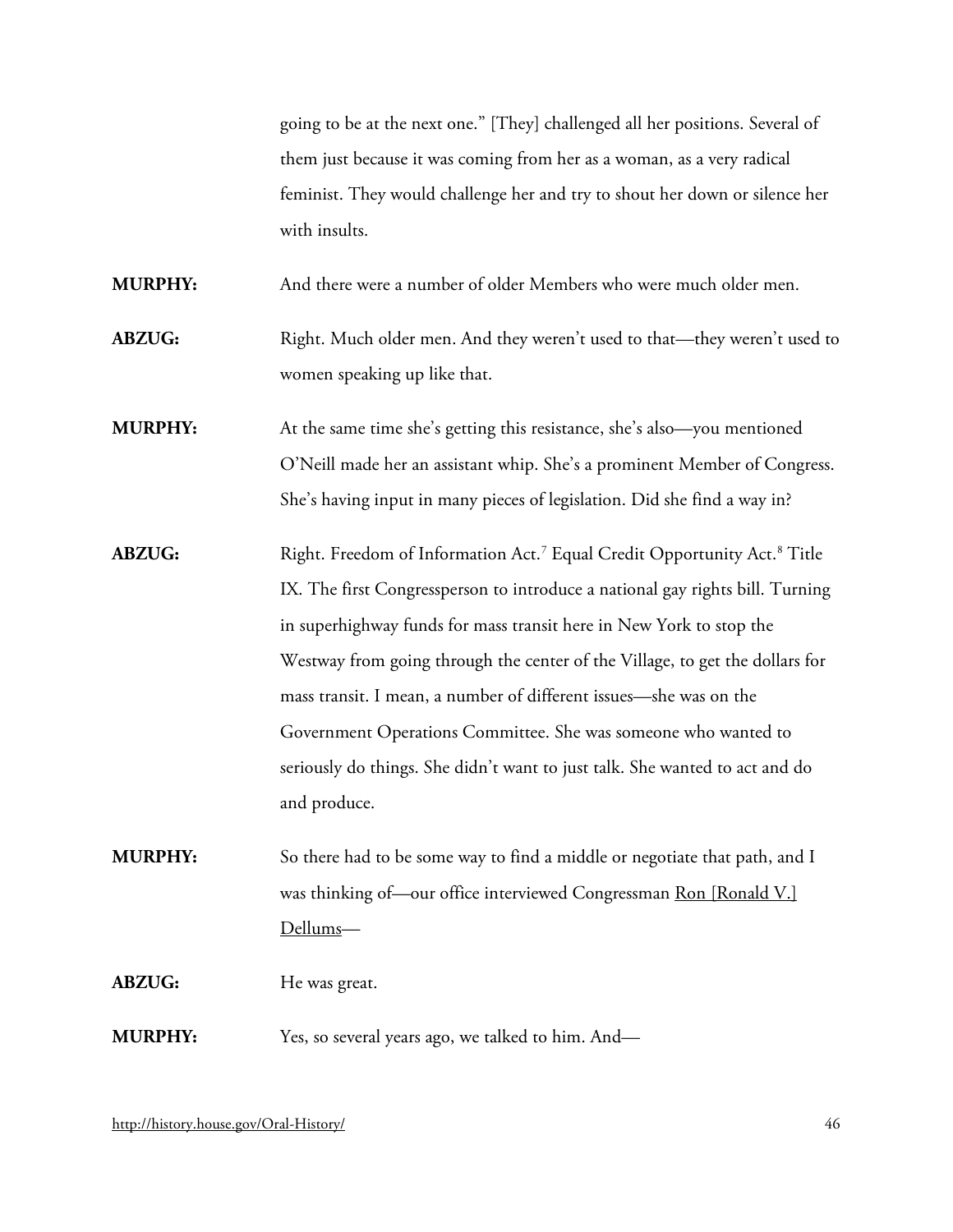- **ABZUG:** They loved each other. They were good buddies. Friends and colleagues in the fight for the good progressive politics.
- **MURPHY:** He recalled advice he received from your mother. He was a self-described radical as well. But he was encountering a lot of the resistance in work he was trying to do on Capitol Hill. And he said your mother told him, "Ron, we need to learn how to make friends with these folks to disarm them with friendship. You can't win fighting against them."[9](#page-66-8)
- **ABZUG:** Exactly.
- **MURPHY:** And he said she was "absolutely right."
- **ABZUG:** Absolutely. And that's what I mean. She would charm with her charm and friendship many of the southern Members who were extremely conservative—that's how she broke down the barrier to have a conversation about legislation with them. She understood that you can't just beat people with a stick—you have to charm them.
- **MURPHY:** And that is a contrast to the kind of stories that you read at the time.
- **ABZUG:** Right.
- **MURPHY:** This conflict is—
- **ABZUG:** Well, there were a couple of stories that would tell the whole picture, but it's true. Most of them would say she's "Battling Bella," and she's confrontational. But then there were others that would say, "She wore this beautiful outfit, and what a contrary thing to her abrasive and aggressive personality." But they could never challenge her intelligence. That's the thing, at the end of the day, it's your intelligence and can you get it done?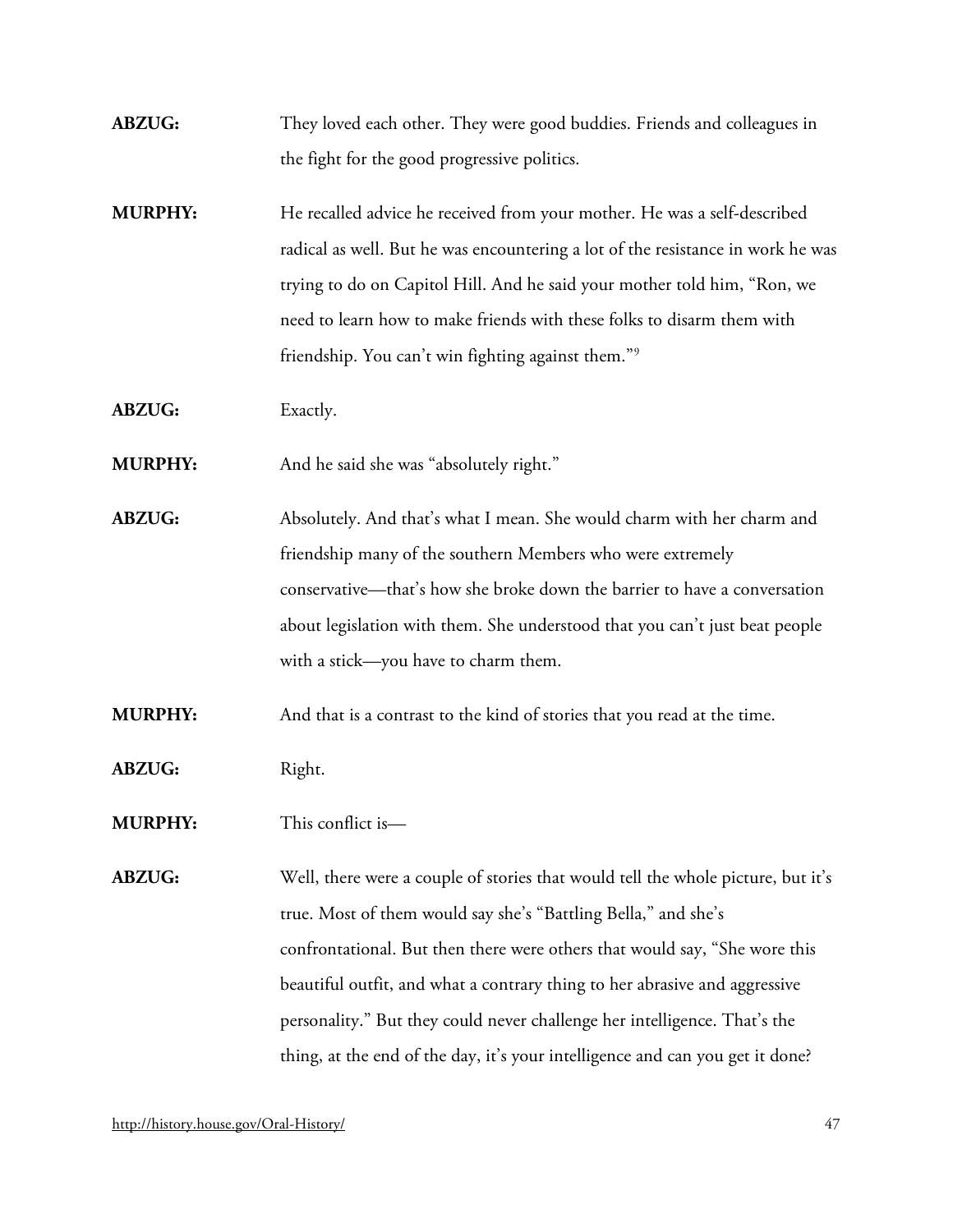And she did. Nobody can dispute that—even the southern, more conservative Members were really intrigued to hear her because they thought she had a great mind and that she put things together like very few people did.

**MURPHY:** And that really drove her effectiveness with her legislative priorities, too.

ABZUG: Right.

- **MURPHY:** I guess we could start with the resolution about the Vietnam War. What I found interesting about this was the timing of this resolution. She did this right when she got in.
- **ABZUG:** Right. She called for the impeachment of Nixon over the war on Vietnam right away after she was [sworn in]. Never before has a Congressperson called for the impeachment of a President right after they're elected—in their first month in Congress. And it was really gutsy—ballsy—for her to do that. She also represented one of the most progressive districts in the country, so it was easy to do that.
- **MURPHY:** As an activist before coming to Congress, did she feel this was something she had to do right away?
- **ABZUG:** Yes, she wanted to do it. She felt that she had a platform now that was a different platform, both—a national and a local platform that was much greater. And sure enough, it was covered—plenty.
- **MURPHY:** So that was 1971. In 1972 she traveled to Paris with **Patsy [Takemoto]** [Mink.](http://bioguide.congress.gov/scripts/biodisplay.pl?index=M000797)

ABZUG: Right.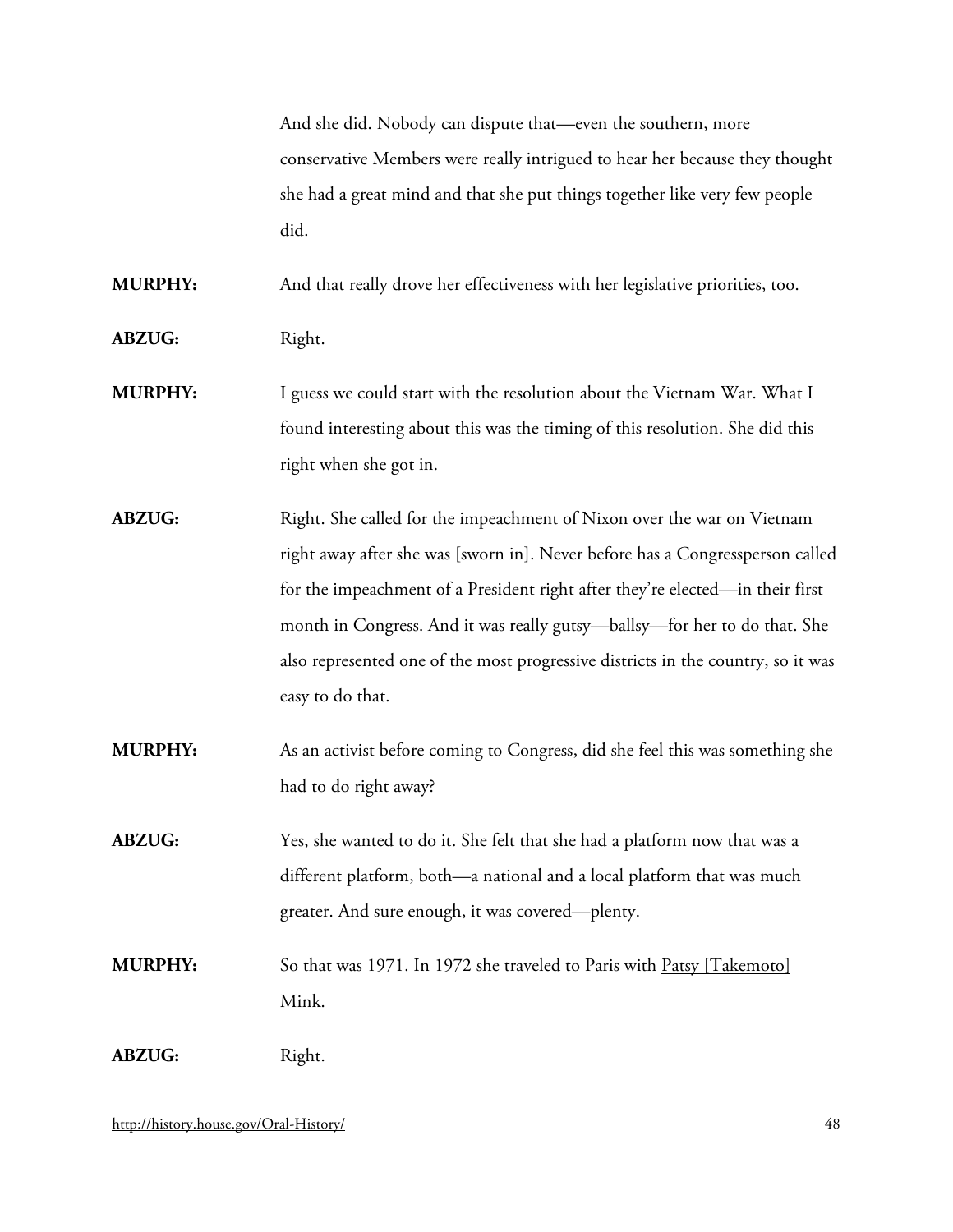- **MURPHY:** She traveled to meet with representatives from the North Vietnamese [government].
- ABZUG: Right. Correct.
- **MURPHY:** Did she ever discuss her goals for this trip with you or what she experienced on the trip?
- **ABZUG:** No. I think my father was on that trip as well. They wanted to—it was a peacekeeping mission. That's what it basically was. That's what it was—and information gathering. But a peacekeeping mission—try to see if there was a way to negotiate an end to the war.
- **MURPHY:** How did her peers react to that?
- ABZUG: You mean congressional peers?
- **MURPHY:** Yes.
- **ABZUG:** Well, I think there was a delegation, so there was—it wasn't just Patsy Mink. It was—
- **MURPHY:** But some framed it as controversial.
- **ABZUG:** Yes. But they were trying to reach a medium, trying to figure a way in which to negotiate some kind of peace agreement. So yes, of course it was going to be questioned, but that's what they felt they should do.
- **MURPHY:** And she must have been increasingly frustrated with the progress on the war.
- **ABZUG:** Yes, it was escalating, escalating, and we wanted that to de-escalate and stop. It was the people of the United States who ended the war in Vietnam—after all the marches, over and over, one year after the next. I was at a lot of them,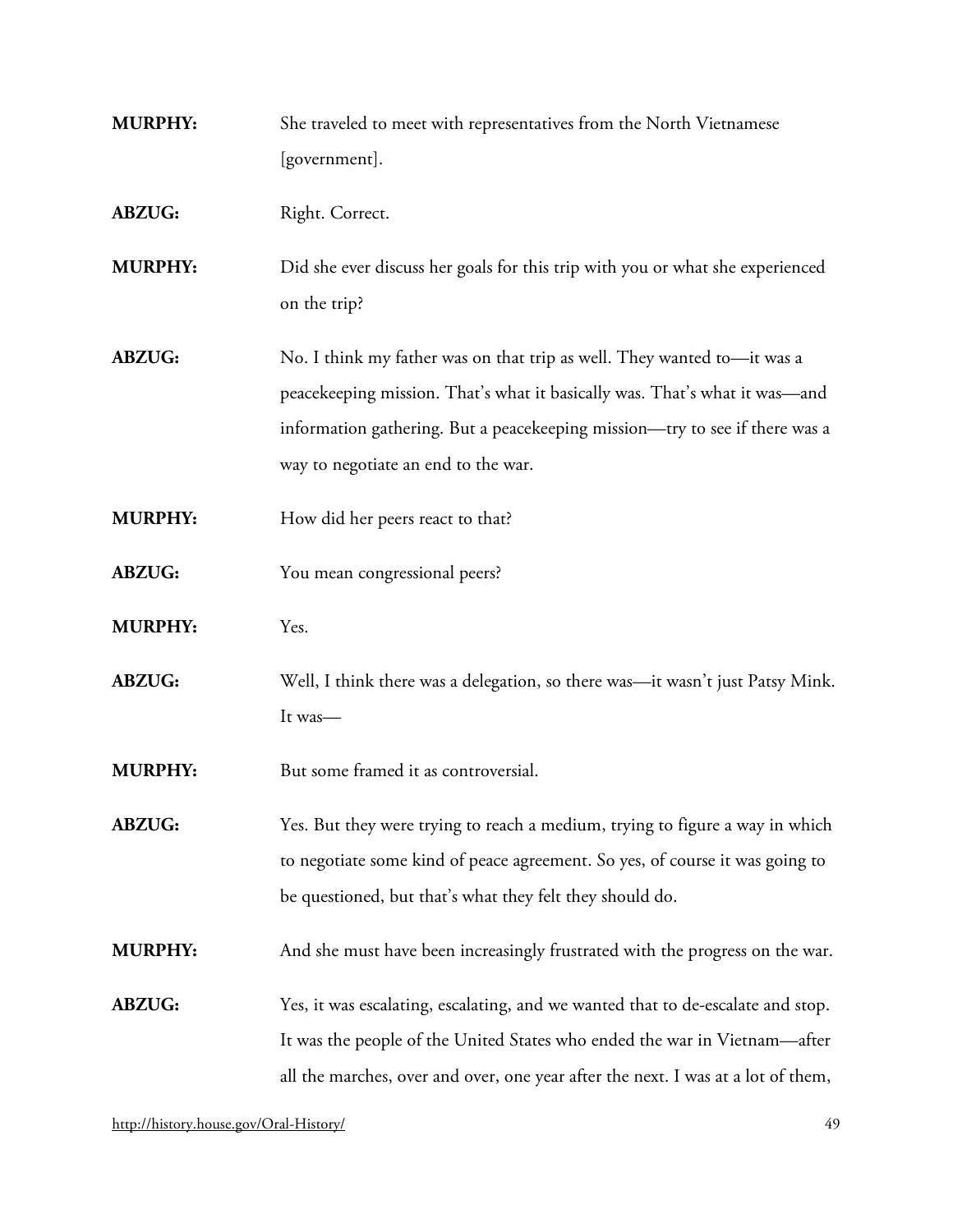so I can speak to it. Virtually, all the people pressured their Congresspeople, and it started building steam in the antiwar movement, and it became more of a populist movement. And ultimately, of course, Nixon getting impeached, that turned the whole tide.

**MURPHY:** But when she came in—definitely when she was running in 1970 and when she came into office in '71, it was still—

**ABZUG:** Oh no, it was raging. The war was raging.

**MURPHY:** No, but it was still unlikely to see such outspoken opposition from a Member of Congress.

**ABZUG:** Oh yes. Right, she was one of the few. Her and Dellums and Patsy Mink, but also there was a couple people from California—Yvonne Brathwaite Burke. And a couple of people—you could count them probably on your hands. But yet, the Congress wasn't as—when you look today at the Congress it gets logjammed. Now, thank God, we just had some great new Members get elected, so it's going to look more like the '70s did when the new Members came in. But up until now, it was so partisan, so conservative, you couldn't legislate. Couldn't do anything. And, at the time she was in, it was a lot more open to bipartisanship and working together across the aisle, as it will be probably now with our new Members that—I don't know how bipartisan it will be, but there will be more new Members that are going to be progressive on their agendas.

**MURPHY:** And was her opposition to the war on pacifist grounds? On anti-imperialist grounds? What was motivating her opposition to the war?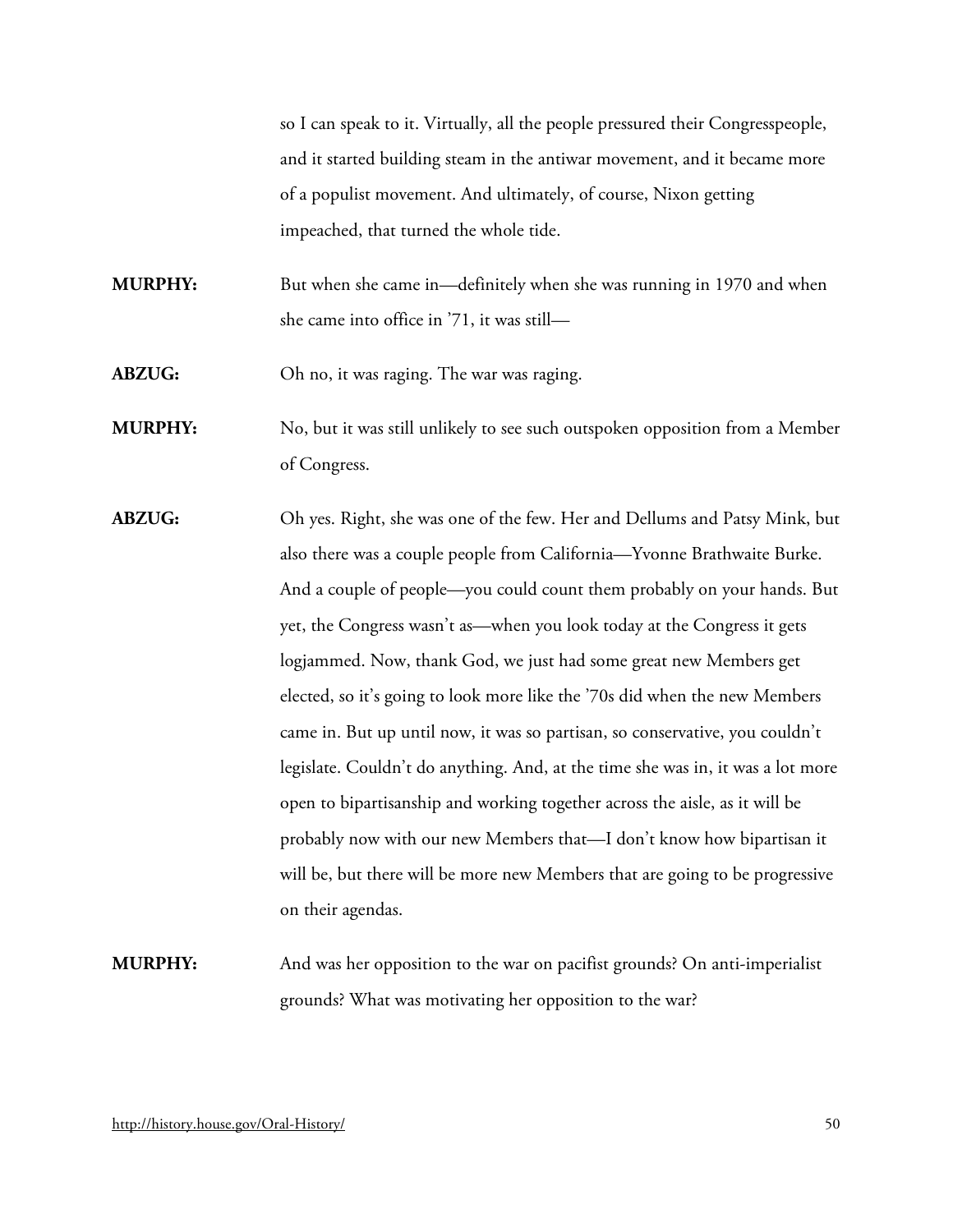| <b>ABZUG:</b> | Everything. And the resources. Why is all this money—millions and          |
|---------------|----------------------------------------------------------------------------|
|               | trillions—going there when we should bring it home and have support in our |
|               | housing, daycare, healthcare, job creation. I mean, there's a question of  |
|               | resources, too. And militarization. She was very anti-military.            |

**MURPHY:** Those economic issues seem to be at the heart of a lot of the things she tried to do while in Congress. Like you mentioned Equal Credit Opportunity Act before—

**ABZUG:** Yes, that was her bill.

**MURPHY:** And she also introduced childcare legislation.

**ABZUG:** Yes, she did. By the way, Shirley Chisholm worked with her on that. And that was really passed, but that was vetoed by the President. Can you imagine that national daycare/childcare bill in 1971, 1972, all those years back? And if it had passed and had happened . . .

**MURPHY:** That makes a big difference in women's lives.

**ABZUG:** Yes. Would have.

**MURPHY:** And so both of those, I think, are federal legislation that's designed to affect individuals.

ABZUG: Correct. Local policy, local lives, families' lives.

**MURPHY:** Can you explain the significance of this Equal Credit Opportunity Act?

**ABZUG:** Well, prior to that act, women couldn't get a credit card in their own name. They had to get a credit card under their husband's name. And my mother thought that was outrageous, so she introduced a bill saying a single woman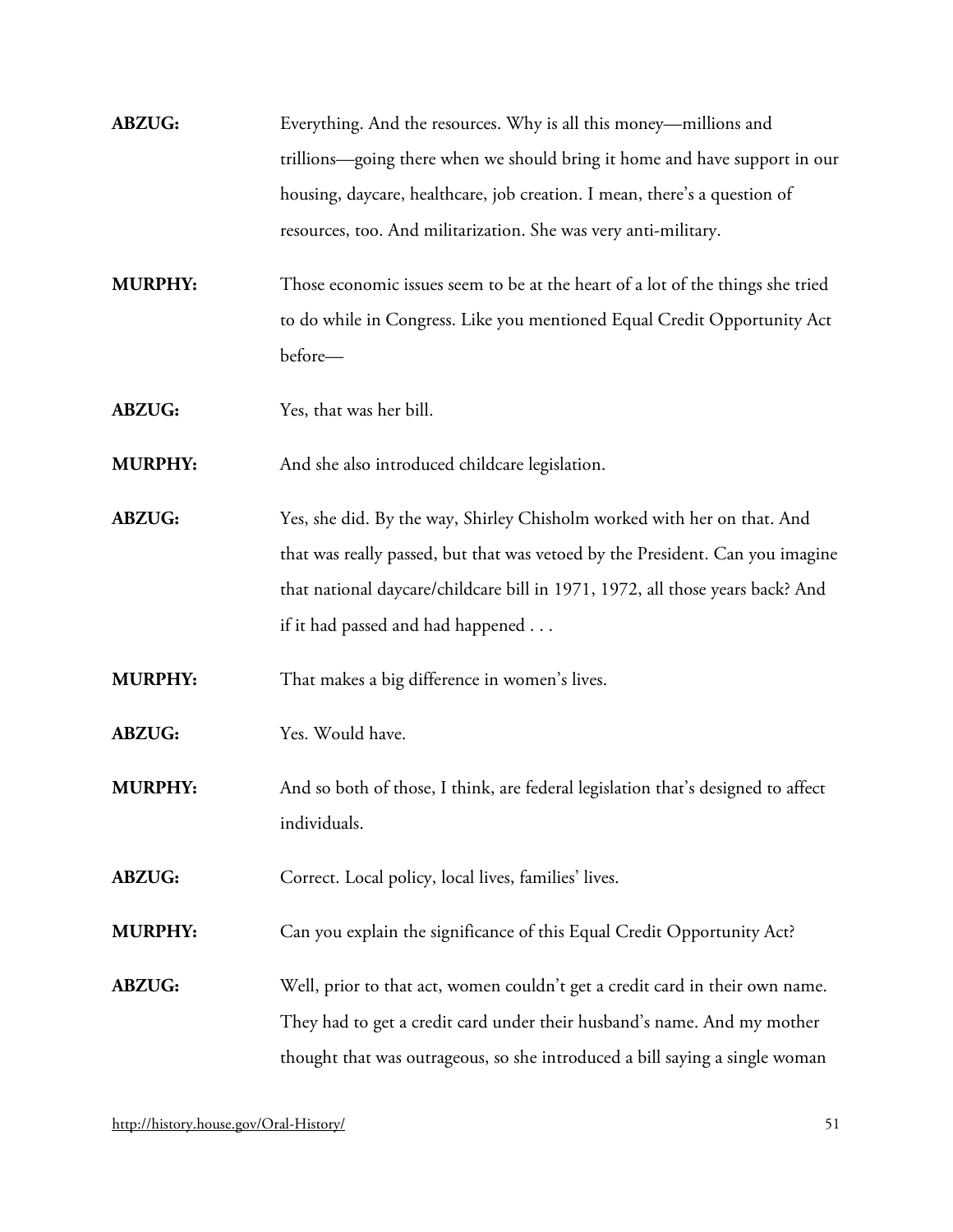or divorced woman could get a credit card in her own name. I have a few jokes about it, like she did this commercial for American Express. She mocked the whole thing that she could only get it in her husband's name. And this really was a turning point because if you can't get credit—it's not just credit cards. Credit for loans. Credit for housing. Credit for a business. How can you have a chance at equality? How can you have half the population not getting a right that the other half gets that's considered a basis of the economy?

**MURPHY:** Yes, a lot of this is trying to level the playing field?

- **ABZUG:** Yes, she was trying to level the playing field. Totally level the playing field. And that was very important. Freedom of Information Act. One of the first things she did when she drafted that was ask for her own CIA/FBI files. {laughter} And that's the "Sunshine" law that had open transparency.[10](#page-66-9) Now that was, again, 40-some-odd years ago. We still fight about that.
- **MURPHY:** Were you with her when she got that file? Did you talk to her about what was in there and how she reacted to this?
- **ABZUG:** Yes, but she said they were always following her, from college days forward. Always tracking her.

**MURPHY:** So she had a personal stake in opening up this—

**ABZUG:** Yes, but I mean, of course she had a personal stake in it, but—

**MURPHY:** But this was designed to-

# **ABZUG:** —to open up government. Transparency. To open up the executive. To open up the Congress. To open up the agencies, so that people would have the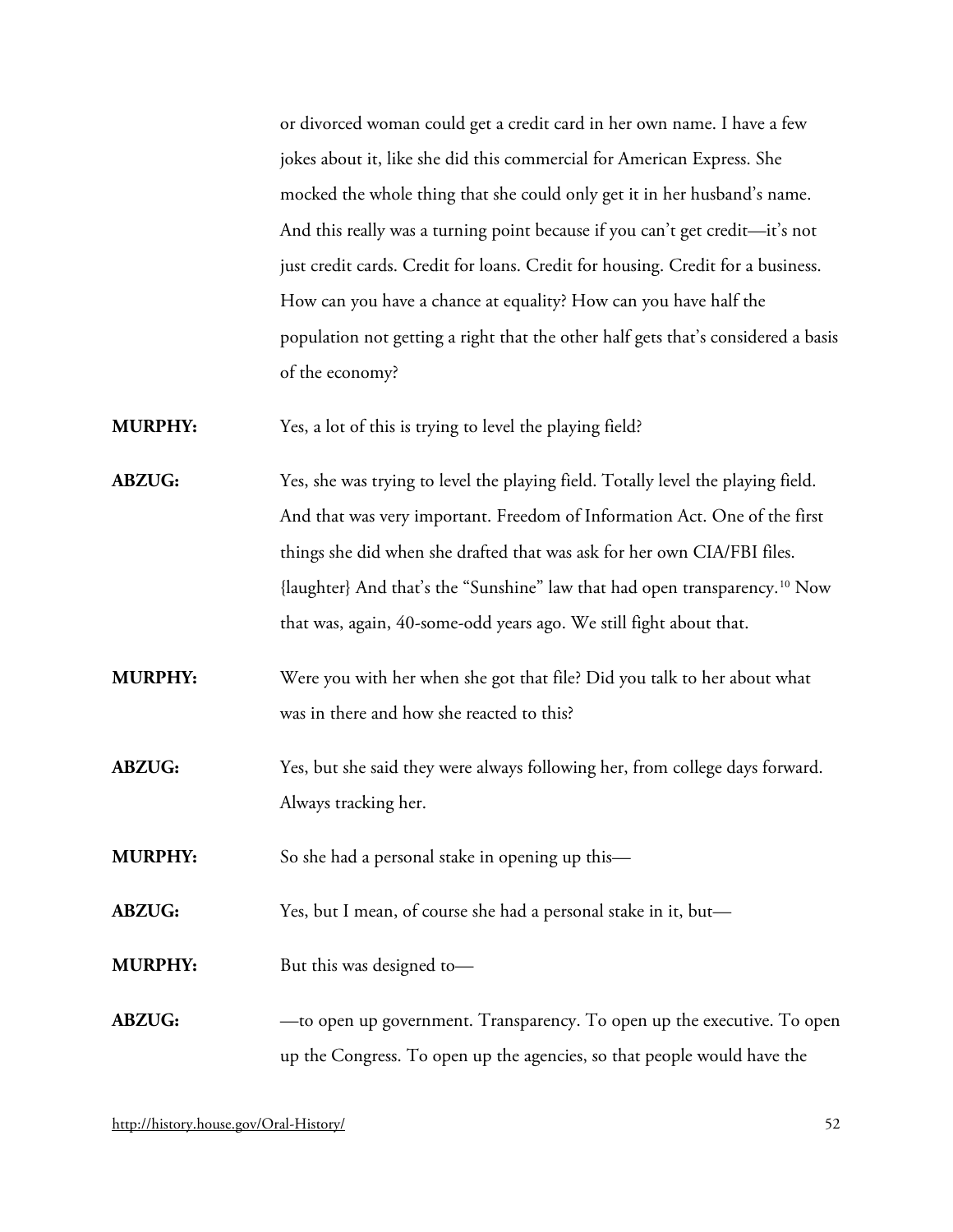right to know what was going on, whether it was investigating individuals, groups, or just what these agencies were up to.

- **MURPHY:** Another aspect of her time in office was the struggle over the ERA, the Equal Rights Amendment. Was she confident that the amendment could be ratified? Was she thinking about this over the long term?
- **ABZUG:** I think they all did. But she knew it was going to be a rocky road because of the insurance industry, because of the Phyllis Schlaflys of the world, because you needed the constitutional amendment—you needed the three-quarters or 38 states. And now all these years later, we're very close to getting it ratified. Did she think it was going to happen automatically? No way. No way because it was pushback to the feminist movement and to equal rights. It's one thing getting a piece of legislation passed in the Congress, it's another thing getting a constitutional amendment.
- **MURPHY:** I read that she was on the Senate Floor when the Senate was voting on that. So she was right there in the middle of all of this—
- **ABZUG:** I didn't know that.
- **MURPHY:** I read some articles where they seemed like they thought it was going to be faster than what actually happened. But another major issue that she took up while in Congress was the Equality Act of 1974.<sup>[11](#page-66-10)</sup> It was—
- ABZUG: Right. Considered unbelievable. Nobody could believe that she was introducing that act, you know, anti-discrimination against LGBTQ people. She saw it as a natural extension of civil rights—the Civil Rights Act of 1964, Title VII, which bans discrimination against women. Anybody whose civil and human rights were being abridged, between employment and public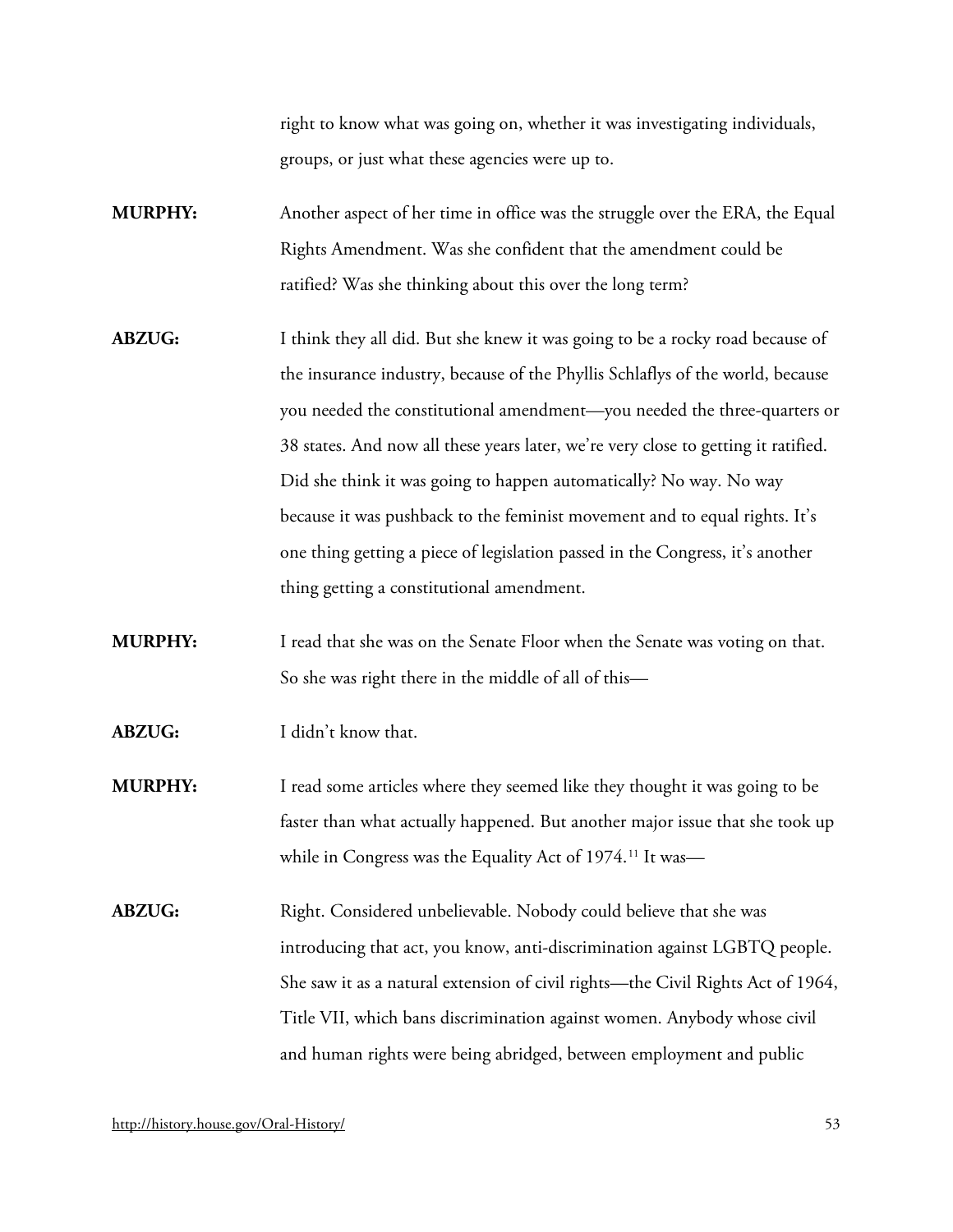accommodations, in credit, in marriage, in any kind of institution, she saw it as just unlawful and discriminatory. And [she] was not afraid—people thought she was crazy, but one of the first Congresspeople to ever campaign in gay bars. She campaigned in what was known as the Continental Baths, which was a very big place where gay men would have baths and disco party and all. She would campaign in there because these were her constituents—the Village and Chelsea—and she took those risks.

Part of being a leader is taking risks and being ahead of the curve in terms of trying to push the envelope in a logical way. And she did. So people thought that was crazy. At that time, it was like so hush, you know, being gay and being in the closet if you were, and the fact that she took such a stance in the establishment for protection for gay, lesbian, queer people, showed that she could expand her mind as to civil and human rights for all. And the gay community knows that she and **Edward [Irving] Koch**, [former] mayor [of New York City and] former Congressman—signed on. They know this, and they've always been very thankful and very respectful that she did that.

- **MURPHY:** What was the response around that time here in the city? She was campaigning in—
- **ABZUG:** Yes, she was campaigning for it. And actually, when Anita Bryant in Florida—spokesperson for the Florida orange industry—was trying to fight the gay rights referendum, and they won to defeat this gay rights referendum. In the middle of the night, [about] 200 gay men that night came to their brownstone on Bank Street with candlelight and calling her name. My father thought she was dreaming. It was like 2:00 in the morning. And he said, "You're dreaming." And she said, "No, I'm not. I'm not." And she opened up the shutters and there they were. And she went out in her nightgown to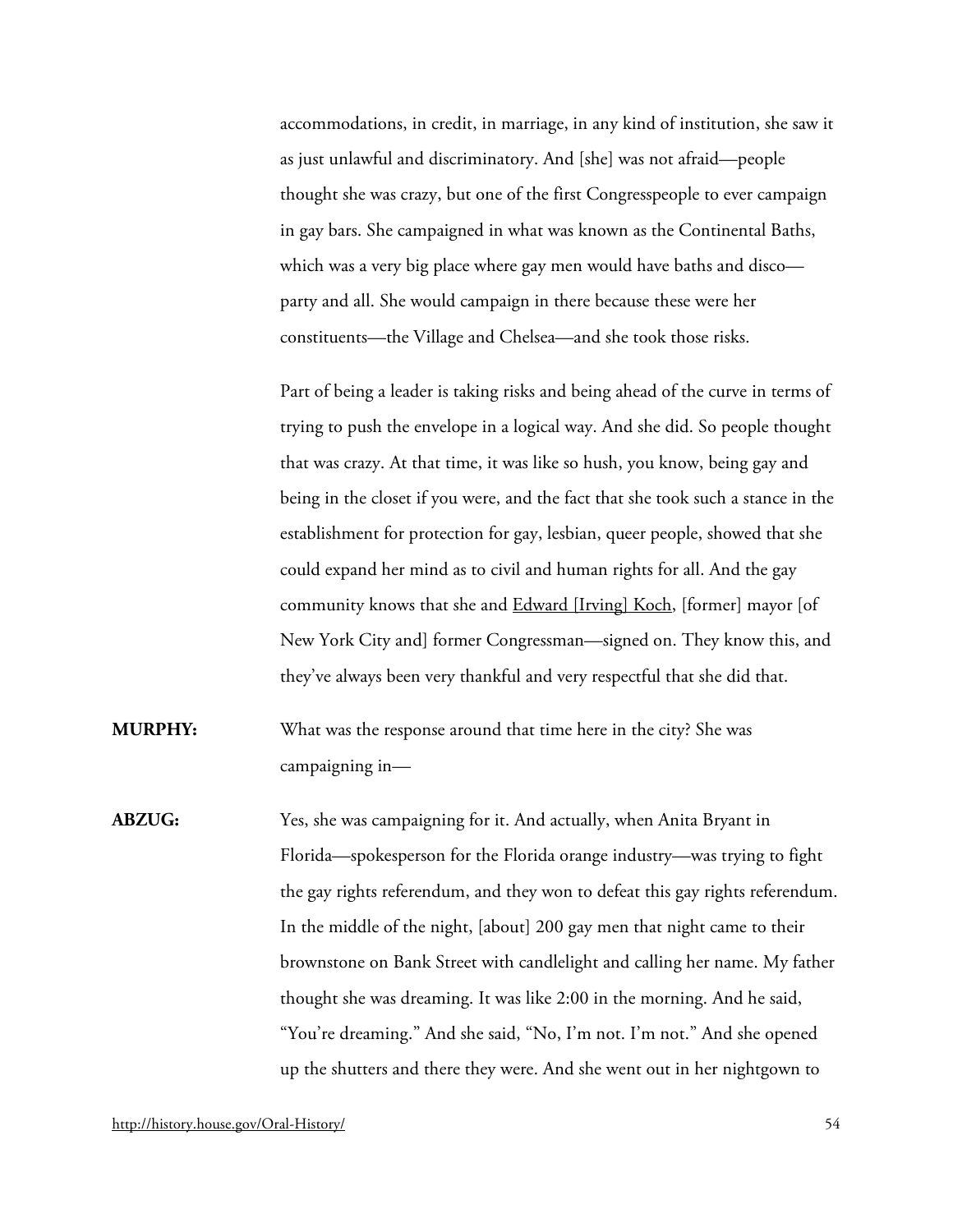speak to them in the street. She said, "I'm going to help you. We're going to fight this. We're going to push back on this."

**MURPHY:** So it was both a principled rejection but also constituent representation.

**ABZUG:** Exactly.

**MURPHY:** And like you said, that was very unusual for the time. Also, she introduced in 1973 an abortion rights act—

ABZUG: Right.

**MURPHY:** —which was designed to counteract some of these state laws that were restricting—

**ABZUG:** Right. That banned it.<sup>[12](#page-66-11)</sup> Yes, you did your homework, boy. {laughter}

**MURPHY:** Well, thank you.

**ABZUG:** Good for you, Michael. That's good.

**MURPHY:** That's the job. So those two bills right there, I had to spend a lot of time just reading about them because I was thinking about the way they would be received by some of these older—especially southern Members, conservative Members of the House.

**ABZUG:** Yes.

**MURPHY:** I'm trying to imagine the response to that.

**ABZUG:** Well, they were fighting. I mean, they were just trying to shout her down.

**MURPHY:** Did this offer a way to build a coalition with other women?

<http://history.house.gov/Oral-History/> 55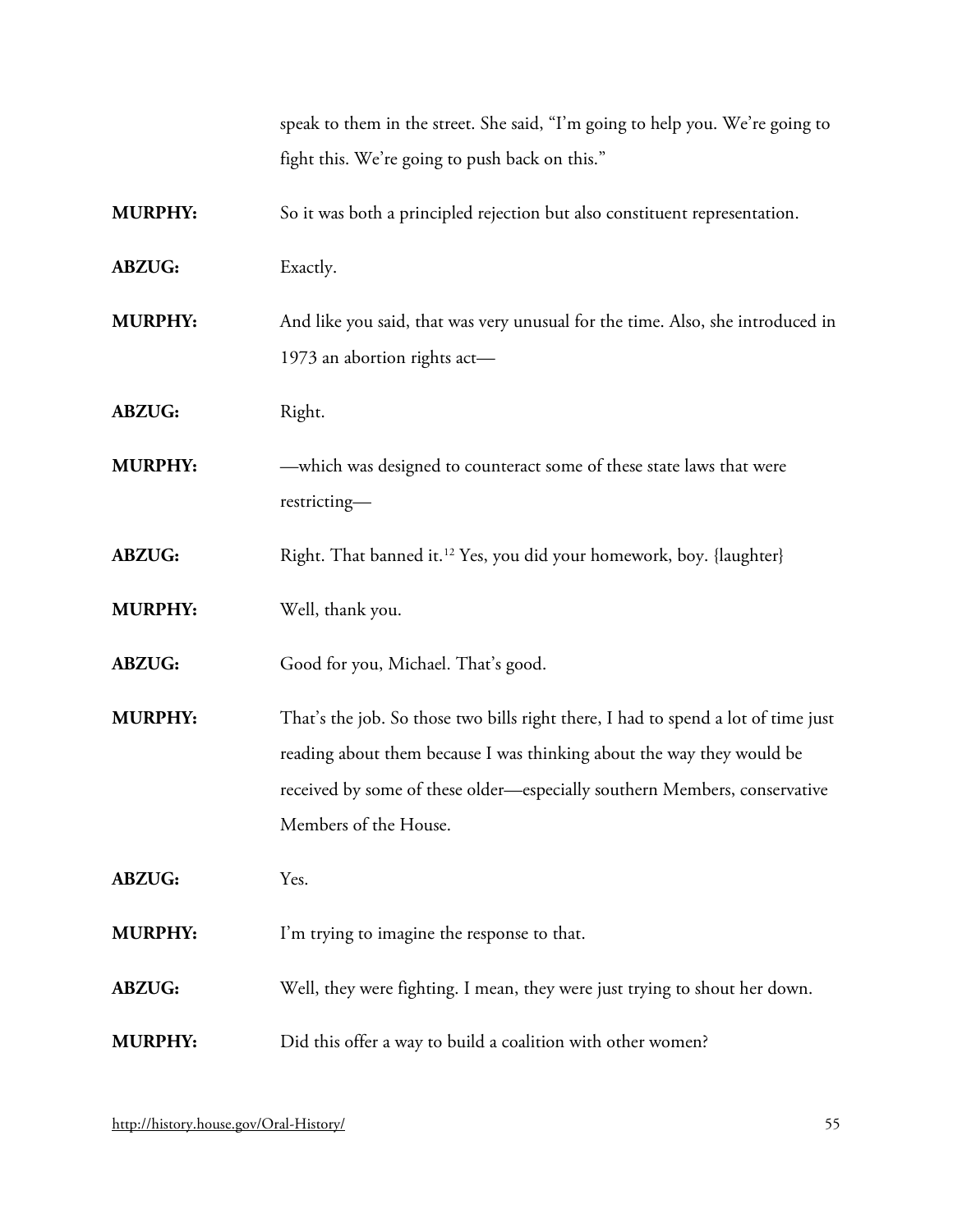- **ABZUG:** Yes. To try [to] build the abortion rights movement, that would hopefully spill over to trying to get the ERA passed and to protect women's lives most of all.
- **MURPHY:** At some point in 1976, she decides that she's going to not be a candidate for the House and to run for the Senate. Why did she make that decision?
- **ABZUG:** Some of her friends were worried about it because she had a safe seat—they believed she could have had it for the rest of her life. That's [\[Jerrold Lewis\]](http://bioguide.congress.gov/scripts/biodisplay.pl?index=N000002)  [Nadler'](http://bioguide.congress.gov/scripts/biodisplay.pl?index=N000002)s seat today. She felt, why not run for Senate, which is the more powerful arm of the Congress? She'd rather be 1 of 100 than 1 of 435 [in the House] in terms of being able to legislate [and] in terms of, at that time, being able to veto, in terms of having access to the White House. And so she said, "I'm going to take a risk." She was a risk taker. And she was a poker player—both my parents loved playing poker. But the risk was great.

That race with [\[Daniel Patrick\] Moynihan](http://bioguide.congress.gov/scripts/biodisplay.pl?index=M001054) in 1976—she lost by a quarter of a percentage point and 20,000 votes statewide.<sup>[13](#page-66-12)</sup> Her calculation in my view was correct—to run for Senate. The thing that got her was that—you might have known and read. The *New York Times*, which was going to be an endorsement—at that time, newspaper endorsement was very important to political candidates. The editorial board had voted to endorse her, and the publisher overturned it. So she did not get endorsed by the *New York Times*, and, in fact, she won in all the upstate counties. It was down here that she lost—in Queens, if you believe it. And largely because that endorsement had a really bad impact a couple of days before the election.

**MURPHY:** That's an interesting—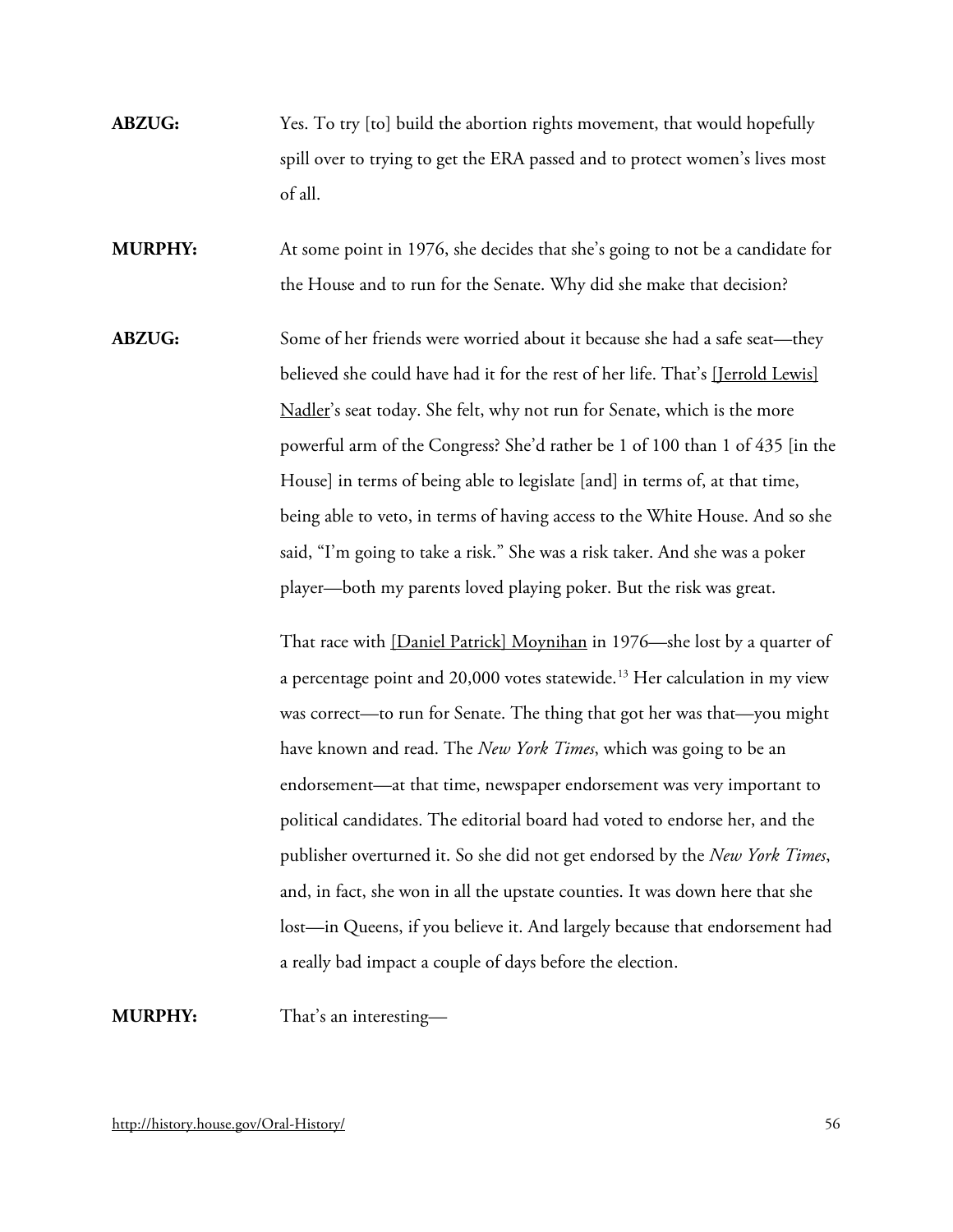- **ABZUG:** We weren't worried so much about voter suppression like we are today. We were worried about endorsements of newspapers and getting people out to the polls. Not so much suppressing the vote—getting them out to the polls.
- **MURPHY:** That's an interesting calculation, though, seeing the Senate as the way to be—
- **ABZUG:** A more powerful, more vocal—I mean, she had a lot of visibility already from the House, so probably she thought, "Get into the Senate. I'll have that visibility. I'll have more power in terms of legislating, and why not? There's no woman in the Senate. This has got to end. There should be some women in the Senate."
- **MURPHY:** It seems like consistently she saw herself as a pioneer in politics—
- **ABZUG:** She did. She did.
- **MURPHY:** —and this would be just another hurdle.
- **ABZUG:** When I interviewed Hillary Clinton for the Bella documentary that we're just doing now and finishing, Hillary knew. One of the things Hillary says—and you should be interested to see this documentary after all your research by the way. She said, "I stand on the shoulders of Bella. There's no question." Don't forget, she had a similar path even though she was First Lady. She ran for Senate. And then she ran for a higher office—for President. So in that sense, it was a very similar path, and she sustained the same kind of attacks—to her intelligence, to her physicality, and her voice. She's too soft, she's too hard. She's not emotional enough. Same things 45 years later my mother had to deal with. So there was a common thread, and they related to each other. You know, progress has been slow for us women. {laughter} We are 51 percent of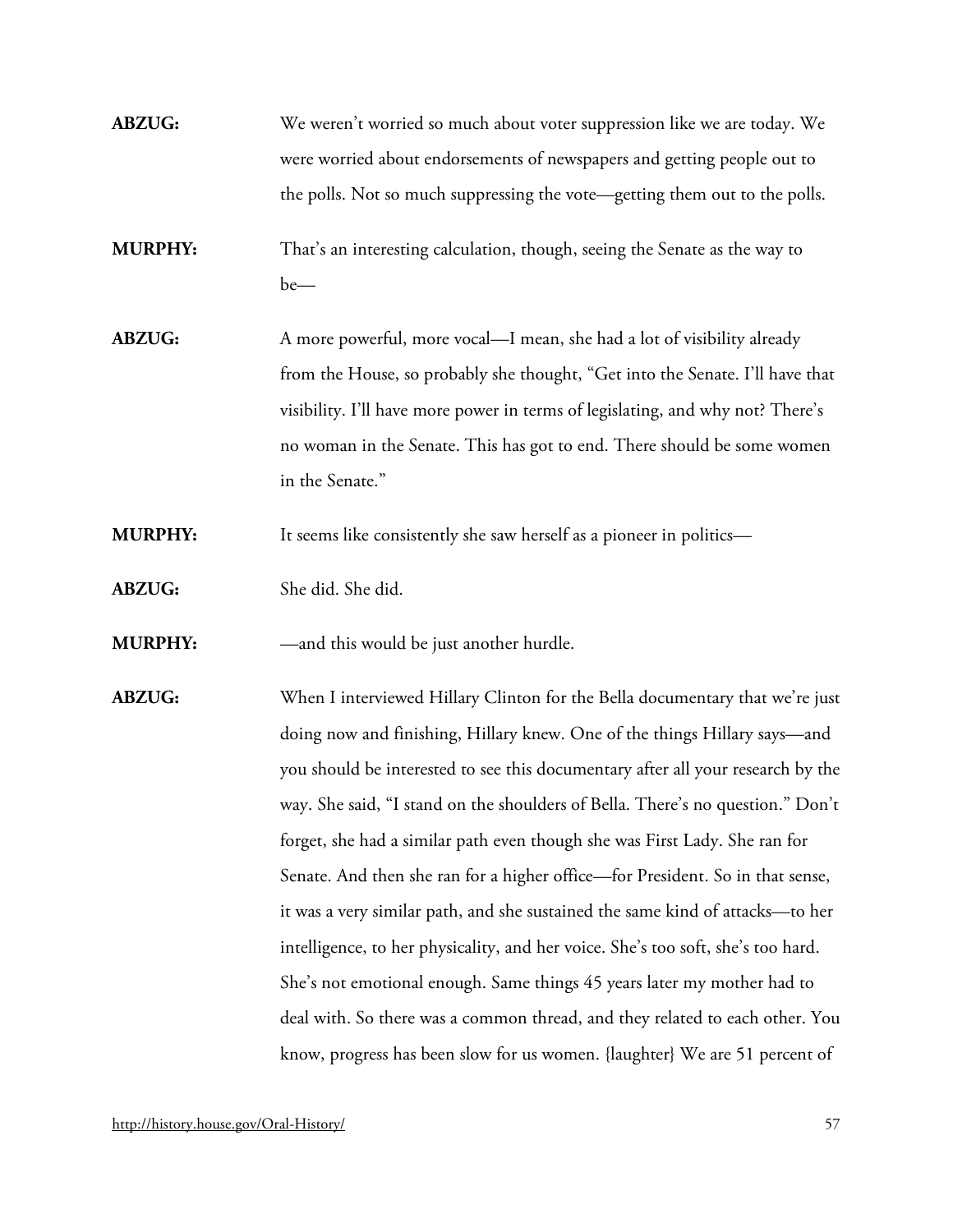the population and we're about 52 percent of the voting public, so why should it be that we only have 20 percent of representation still?

- **MURPHY:** That's what made me think about the Senate because since she was going to be the only woman in the Senate. There was a small increase in the number of women in the House at that time—
- ABZUG: Right. Gradual increase.
- **MURPHY:** —and she saw her path going that direction. That's interesting.
- ABZUG: Right. Barrier breaking. Trying to be a barrier breaker.
- **MURPHY:** And then she wanted to run for mayor of New York City.
- **ABZUG:** Right. She ran for mayor the next year. She ran for Senate in 1976, a year later for mayor. In a multicandidate race—one woman and all the men. The seven dwarves, they used to call them.

#### **END OF PART TWO — BEGINNING OF PART THREE**

- **MURPHY:** Did she see herself as a mentor for other women in politics?
- **ABZUG:** Yes, absolutely. Women and men. She was a mentor to women and men progressive men. In fact, several of the people who stayed close to her until the end of her life when she died at 77 was her press secretary all through Congress—who was Harold Holzer—and some of the original campaign people. [They] really stayed true to her, stayed loyal to her, were in her life until the very end of her life. As much as she yelled at her campaign people and her staff, they stayed—there are half of them in the documentary we just did because they really respected her and her work ethic and her intelligence and her ability to break barriers. And her legacy is the Bella Abzug Leadership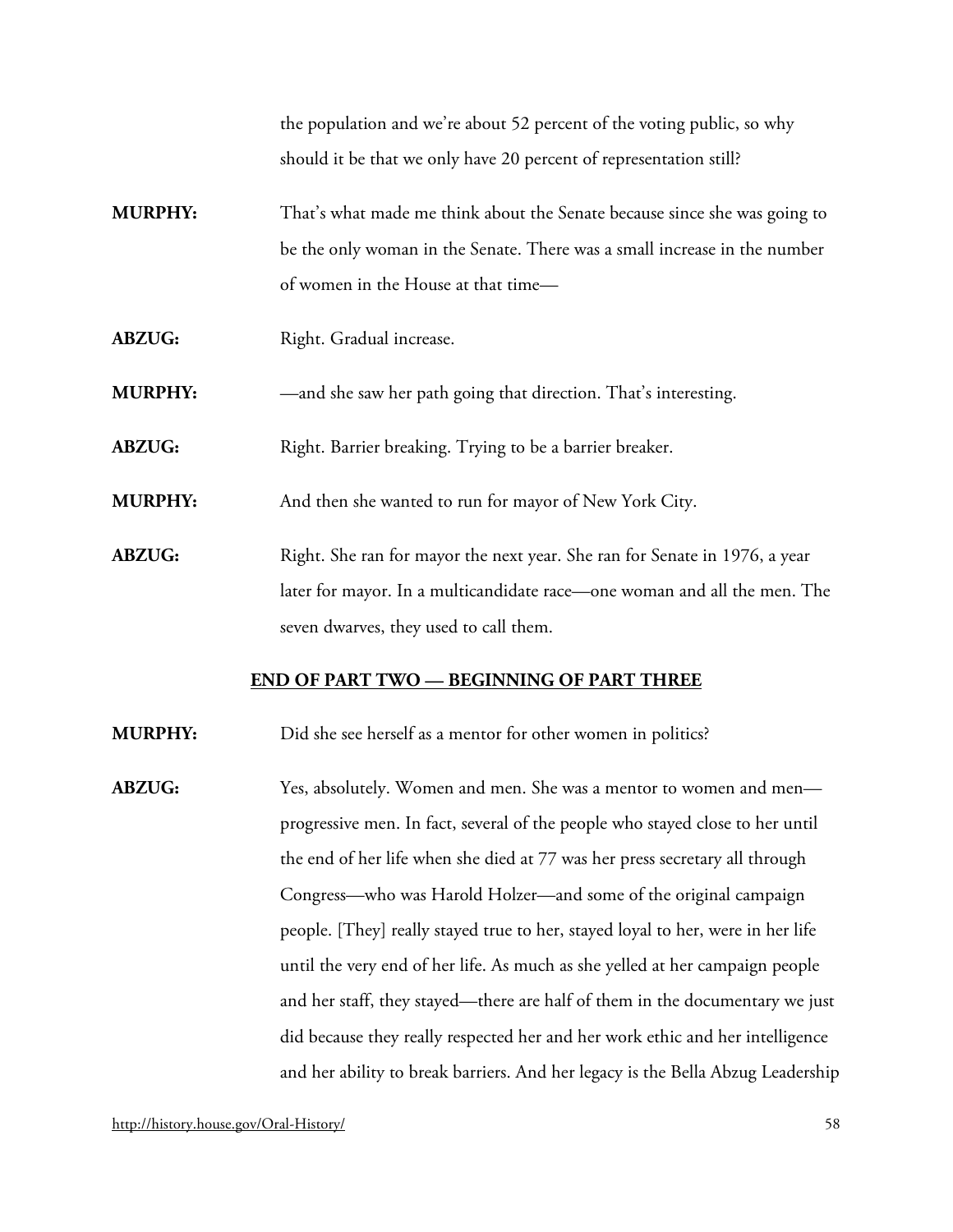Institute which I formed in '05—a few years after her death—which is inspiring young women and girls to lead presently and in the future. To take the tactics of her strategic mind and the activities and the advocacy, and to fight for feminism, to see the job done—complete equality, gender equality. And that's a living legacy to her life.

**MURPHY:** In terms of congressional Members, you mentioned Geraldine Ferraro—

**ABZUG:** Yes. Geraldine Ferraro.

**MURPHY:** What was her relationship with—

**ABZUG:** They had a great relationship. Very close. And Geraldine loved my mother and vice versa. Gerry came in about—in the '80s, probably about 10 years later or so. And she was similar—a lawyer—different background, though, of course. Italian—lived in Queens. Working-class people, mother. They related on many levels, and they were very fond of each other.

**MURPHY:** Did she talk to her during her vice presidential campaign?

**ABZUG:** Oh yes. She was thrilled. Talked to her strategically—she was on the stage when she accepted her nomination for Vice President. My mother believed that you help—she really did believe that sisterhood is sisterhood. It's important to work in coalition with other women and with like-minded men. She believed in that very deeply to get things done.

> She mentored a lot of young people. It's funny, I do the same in my work. Obviously, I was mentored by one of the greatest. I think it translates a lot, you know? She wasn't threatened by powerful people. She wasn't threatened by sadness. She wasn't threatened by sharing her emotions and being honest because she believed that when you connect with an individual or a people,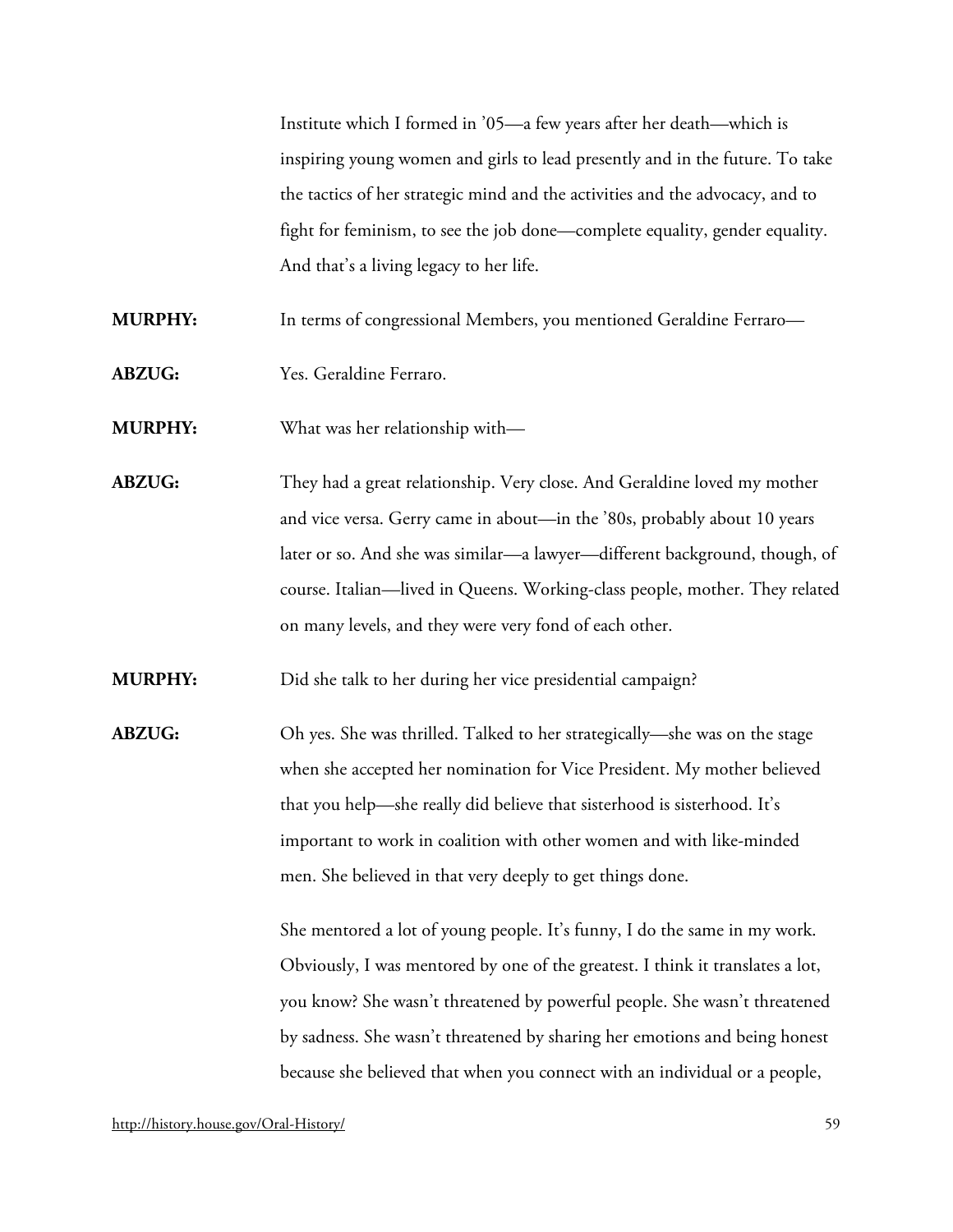that's how they're going to vote for you. That's how they're going to understand you as a leader, if they know where you're at. And it was not a problem for her to share her emotional feelings in addition to her intellect and her strategies for advocacy and change. And that's what makes a true leader, in my view. The passion, the tears, the exuberance, the frustration expressing that openly, in addition to getting things done.

**MURPHY:** Did she have a sense of disdain for those who offered canned responses?

**ABZUG:** You could call it disdain—I would call it impatience. Impatience for ridiculousness and for people who didn't try, or weren't smart, or weren't genuine. Integrity and loyalty are very important in our family. Not to say it's not in other families. We used to say, and I have said, "She died with her boots on, fighting to the end." She never compromised on her principles, even if it meant it wasn't going to be good for her. She stayed true to that. She could sleep at night. And she stayed with integrity and principle.

> When American Express came to her later on and wanted to do an American Express commercial, "Hi, my name is Bella. Do you see my card?" After the Equal Credit Act. They were going to pay her a lot of money to do it. She turned it down—and she needed the money, she was in debt from her campaigns—\$100,000—she turned it down, because they're going to think it's commercial and selling out. And why don't they support our documentary now? That's what I want to know. {laughter} We went to them to try and get support from them.

**MURPHY:** Did it—they'd have a lot less credit card users if not for Bella Abzug. **ABZUG:** That's right. That's right. That's the argument.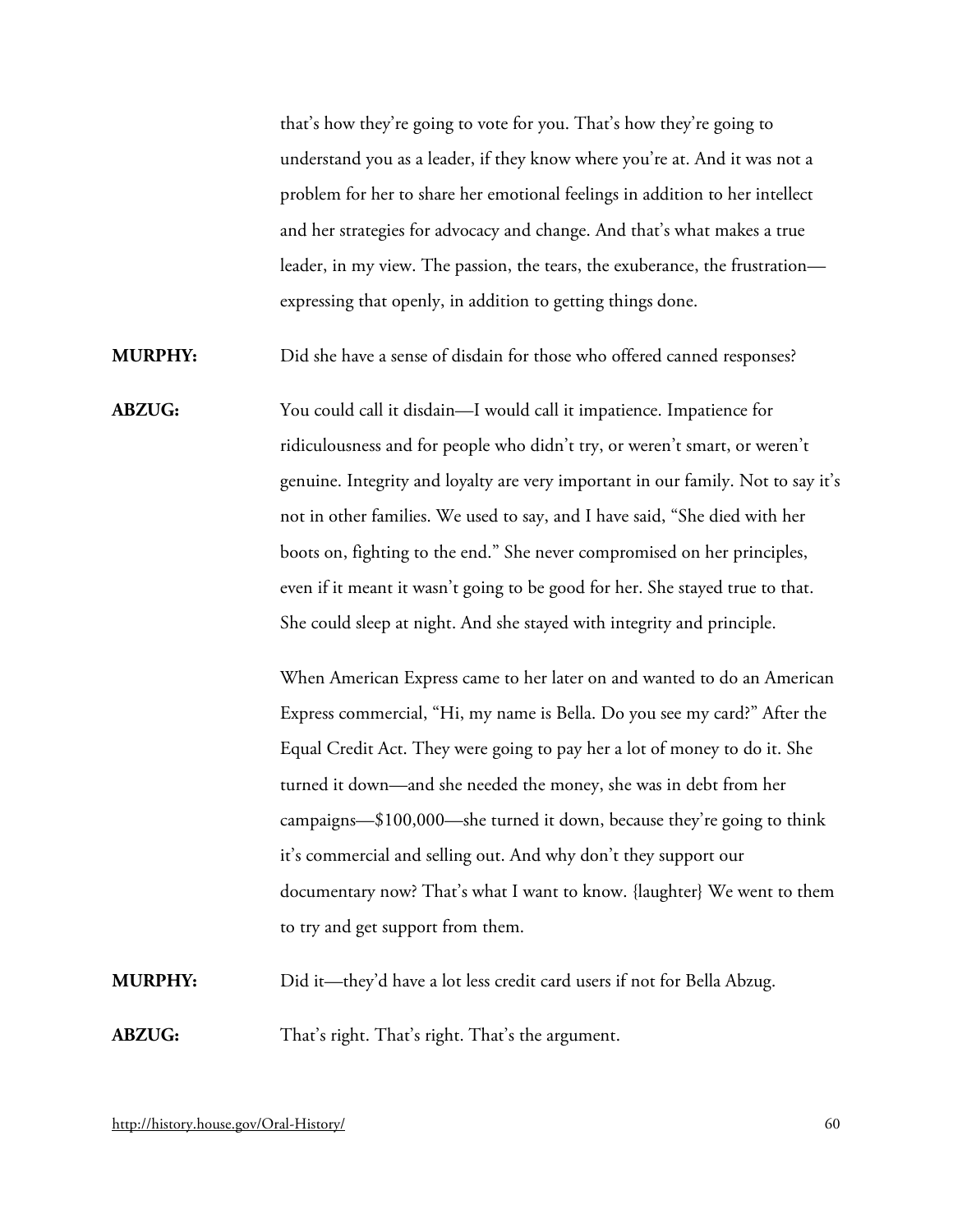- **MURPHY:** What accomplishment did you think your mother was most proud of from her time in the House?
- **ABZUG:** The Equal Credit Act. The Freedom of Information Act—Sunshine Law. The trading in dollars for Westway for mass transit and the gay rights bill. Just to name a few. She would name a lot more. But those, I think, are some major ones.
- **MURPHY:** But do you think she would point immediately to those individual pieces of legislation before she would point to her legacy as a trailblazing woman politician?
- **ABZUG:** I think she would point to both of those. I think she would point to both of those, but of course, trailblazer—no question, first. But in order to get that legislation, she had to speak out and up and create legislation and get consensus. So yes, she was a trailblazer. She broke down the doors. She broke in and integrated the male bastions and integrated—in civil rights context working with the Black delegation, the [Congressional Black] Caucus. But on the other hand, she got it done. So you can criticize her style, if some of them did, but in the end she got it done. And she produced. And that's what being a legislator is all about. Produced for her constituents and for the people not just her own constituents.
- **MURPHY:** I think that's a great way to bring it all together. One other thing—and I think I might have missed this earlier—but when we were talking about the second-wave feminist movement—what was her relationship with this movement? It became kind of caricatured movement in a sense—the pejorative "women's lib." Did she embrace that? Did she see herself as a leader in that movement?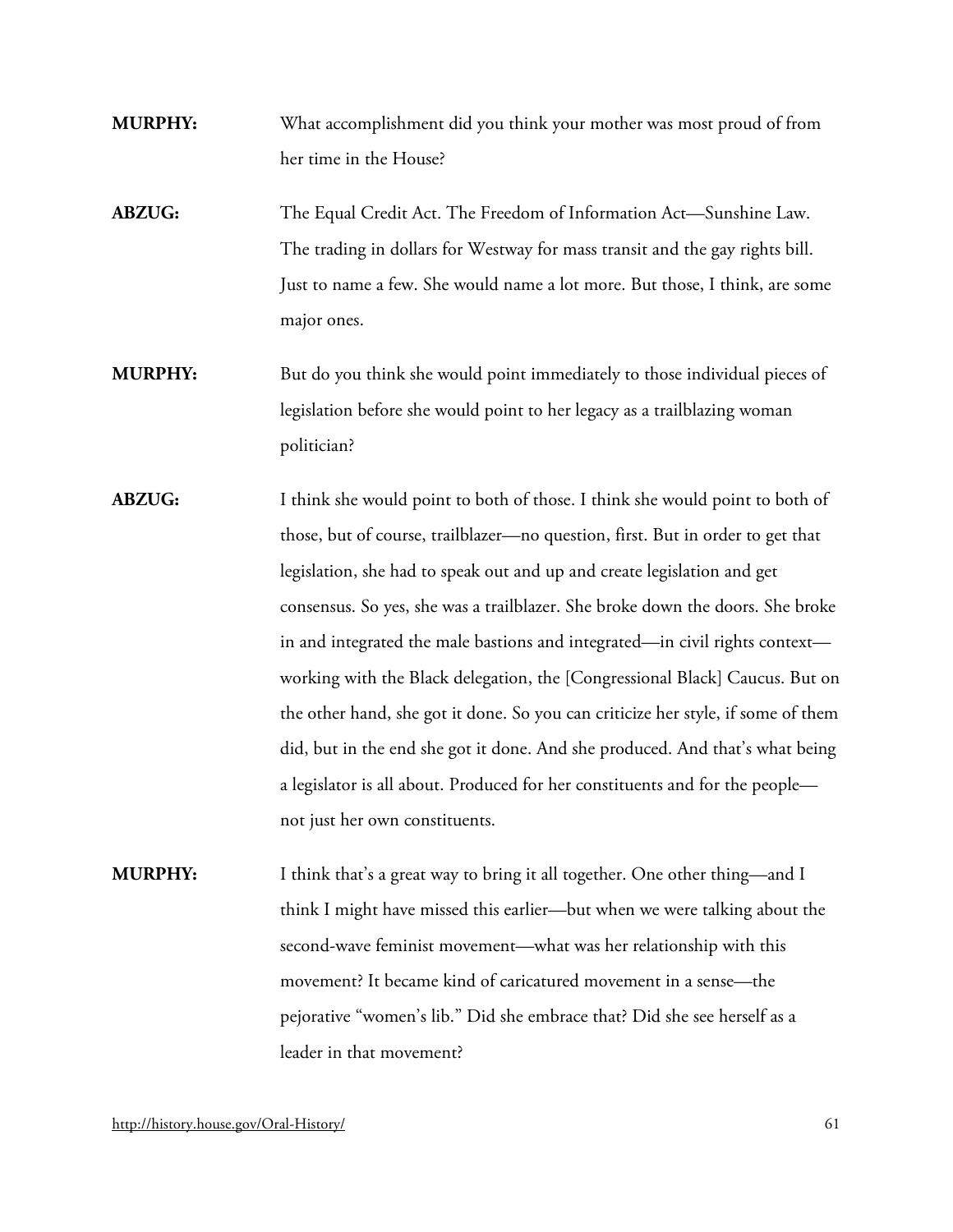**ABZUG:** I think she was proud of fighting for equal rights, and she saw the movement as being the way in which to express it culturally, socially, economically, and to make a mass movement to try to work for gender equality. And she saw it as a vehicle, and she didn't care—women's lib, bra burning, lesbian. She believed in gender equality. And how can we get there? The best way—Title VII, Title IX. The Equal Credit Act, ERA—so that we could have full gender equality. She was strategic about it, and she also believed it deeply in her heart.

> As she said, "I was a feminist from the day I was born." The other thing is she said, "Women were trained to speak softly and carry a lipstick. Well, now we're going to carry a bigger stick." She also said, "Men and women have been doing things in pairs since Noah's Ark. So what's the rub?" You know? Why can't we get equality here? Those one liners or two liners—that was the depth of her politics, her soul, and her intellect. Like she said, she knew no one who was a lawyer. She didn't know anything about it, but she knew as a young kid she wanted to be one because she really believed in fighting for fair, equal rights and social justice for all people.

**MURPHY:** I think that's another one of these lasting legacies that we can end—

**ABZUG:** Yes, the lasting legacy is that women can be strong, can be funny, can be softer, can dress like they want to, and have great humor and still have great intellect, and still work in consensus and get things done. Even with men or other women who may be very conservative opposing her. And you find a way to try to reach a consensus for a new, more sane society and world.

**MURPHY:** Great. Thanks for talking to us. I really appreciate it.